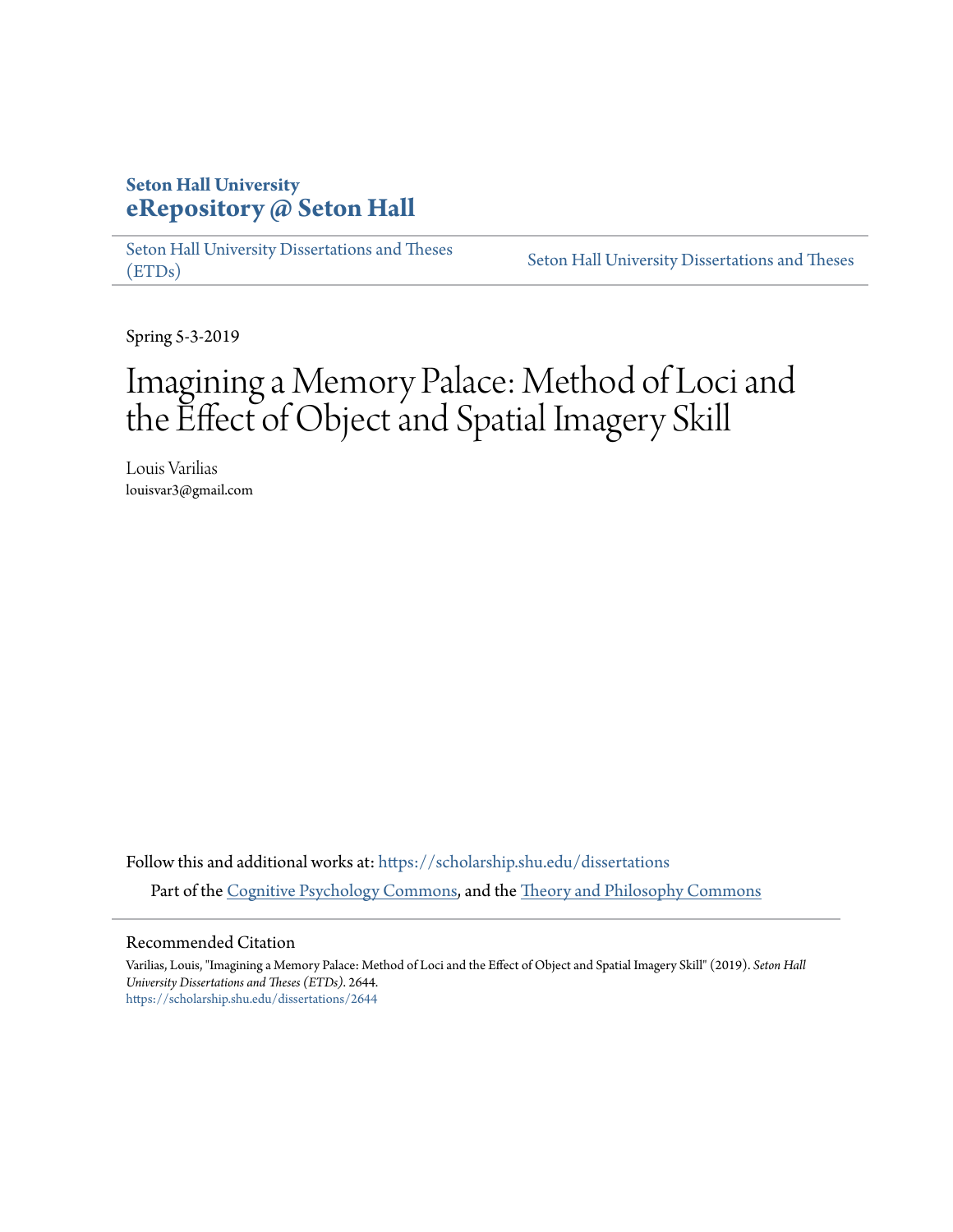## IMAGINING A MEMORY PALACE: METHOD OF LOCI AND THE EFFECT OF OBJECT AND SPATIAL IMAGERY SKILL by Louis Varilias

A Thesis Submitted In Partial Fulfillment of the Requirements for the Master of Science in Experimental Psychology, Thesis with a Concentration in Behavioral **Sciences** 

In

The Department of Psychology Seton Hall University May 2019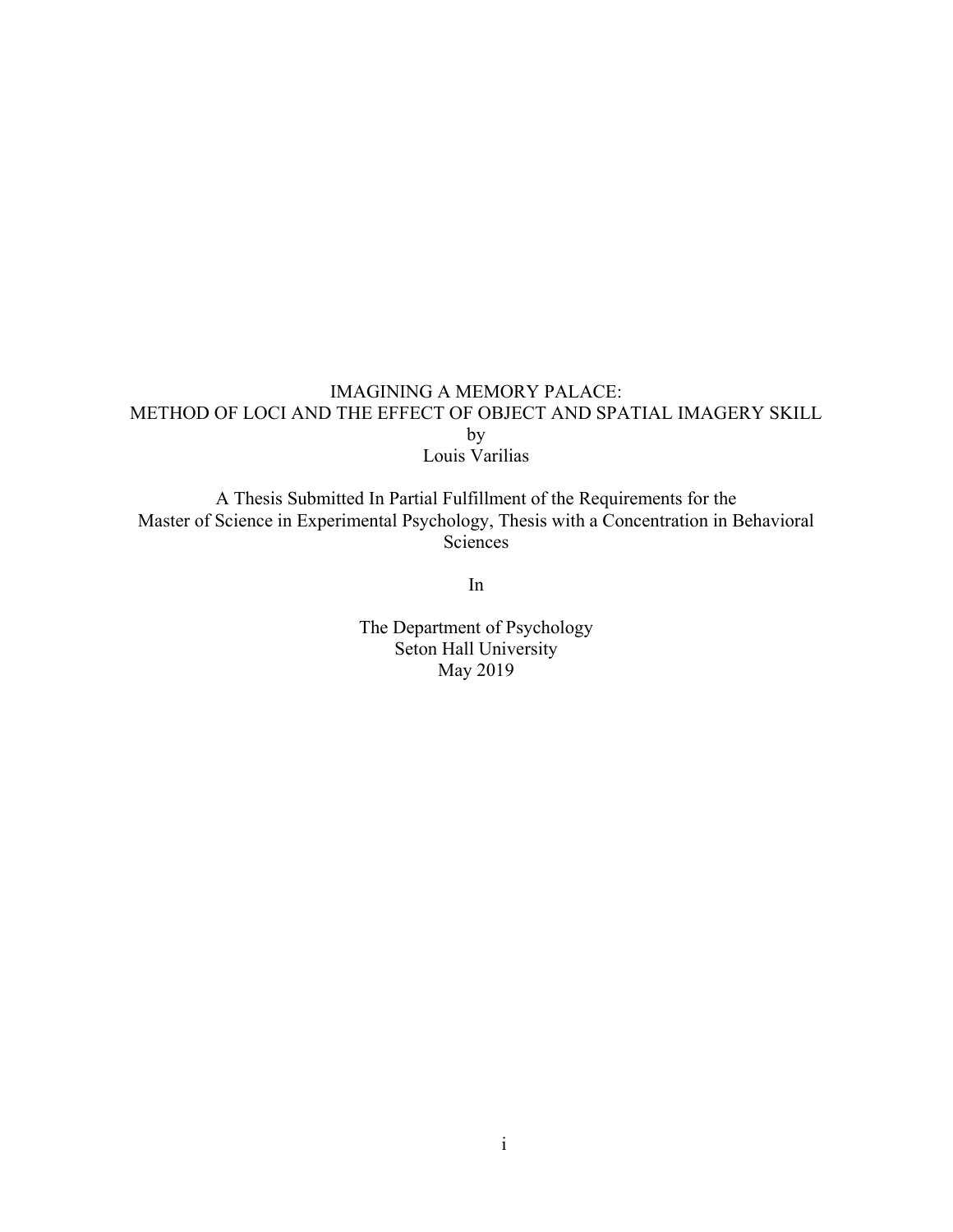© 2019 Louis Varilias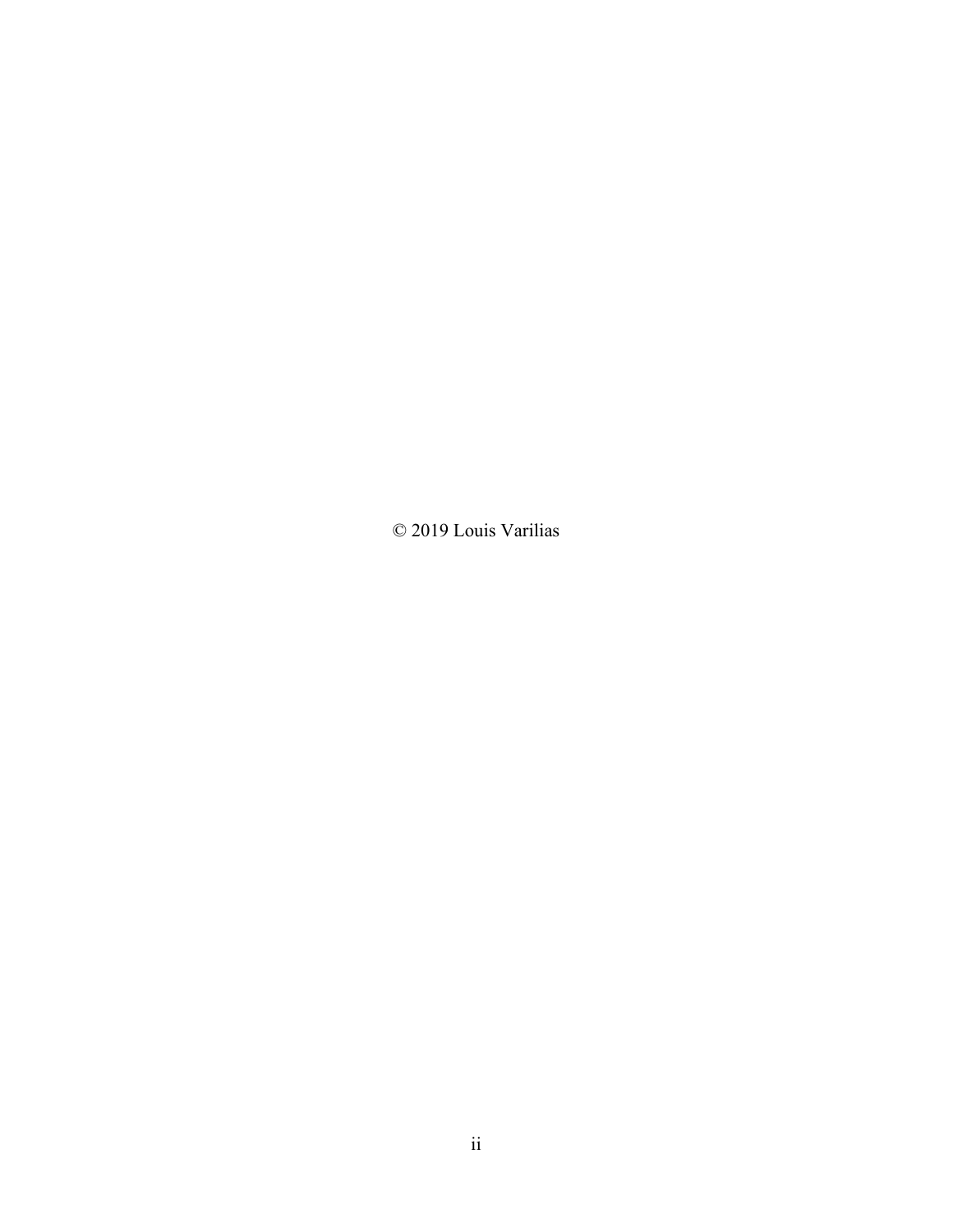## **SETON HALL UNIVERSITY** College of Arts & Sciences

#### APPROVAL FOR SUCCESSFUL DEFENSE

Masters Candidate, Louis Varilias, has successfully defended and made the required modifications to the text of the master's thesis for the M.S. during this Spring 2019.

> THESIS COMMITTEE (please sign and date beside your name)

Mentor: Marianne E. Lloyd, PhD: Mauame EL loss **Committee Member:** Jeremy Miller, PhD: Committee Member: Kelly M. Goedert, PhD: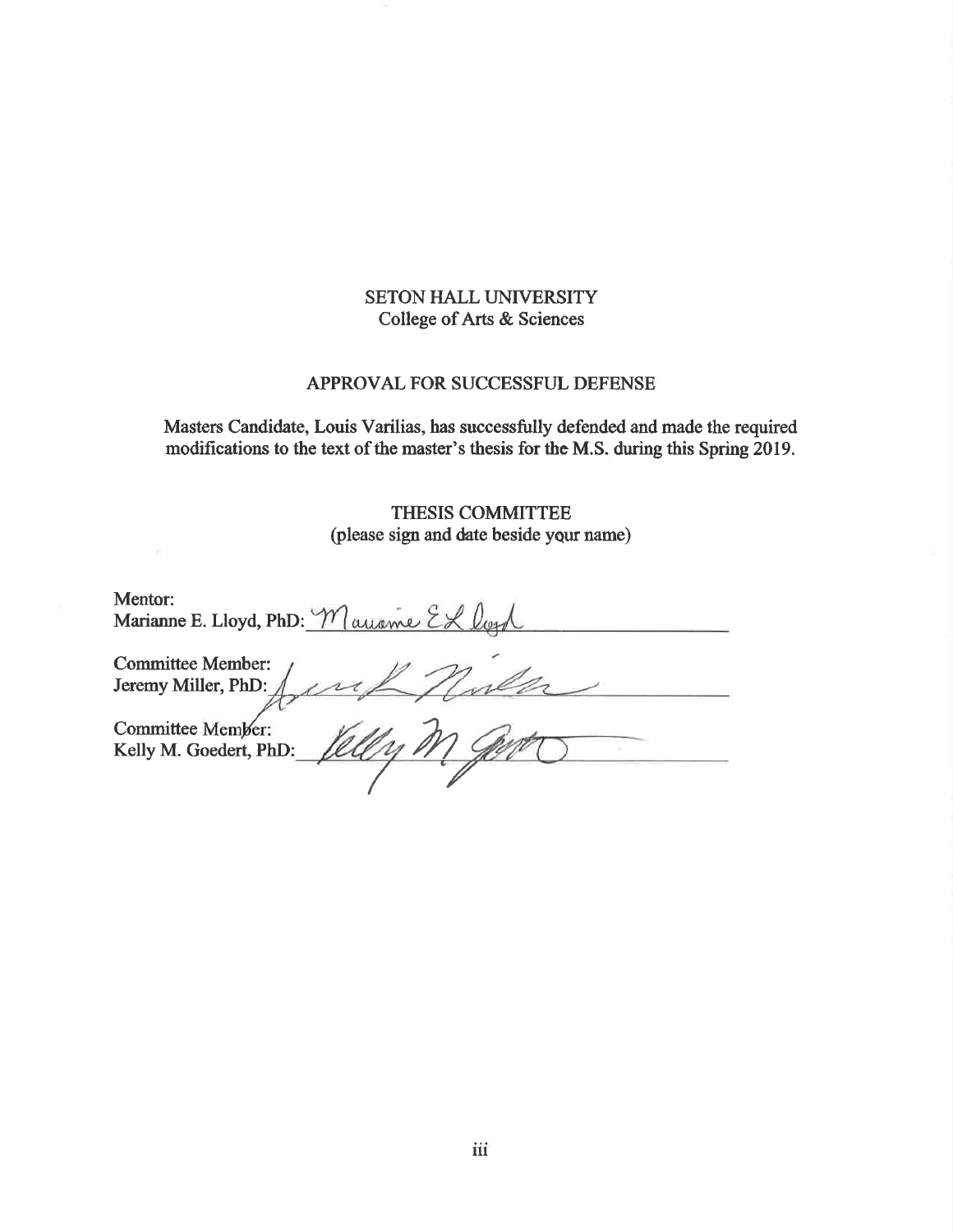#### Abstract

The method of loci is an ancient mnemonic technique. It involves imagining information to be remembered in a visual form, mentally placing those items into an imagined environment, and then mentally traveling within this environment to recall the information. Numerous studies have found that this method is robust and powerful, especially when compared to other mnemonic techniques like verbal rehearsal. Neuroimaging studies have found that using the method of loci recruits regions of the brain that involve spatial processing and episodic memory. However, little research has been done to examine the effects of individual imagery skill when using the method of loci. In particular, object and spatial imagery skill have not been examined separately before. I conducted an experiment with a word list recall procedure to investigate imagery skill and performance using the method of loci. My results showed that scores on an object imagery test predicted recall performance with words. The results also showed that scores on a spatial imagery test predicted quality of serial organization of words.

*Keywords*: method of loci, object imagery skill, spatial imagery skill, episodic memory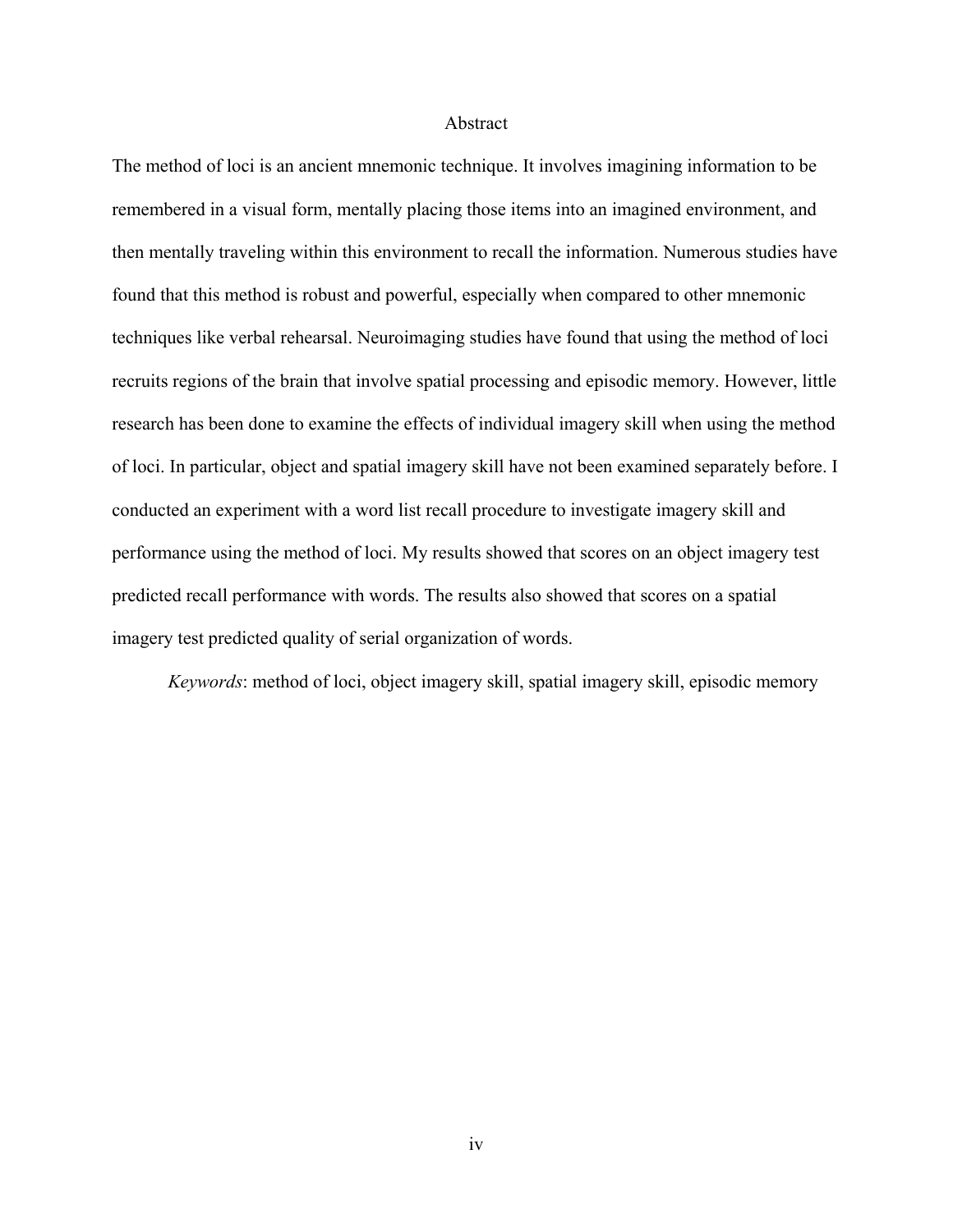#### **Acknowledgments**

I am very grateful for the support from my advisor, Dr. Marianne Lloyd. She allowed me the independence to explore my scientific ideas, guided me to make sure my ideas were grounded in the evidence, and helped me through the entire thesis process. Her patience and sense of humor have been incredibly valuable.

I am also very grateful for the help of Dr. Kelly Goedert, who provided deeply valuable writing advice on my thesis. Even more, I am grateful for how she provided clarity of scientific thought, and her always rational insight when I asked for advice or took her classes.

I would like to thank: Dr. Jeremy Miller, for helping me think through my thesis, and putting my attention on the big picture; Dr. Michael Vigorito, whose class on conditioning has greatly improved my scientific reasoning and precision; Dr. Andrew Simon, for his conversations that helped guide my thinking.

The entire psychology department has made my graduate school experience wonderful. My fellow graduate students have been equally as wonderful. And thank you to the research assistants who helped me conduct my research.

One must never forget the thinkers and giants that came before: Aristotle, for his timeless philosophical and scientific pioneering; Friedrich Nietzsche, for showing the possibility of revolutionary insights; Ayn Rand, who helped me find the importance of careful reasoning and the value of individuality in all areas of life.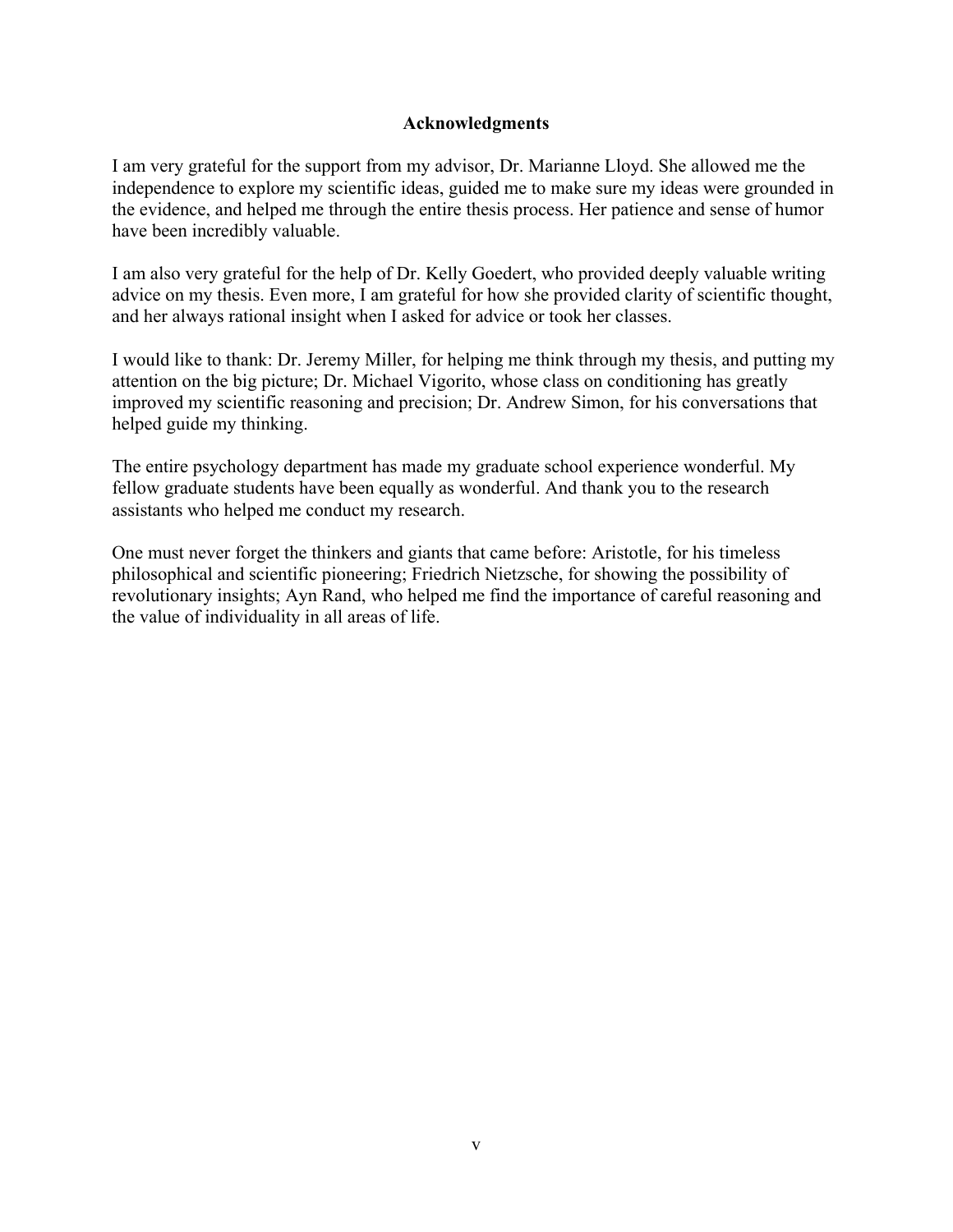# **Table of contents**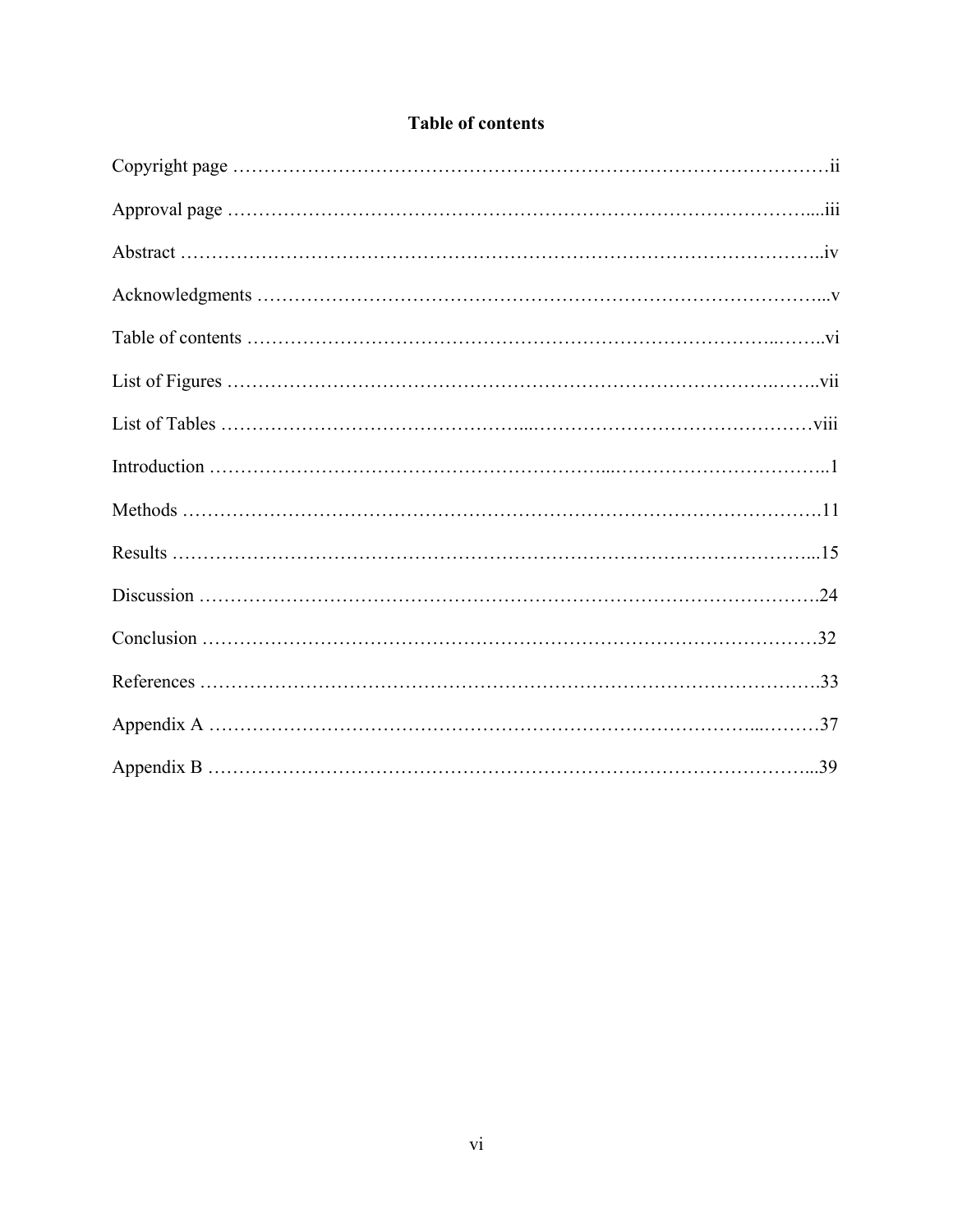# **List of Figures**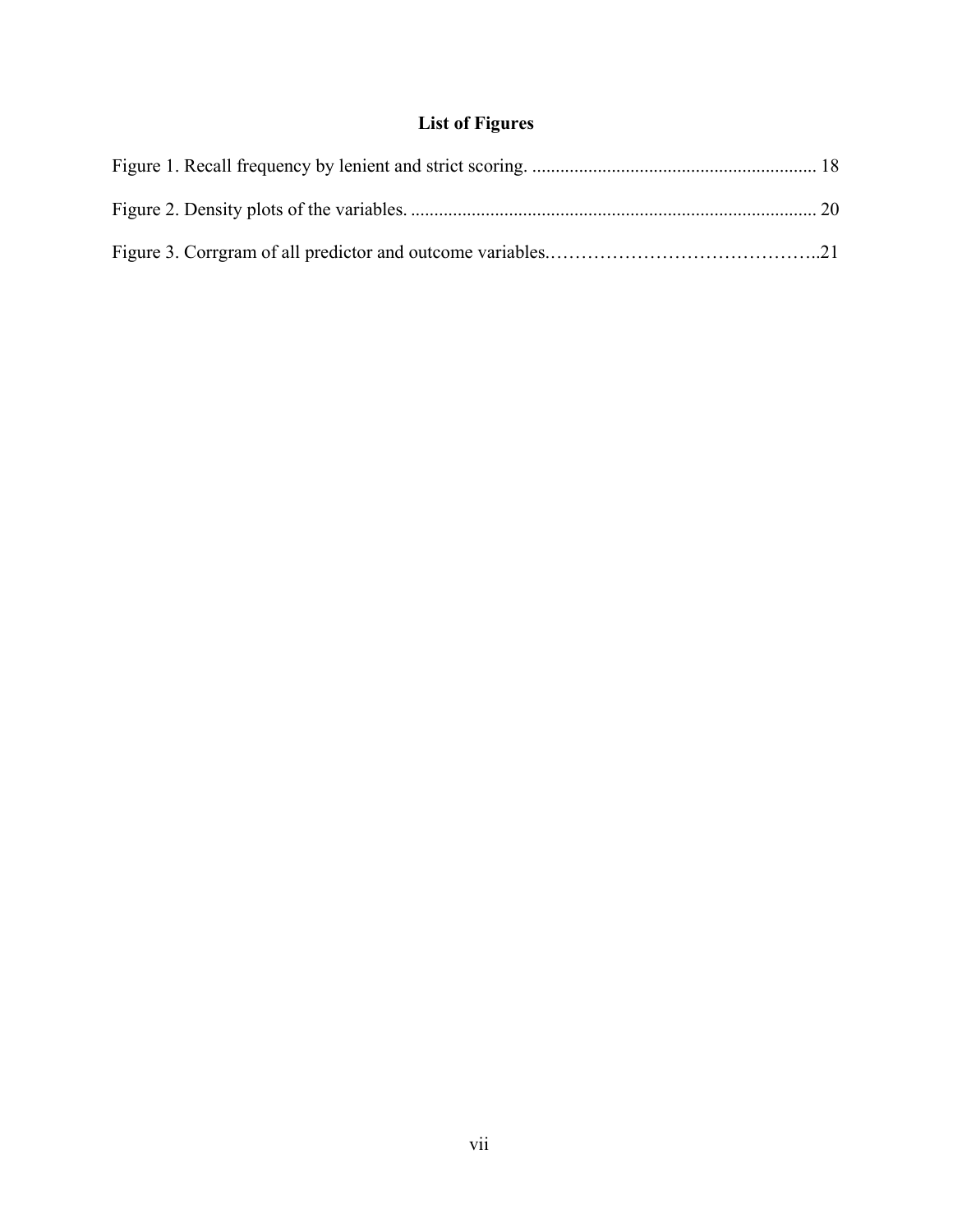# **List of Tables**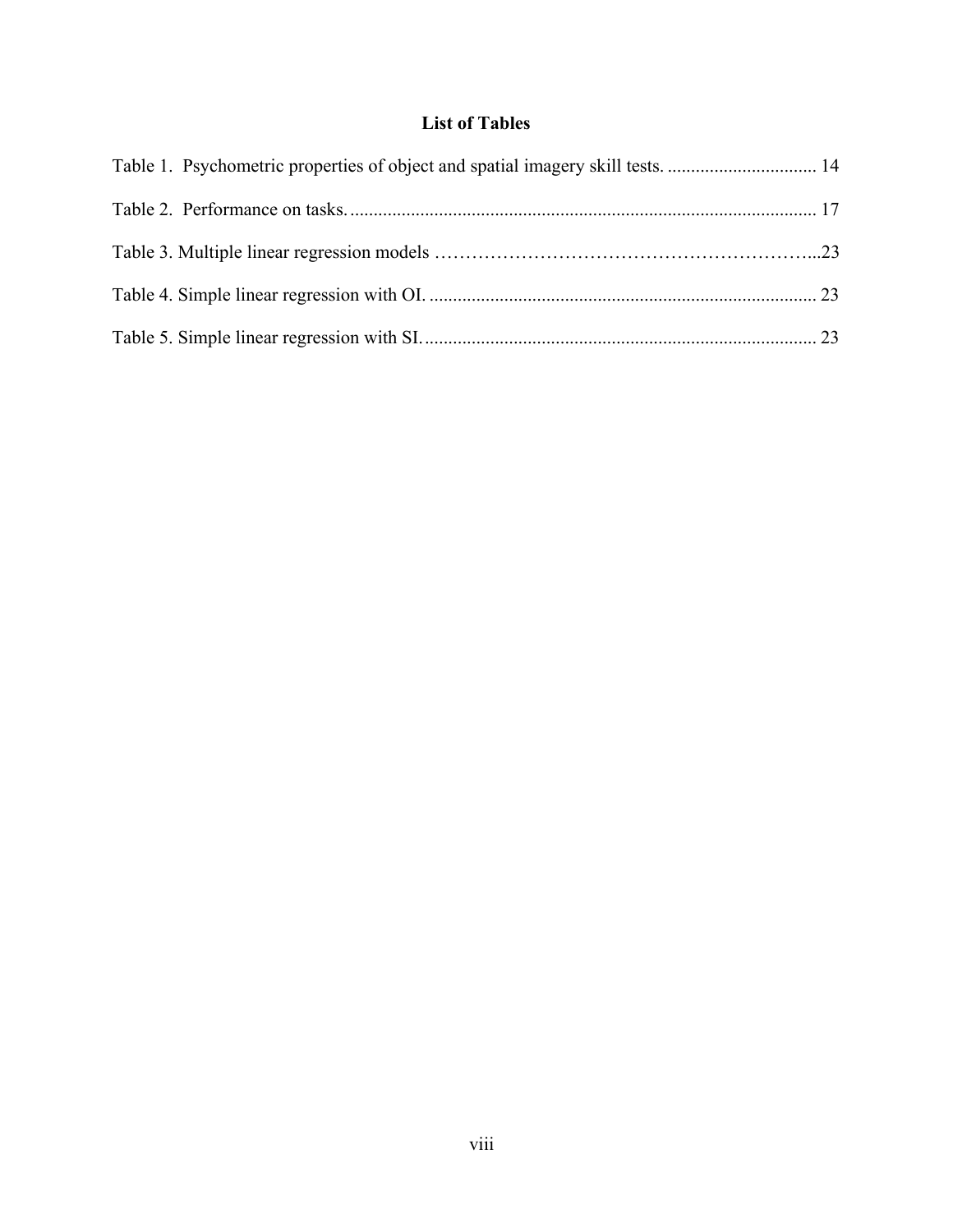#### **Introduction**

Aristotle wrote in *De Memoria* (trans. 2000) that memory keeps one's past alive. In his view, one sees the past as an image in their mind. This is what one would normally call remembering. He distinguished remembering from recollection. To him, recollection is a more advanced capacity, where one mentally travels through ideas in perhaps a spatial manner. For instance, according to Aristotle, one may naturally travel from the letter 'D' to the letter 'E', then to the letter 'F', in order to remember 'G'. Not surprisingly, memory was not simply a theoretical interest for philosophers. Some people had a practical interest to expand human memory capabilities. This field of thought became known in ancient Rome as the art of memory. The *method of loci* (MoL; Yates, 1966) is one of the most well-known art of memory techniques.

#### **Method of loci**

MoL involves creating an item-to-loci mapping called a *memory palace.* One begins by recalling a route one has traveled through, with its details and features. Then, one visualizes various pieces of information (concrete or abstract) as different items for memorization. Finally, one imagines travelling the route and placing the items at specific spots - similar to Aristotle's conception of recollection. The imagined item often will interact with these spots. Many practitioners in antiquity, such as Cicero, recommend that the interaction or imagined item is bizarre (e.g., I imagine a little green alien eating a banana at the doorway of my house). To recall items, one imagines traveling the route.

Laboratory research has shown that MoL is a highly effective mnemonic technique. For example, one laboratory study systematically compared five different mnemonic techniques: visual imagery (imagining what an item looks like), link (imagining one item on a list interacting with the next item), peg (imagining one item on a list interacting with items on a pre-defined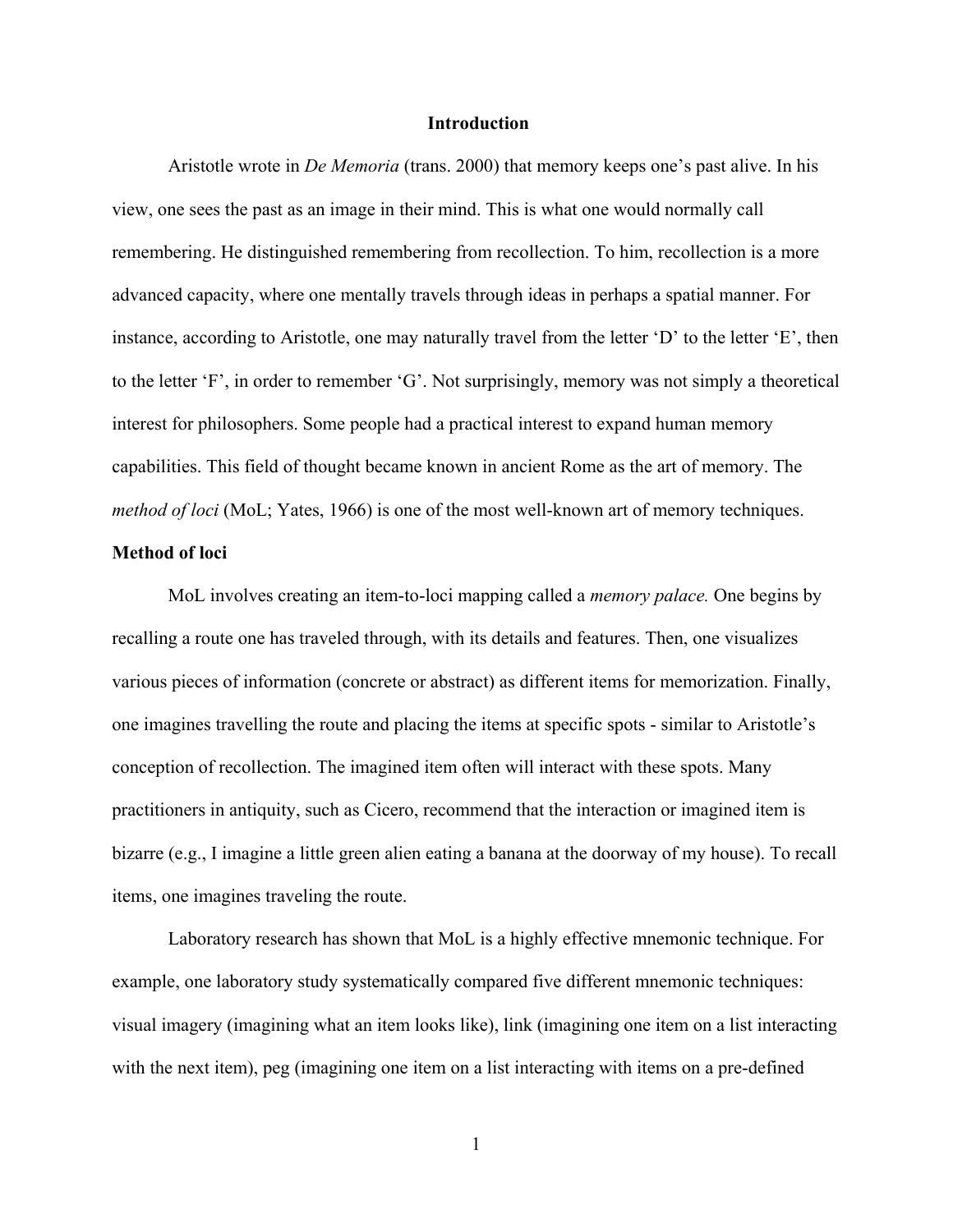list), rehearsal (verbal method of repeating items on a list), and MoL (Roediger, 1980).

Participants were assigned one of these methods to recall three lists of 20 words each. All the visual techniques were superior on average compared to rehearsal. When items could be recalled in any order, link, peg, and MoL were similarly effective. When items had to be remembered in order, MoL was more effective than peg and link, which were equally effective (cf. Wang  $\&$ Thomas, 2000). This serial-order advantage has been replicated by other laboratory research as well (De Beni and Cornoldi, 1985). In one study, participants memorized a list of 20 wordtriplets with either the link method or MoL. Those in the MoL group recalled better the order of the triplets and the order of the words within the triplets. This suggests MoL is useful for both inter- and intra-list serial learning.

Despite its clear benefits for item recall and ordering, why MoL works is still unclear. To figure this out, a conceptual framework developed by Bellezza (1981) helps to analyze mnemonic techniques like MoL. He proposed that mnemonic techniques show a structure that he called cognitive cuing. The structure mediates between a cue to remember, and the information to be remembered. There are two distinct components of cognitive cuing. One is an underlying organizational structure on which to put material to be remembered. This corresponds to an empty memory palace. Another one is encoding, which he specified as transforming information into a new form. This corresponds to placing items in a memory palace. By this reasoning, MoL must be analyzed in terms of two factors: spatial characteristics (organizational structure), and visual characteristics (transforming information to be remembered into a visuospatial form).

#### **Spatial characteristics**

MoL is not merely an association of two memories. It demands representing spatial relationships insofar as one imagines traveling along a route both at recall and encoding time.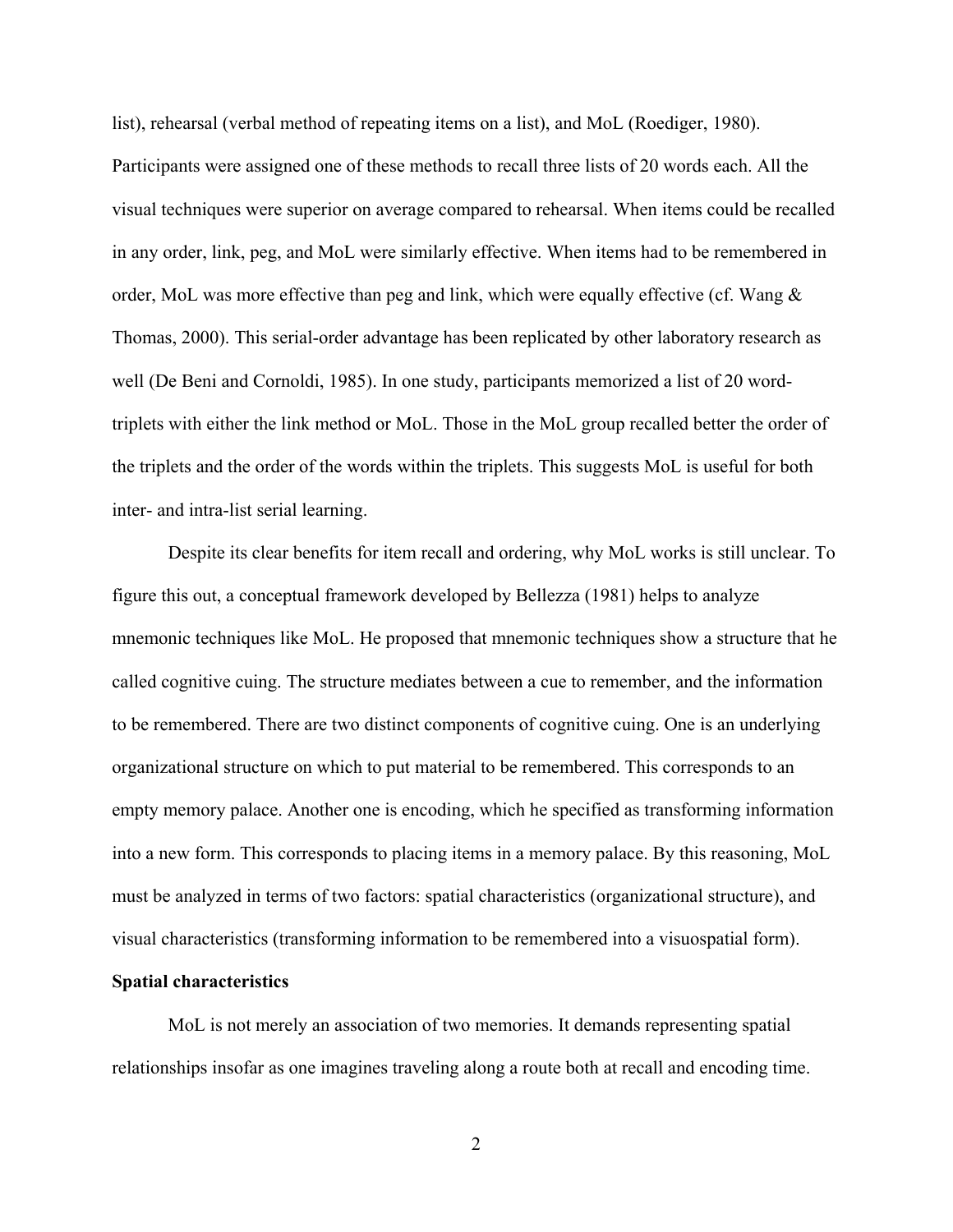Recent research has shown that spatial information is likely a fundamental aspect of episodic memory (Robin, Wynn, & Moscovitch, 2016). For instance, A study by Robin, Wynn, and Moscovitch (2016) investigated the role of spatial context in episodic memories. This was done by having participants read a five-line narrative about an event. Within the stories, there were familiar or unfamiliar location or person cues. Afterwards, participants described and recalled the events, specifying if they added spatial or person context. Participants tended to add spatial context when spatial context was not specified. They also showed better recall, provided more details, and experienced greater vividness when given spatial cues. Person context was rarely added when not specified, and participant recall did not improve when they were given person cues. The implication is that people tend to encode spatial information so naturally that they do not need to be told to do so.

Considering this study, it appears that spatial information has a privileged status. Familiar spatial locations aid memory and coincide with greater detail and vividness of memories. Spatial information appears so important to episodic memory that spatial context is generated even when the problem at hand does not require it. This idea makes sense, especially when episodic memory is seen as a subcategory of mental time travel (e.g., Suddendorf, Addis, & Corballis, 2009) - if one travels mentally into the past, he or she will have to be located somewhere.

Neuroimaging evidence also provides especially strong support for the role of spatial information in MoL. Memory athletes who competed in the World Memory Championship and other superior memorizers (all but one participant used MoL to perform all of their tasks) showed unique activations in brain regions associated with spatial thinking: the left medial superior parietal gyrus, bilateral retrosplenial cortex, and right posterior hippocampus (Maguire, Valentine, Wilding, & Kapur, 2003). Participants did not show superior cognitive abilities or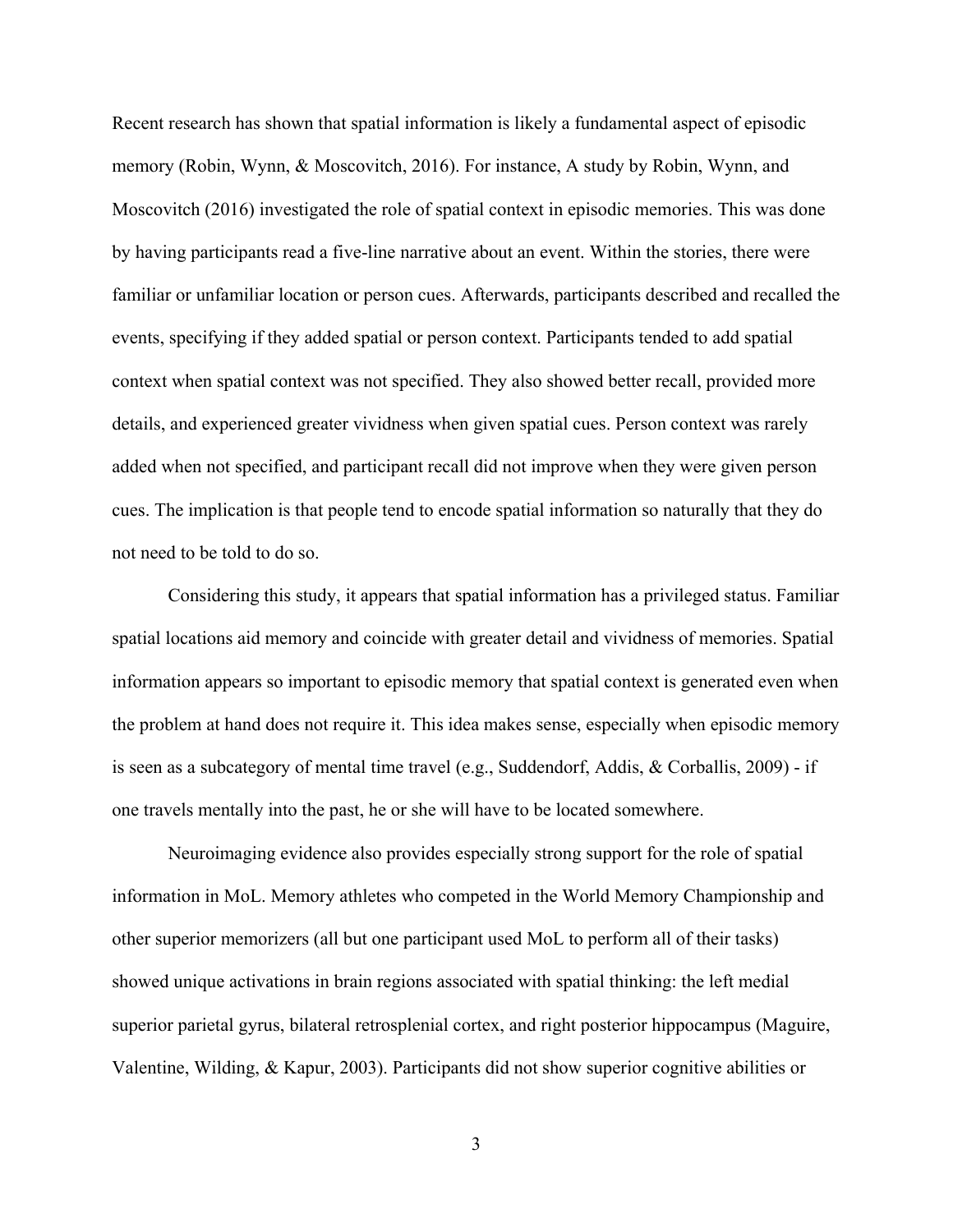differences in brain structure compared to controls, so the activations could be attributed to the use of MoL rather than some biological anomaly. In an fMRI study, when participants were trained with MoL, they showed similar functional connectivity profiles as memory athletes, namely in the parahippocampal gyrus and bilateral retrosplenial cortex. Additionally, these participants showed activation in the dorsolateral prefrontal cortex (which is associated with spatial processing and encoding strategies).

Evidence pertaining to the hippocampus further drives the point that MoL makes use of spatial information. The hippocampus is known to encode time in a spatial-like fashion, just as spatial mnemonics recruit the hippocampus. A modified MoL study that used a temporal memory palace provided a recall advantage, albeit not as strong as MoL (Bouffard, Stokes, Kramer, & Ekstrom, 2018). In this sense, spatial encoding occurs with processes that are expected to use the hippocampus. This spatial encoding provides recall advantages.

The apparent ubiquitous use and benefit of spatial information for memory recall is good reason to suppose that spatial information underlies and organizes episodic memory. In fact, Robin (2018), after reviewing her own studies and related neuroimaging literature, proposed just such a theory. She proposes that the construction system (cf. Hassabis & Maguire, 2009) and event memory have a spatial cognitive mechanism in common, the *spatial scaffold*. According to her theory, spatial context affects how memories are organized, how they are retrieved, and how they interfere with one another. The effectiveness of MoL might very well be because it is itself a type of spatial scaffold. However, going by Bellezza's (1981) description of mnemonic techniques, it is necessary to investigate how information to be remembered is transformed or represented on top of a spatial scaffold - in what form is the information available in a memory palace? That form may be image-like.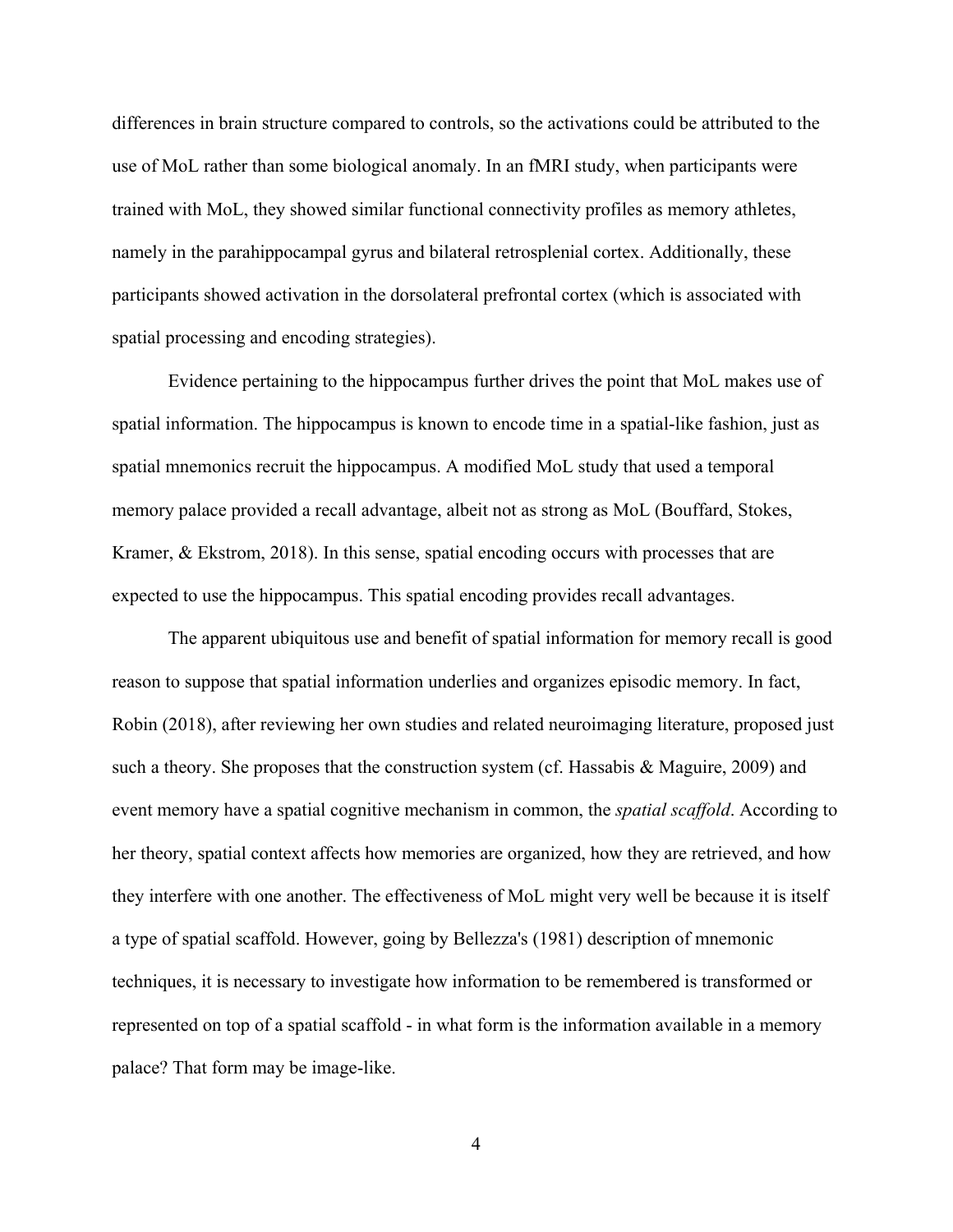#### **Imagery characteristics**

To the extent that MoL requires people to imagine items and loci, it is by definition a visual mnemonic. But the specific ways that imagery influences memory performance - the reason MoL is used at all - is a different issue. There is a rich history of debate about imagery (e.g., Brogaard & Gatzia, 2017), so there is room for considerable nuance in analysis.

Vividness and imageability effects are common in memory studies. In some cases, the vividness of an image in one's mind will help with accurate recall (Marks, 1973). Words rated as more imageable are more easily recalled (e.g., Paivio, Yuille, & Rogers, 1969).

One might expect that because it is a visual mnemonic that requires users to place concretely visualized items into imagine space, MoL simply gains its advantages through imageability effects. Evidently, this is not the case. Despite its superiority to visualization alone, no study has found that high imageability of words enhances recall with MoL (Legge, Madan, Ng, & Caplan, 2012). Similarly, concrete words compared to abstract words help with recall but have no interaction with MoL (Wang & Thomas 2000). To be sure, one may say that MoL pushed imageability to ceiling levels because of how powerful it is. But if there were ceiling effects, then this is reason to think that MoL modulates how participants imagine, or affects something other than qualities intrinsic to an imagined item (e.g., concreteness).

To understand MoL better, comparison with another mnemonic technique may help: the *survival processing* (SP) mnemonic. With this technique, one imagines him or herself in a situation where survival is at great stake, such as being stranded in the African savanna. Items to be remembered are then imagined in that context for the purpose of survival. The available evidence suggests that it is one of the most effective mnemonic techniques (Nairne, Thompson, & Pandeirada, 2007). Although there is no agreed-upon explanation of why it works so well,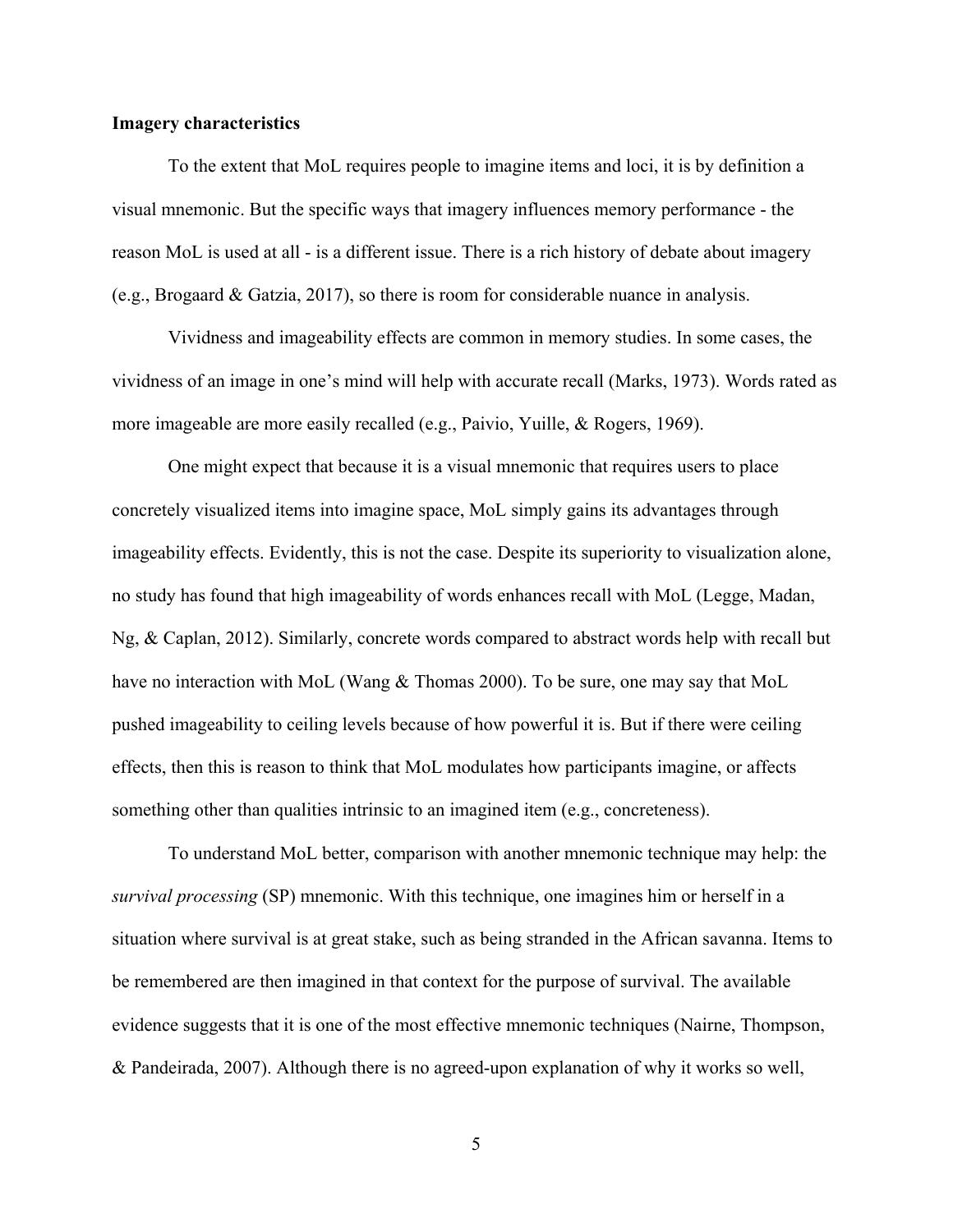some possible reasons include encouraging the use of visual images, or encouraging depth of processing for individual items (Burns, Burns, & Hwang, 2011). Recognizing that MoL is also one of the most effective mnemonic techniques, Kroneisen and Makerud (2017) compared both methods. Specifically, they compared SP, MoL, and regular imagery (imagining a word as vividly and detailed as possible) among participants.

Overall, as is usually the case, MoL was always the most effective. However, the most revealing result was that for response time, MoL took the longest, while SP and regular imagery were faster (Kroneisen & Makerud, 2017). The greater reaction time for MoL makes sense, considering the number of steps required to use it. SP has no specific ordering of items, while MoL always does. Whenever one uses MoL, they imagine traveling through an environment. In this sense, a memory palace is necessarily well-ordered every time it is used, but SP serial ordering can be arbitrarily constructed.

If reaction times were a consequence of taking longer to form images, then skill at producing those images might influence reaction time. Consider bizarre imagery research (Kroll, Schepeler, & Angin, 1986), and how bizarreness is a characteristic can increase memorability of information (Seamon, Philbin, & Harrison, 2006). Bizarre images are typically more complex than normal images. In the sense that a bizarre image is meant to be strange or unique compared to how an image usually appears, it is meant to contain more information than a regular image. This parallels how the loci in MoL are more complex than only the association of two items, and how items are supposed to interact with the loci. When memorizing lists of words when imagery is involved, bizarre images require as long as 40 seconds to completely encode and provide recall advantages. These advantages are not apparent when encoding time is 10 or 20 seconds (Campos, Pérez-Fabello, & Gómez-Juncal, 2009). This suggests that the manner and how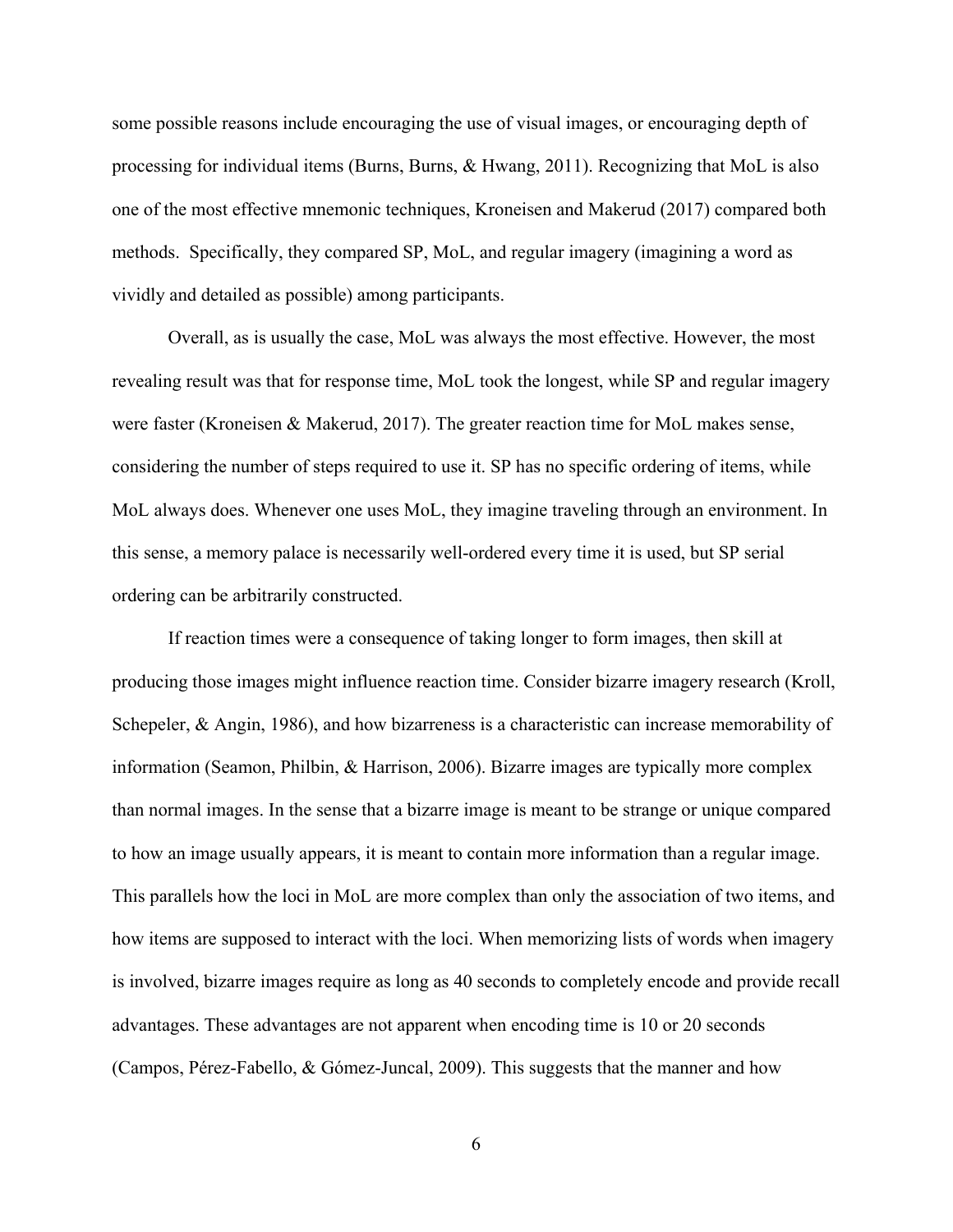skillfully (such as speed of imagining) complex information is encoded will affect results from experiments.

#### **Imagery Skill**

One possible reason for the high performance of MoL is the manner in which participants use imagery. More specifically, MoL depends on spatial and visual characteristics, so greater skill with either characteristic should produce greater recall and greater ability to imagine words as concrete; the more easily one can imagine their set of loci and traveling to them, the greater recall should be. The idea that imagery skill is a causal factor at work stems neatly from the fact that familiar environments have an advantage over unfamiliar environments in MoL by making it easier to generate cues (e.g., Bellezza & Reddy, 1978; Robin & Moscovitch, 2014; Robin et al., 2016). Familiarity itself can be conceptualized as how well one visualizes something (something can be more familiar because one can visualize more details), although the possibility still remains that it is the imageability of familiar environments themselves that matters as opposed to the individual's imagery ability.

There are no studies that have investigated a relationship between imagery skill and MoL. However, a study by Campos and Pérez (1997) investigated a possible relationship between imagery skill and bizarre images. As noted earlier, the visual complexity of bizarre images parallels the complexity of items placed at loci. They studied factors involving associated pair recall, among which included: a) type of image (normal or bizarre), b) interaction between images, and c) imagery ability (measured by the Visual Vividness Imagery Questionnaire [VVIQ]). For recall, three lists were used with 16 pairs of words for each list. Participants were instructed to imagine the words in the pair interacting.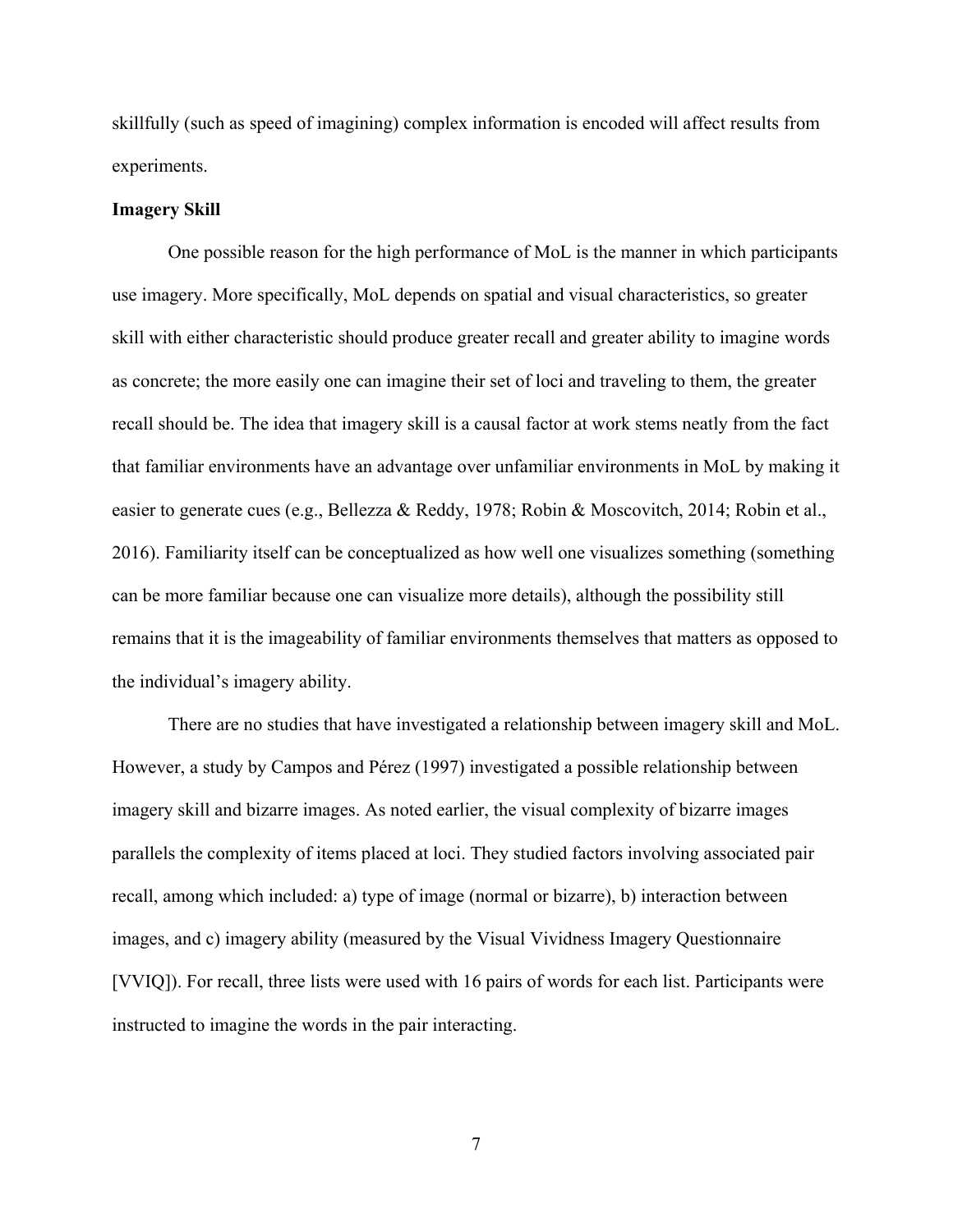As far as the dependent variables related to visualization, interaction between images seemed to be most important for recall, but only for some of the experiments - the sort of interacting images used in MoL. Imagery skill had no impact on recall, nor did bizarreness impact recall. These results demonstrated how studying imagery and memory together doesn't reveal obvious patterns. One way to study them together more effectively is - as Campos  $\&$ Pérez (1997) proposed - using new measures of imagery skill.

The earliest evaluation of imagery skill was over a century ago, and often dealt with the vividness of images in the mind's eye. Today, it is frequently measured by the VVIQ (McAvinue & Robertson, 2007, for a review). However, over time, it has proven to be inconsistent when used to analyze imagery skill. After all, vividness is a subjective measure with no corresponding natural criterion to validate a participant's experience. Another major factor to consider is that imagery skill is now understood to be more than a single factor (Burton & Fogarty, 2003; Poltrock  $\&$  Brown, 1984). It is now apparent that there are differences between spatial imagery (images that represent spatial relations and imagining spatial transformations) and object imagery (images of the details of individual objects; Kozhevnikov, Hegarty, & Mayer, 2002; Kozhevnikov, Kosslyn, & Shephard, 2005; Sheldon, Amaral, & Levine, 2017; Vannucci, Pelagatti, Chiorri, & Mazzoni, 2016).

The Object-Spatial Imagery Questionnaire was developed from this discovery (OSIQ; Blajenkova, Kozhevnikov, & Motes, 2006). Although the questionnaire is a set of self-report questions, it was validated with objective measures. *Spatial imagery skill* (SI) questions correlated with performance on paper folding and mental rotation tests, among others. *Object imagery skill* (OI) questions correlated with performance on a degraded pictures test where an image had to be detected within a poor-quality image. From the available evidence, it appears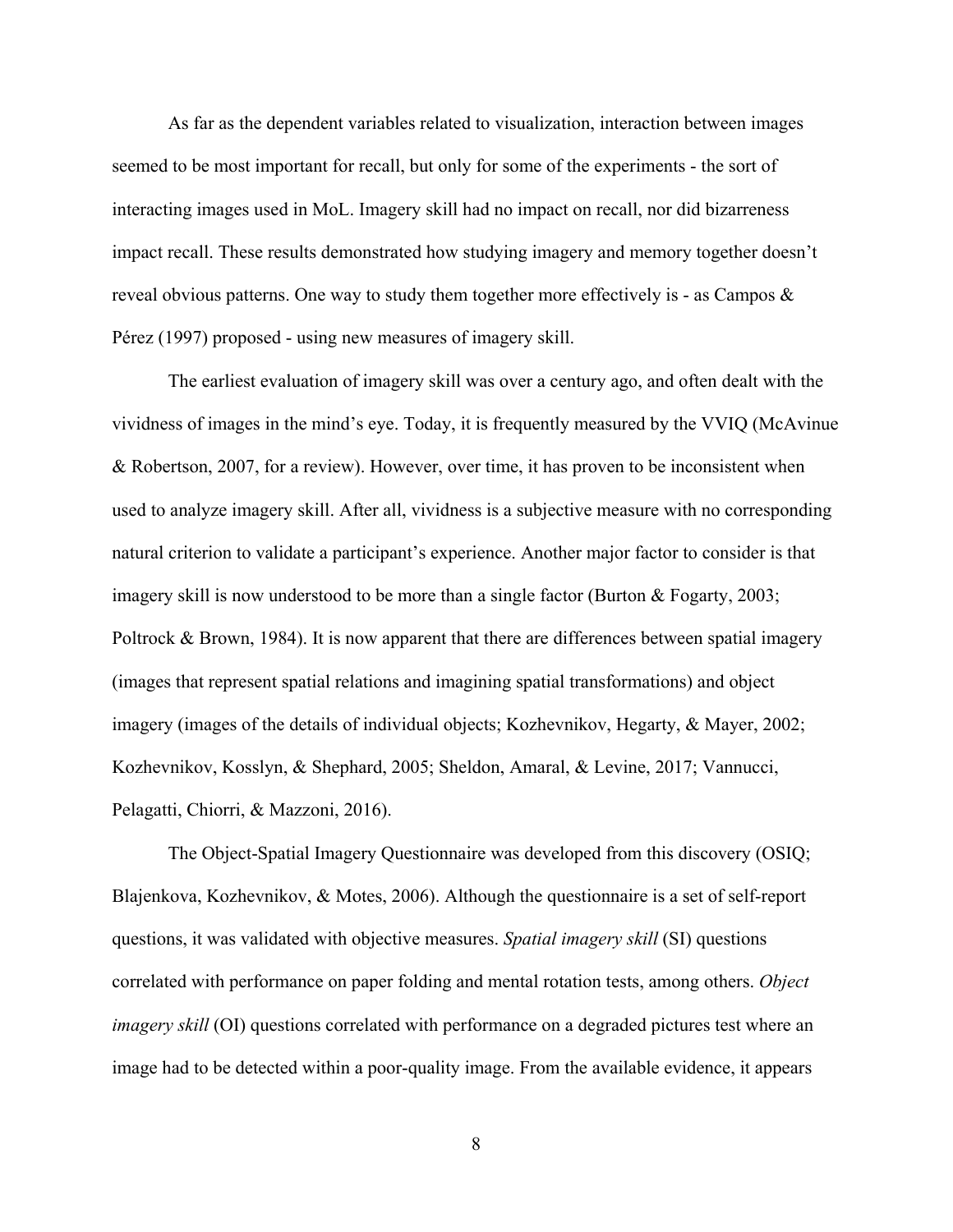that one cannot be comparably skilled at spatial and object imagery as measured by the OSIQ; the object and spatial imagery scales are negatively correlated (Aydin, 2018; Blajenkova et al., 2006). As a result, even between individuals, dissociating spatial and object imagers should be straightforward and provide distinct performance patterns. A related questionnaire was developed in order to evaluate the vividness people experience with spatial and object imagery: the Vividness of Object and Spatial Imagery Questionnaire (VOSI; Blazhenkova, 2016). As with all the other studies distinguishing object and spatial imagery from each other, both dimensions were dissociated.

There is minimal research on the object and spatial imagery distinction when it comes to memory. However, current research has promising developments. A study by Aydin (2018) showed importance effects on autobiographical memory. SI scores predicted the number of episodic details about past and future events, such as emotions, thoughts, temporal, or location details. OI scores predicted the phenomenological details of past events, such as number of visual details, but only emotional intensity for future events. Given that MoL uses both spatial imagery and object imagery by virtue of requiring one to imagine both spatial and object information, skill with either could have different effects when separated experimentally.

#### **The Present Study**

MoL might work so well because it taps into memory processes that involve generating mental images - imagery skill. Object imagery skill may affect remembering words on a list when using MoL because words must be visualized individually and placed at loci. Spatial imagery skill may affect organizing words to be remembered from a list when using MoL because one must mentally navigate through space to proceed through a memory palace as well as imagining the spatial relationships within a memory palace. Although it is already known that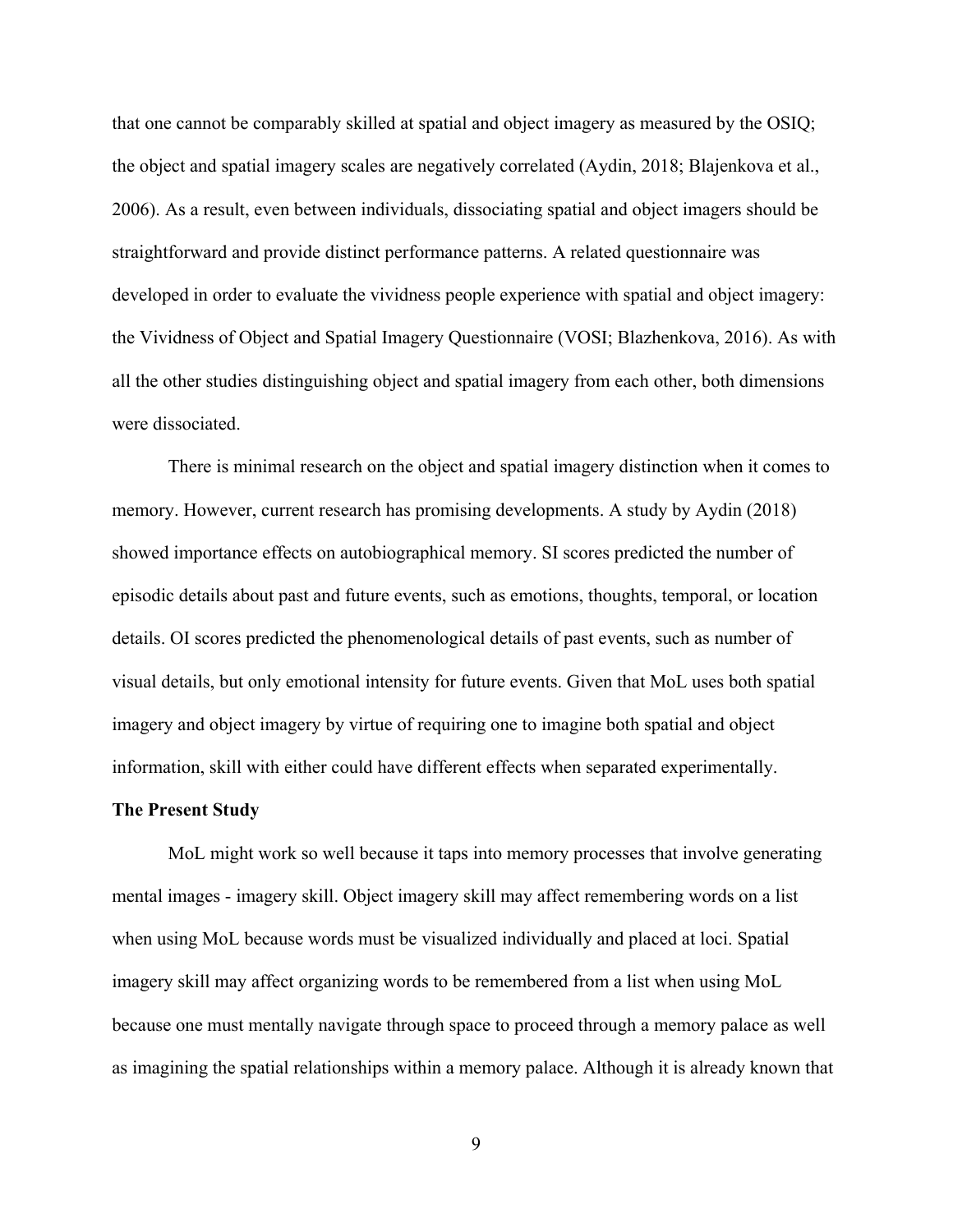spatial and temporal processes assist with memory, it is not known to what extent these processes make use of imagery skill. Another possibility is that images are epiphenomenal with regard to recall (cf. Pylyshyn, 2003), which would make imagery skill irrelevant.

The present study investigated if object and spatial imagery skill could predict memory performance among participants who use MoL to remember a list of words. Specifically, I investigated if OI predicted recall frequency of words, and if SI predicted remembering words in the correct position on the list. To test this hypothesis, it was necessary to demonstrate that OI and SI were conceptually distinct from each other and can describe different behavioral results. Essentially, I investigated the way people imagine things for the purpose of recall, rather than the characteristics of the things they are trying to imagine. Such correlational research would help add to descriptive distinctions within MoL, and perhaps eventually a theoretical explanation of mechanisms and patterns underlying mnemonic devices in general.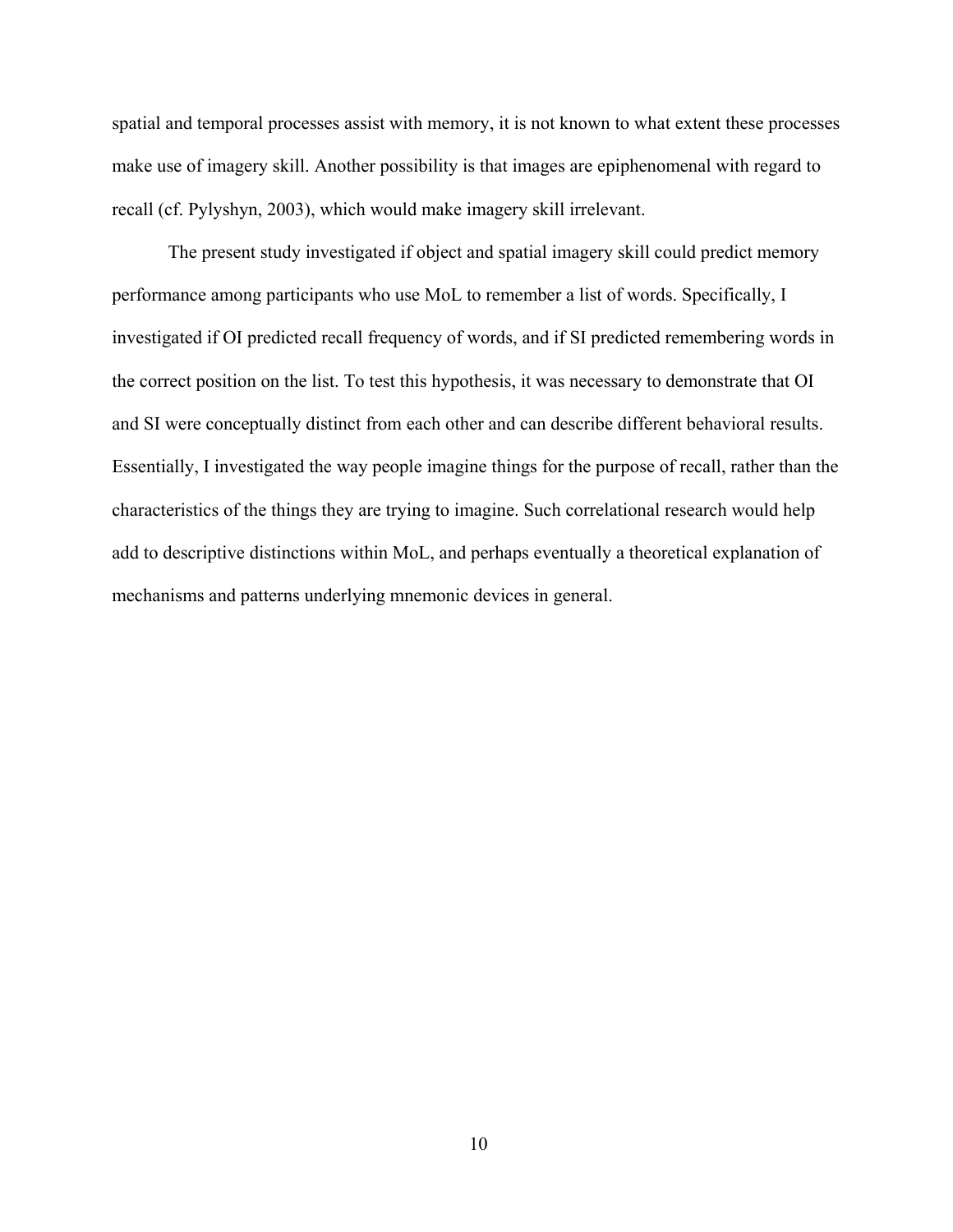#### **Methods**

#### **Participants**

I recruited 71 Seton Hall University students to participate in the study for course credit. The effects of MoL are robust; as few as 14 participants per condition are needed to detect significant effects (De Beni & Cornoldi, 1985). At the same time, as many as 60 have been used to analyze imagery skill preferences (Kozhevnikov et al., 2002). Each participant was tested individually.

#### **Design**

Participants were trained to use MoL. The memory experiment consisted of encoding and recalling a list of words. The focus of the research question was on which imagery factors are relevant for MoL, even if the same factors are involved with other mnemonic techniques.

OI and SI were measured to investigate individual differences in memory performance. I used multiple regression to examine how well OI and SI predicted each aspect of memory performance when using MoL. I also calculated correlations between each memory skill and each imagery skill. No control group was used because of pragmatic reasons involving time constraints.

**Dependent measures.** Memory performance was determined with several outcome variables. Lenient scoring was the total number of words recalled without concern of word order. This was the single variable used to measure general recall performance.

All other variables were used to determine serial recall performance. Strict scoring was the total number of words recalled in exactly the correct position as the original word list. This is the same method of strict scoring used by Roediger (1980). Transpositional recall was how many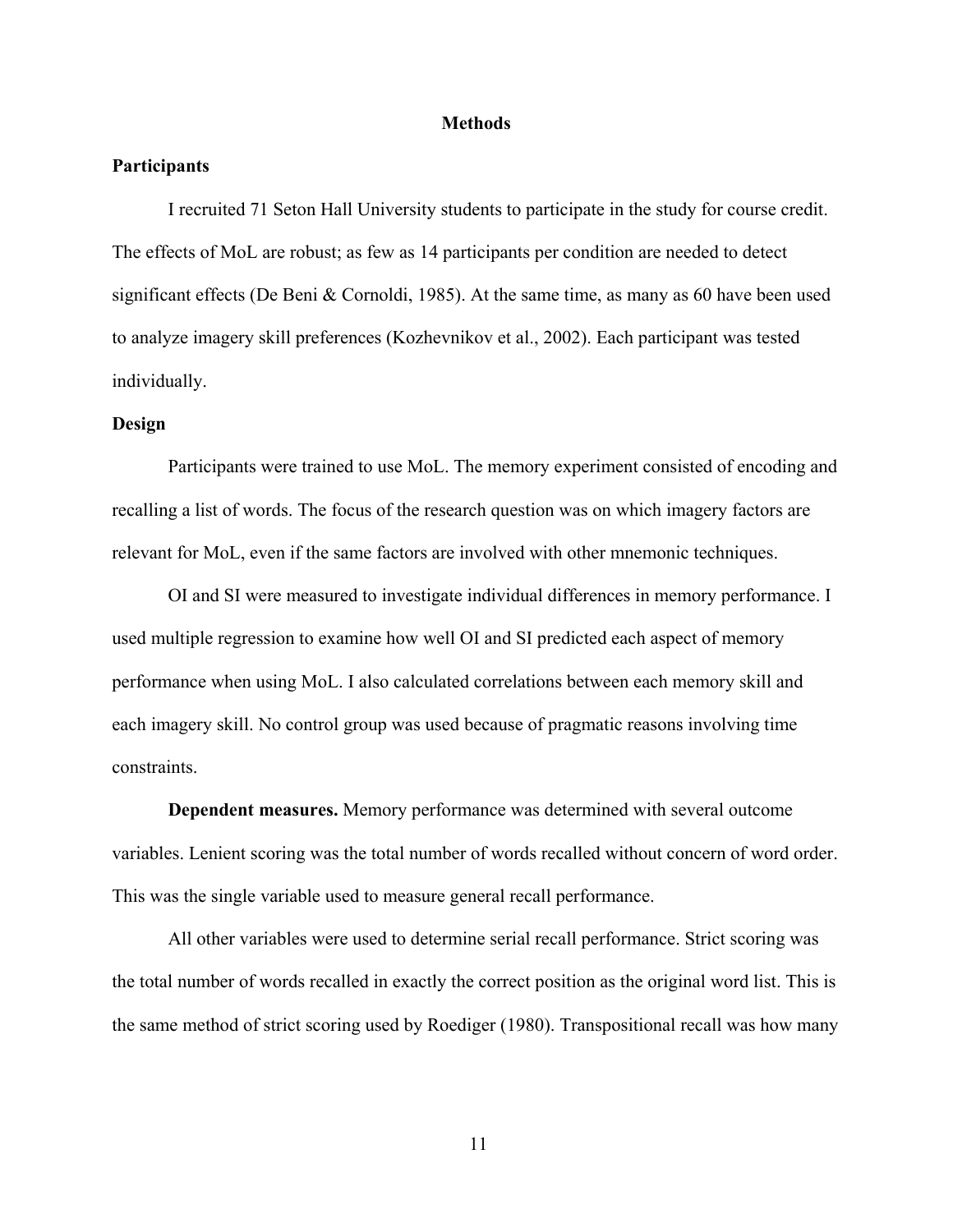positions off that the recalled word was from its original position in the word list (e.g., transposition distance, Farrell, Hurlstone, & Lewandowsky, 2013) .

Because transpositional recall turned out to be positively skewed (expanded on in the results section), which created issues for linear regression, two additional measures were added for analysis. *Conditional recall frequency* (CRF) was the total number of word pairs that were recalled in the correct position in the original word list relative to the previous word recalled. That is, if the word "rhubarb" was followed by "vortex" in the original list, and the participant recalled the word pair in this order - as long as the words had no other words in between them then the participant scored a "1". CRF measures sequential recall of words, rather than where a word is remembered. Relative CRF was relative to the highest CRF score the participant could have gotten, given the total number of words that they recalled. The relative score allowed for the possibility that the effects of serial ordering could be measured without the implication that higher CRF actually meant more words recalled. Both CRF measures were slightly modified versions of *conditional recall probability* (CRP; Howard & Kahana, 1999). CRP measures serial recall performance of a group of participants, so could not be used to measure individual performance required for linear regression.

#### **Materials**

**Mnemonic technique instruction.** Participants received a 3- to 5-minute training session in the use of MoL. First, they received oral instructions for MoL, which specified a) imagining an environment, b) imagining items to be remembered, and c) traveling through the environment in order to recall the items (see Appendix A). Then, the experimenter went over up to three examples in detail and answered any questions the participant had. More examples would have made the experiment take too long, although no participant requested more than two. The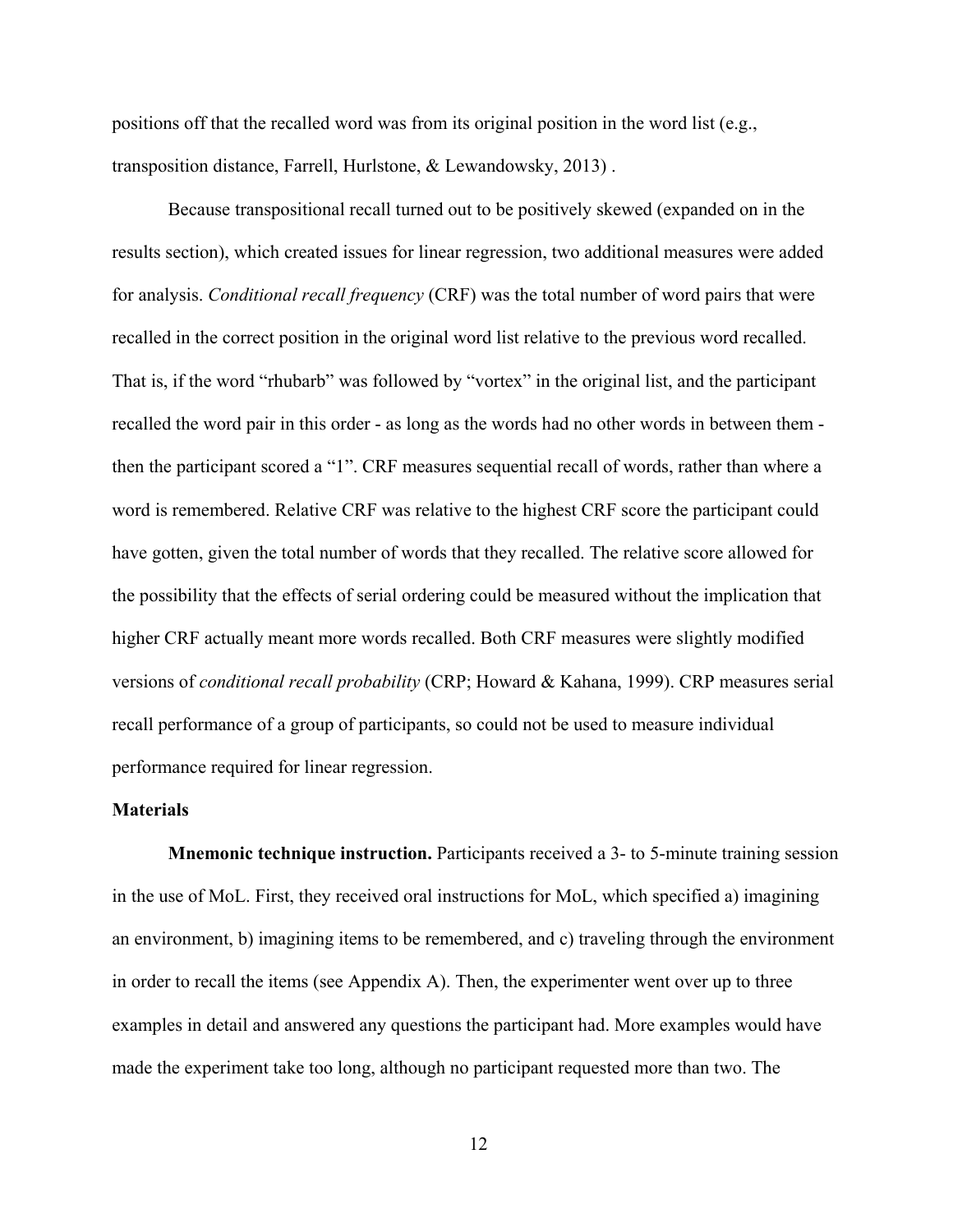instructions included the practical uses of mnemonic techniques, in hopes to increase participant motivation to do well with their training.

**Stimuli.** I used 20 words so that I could analyze serial order effects thoroughly. Many studies, particularly Roediger (1980), use 20 words, and show serial order effects. Studies that find weak or no serial order affects (e.g., Legge et al., 2012) use 10 words or less. Fifteen pairs of words were used by Kroneisen and Makerud (2017), but they did not analyze serial order, and as pairs, stimuli may have been treated as single words. As such, 20 words was an appropriate list length for obtaining the necessary variety in performance for looking at predictor variables that could explain differences in recall frequency. I selected the words randomly from a study by Schock, Cortese, & Khanna (2012). The selected words were those rated between 3 and 4 out of 7 for imageability (lower numbers were lower imageability) so that none were especially more imageable than another (see Appendix B).

**Imagery skill tests**. I determined OI with participant performance on a fragmented pictures test (Blazhenkova, 2016). The test was developed from a set of stimuli created for object segmentation and identification (De Winter & Wagemans, 2004). I determined SI with a mental rotation test (Vandenberg & Kuse, 1978; redrawn by Peters et al., 1995; reliability evaluated by Caissie, Vigneau, & Bors, 2009). Both were used to test the validity of the OSIQ and VOSI (Blajenkova et al., 2006; Blazhenkova, 2016). These were the easiest tests to acquire and have strong correlations with their respective OI and SI constructs on the OSIQ. The tests used for each construct respectively had similar scoring schemes in that a correct trial granted one point. For further psychometric details of these tests from previous research, see Table 1.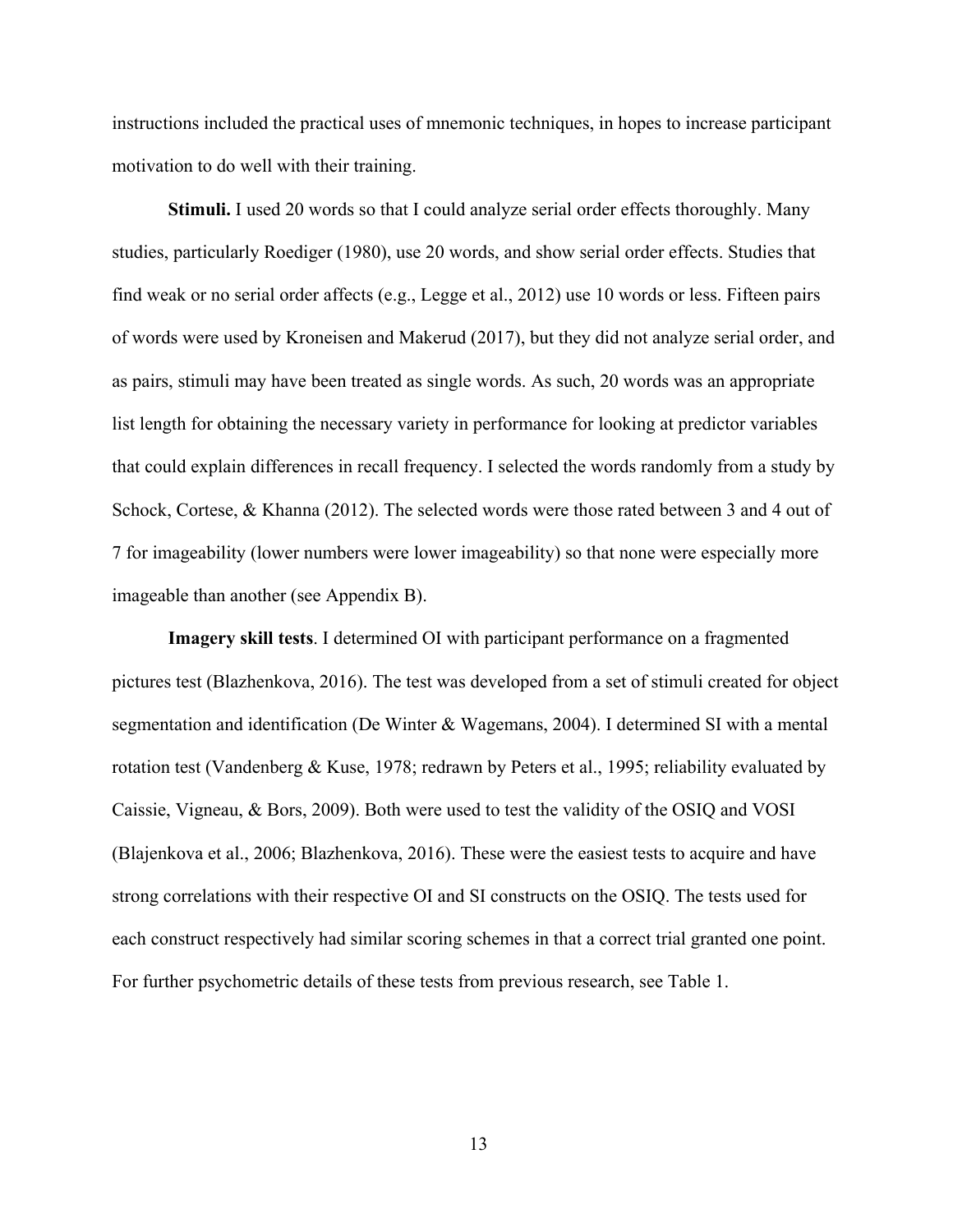#### Table 1.

#### *Psychometric properties of object and spatial imagery skill tests.*

| Test name                                            | Mean                     | SD | Maximum | Duration<br>(minutes) | Cronbach $\alpha$ |
|------------------------------------------------------|--------------------------|----|---------|-----------------------|-------------------|
| <b>Fragmented Pictures</b><br><b>Mental Rotation</b> | $\overline{\phantom{a}}$ |    | 7 v 17  | $2 \times 5$          |                   |

#### **Procedure**

Participants were in a room with a computer. First, the experimenter entered the room and gave the participant training. Then participants were left alone in the room to begin the recall phase. The computer displayed each word to be remembered. Each time a word was displayed, participants were given 15 seconds to encode the item into their memory palace. The word remained on the screen for the entire duration. This duration was to ensure that participants had sufficient time to imagine each item at a locus (e.g., Campos et al., 2009). Any longer and I would have been concerned that participants would find themselves using additional mnemonic techniques, which would make the results harder to interpret. When these 15 seconds elapsed, the next word was displayed.

Once all the words were displayed, participants performed a series of three-digit subtraction problems on paper for 3 minutes. This distraction phase was to induce a retention interval and to prevent any effects of participants rehearsing their memories or using other mnemonic techniques. These problems were used because they were trivial to compute but were time-consuming enough to require attention. Thus, participants would have been unlikely to make use of alternative spatial strategies or refresh information that they used to create their memory palaces.

Following these set of problems, participants began the recall phase. They were told to write down on a piece of paper - in order, starting at whatever word they wanted - the items that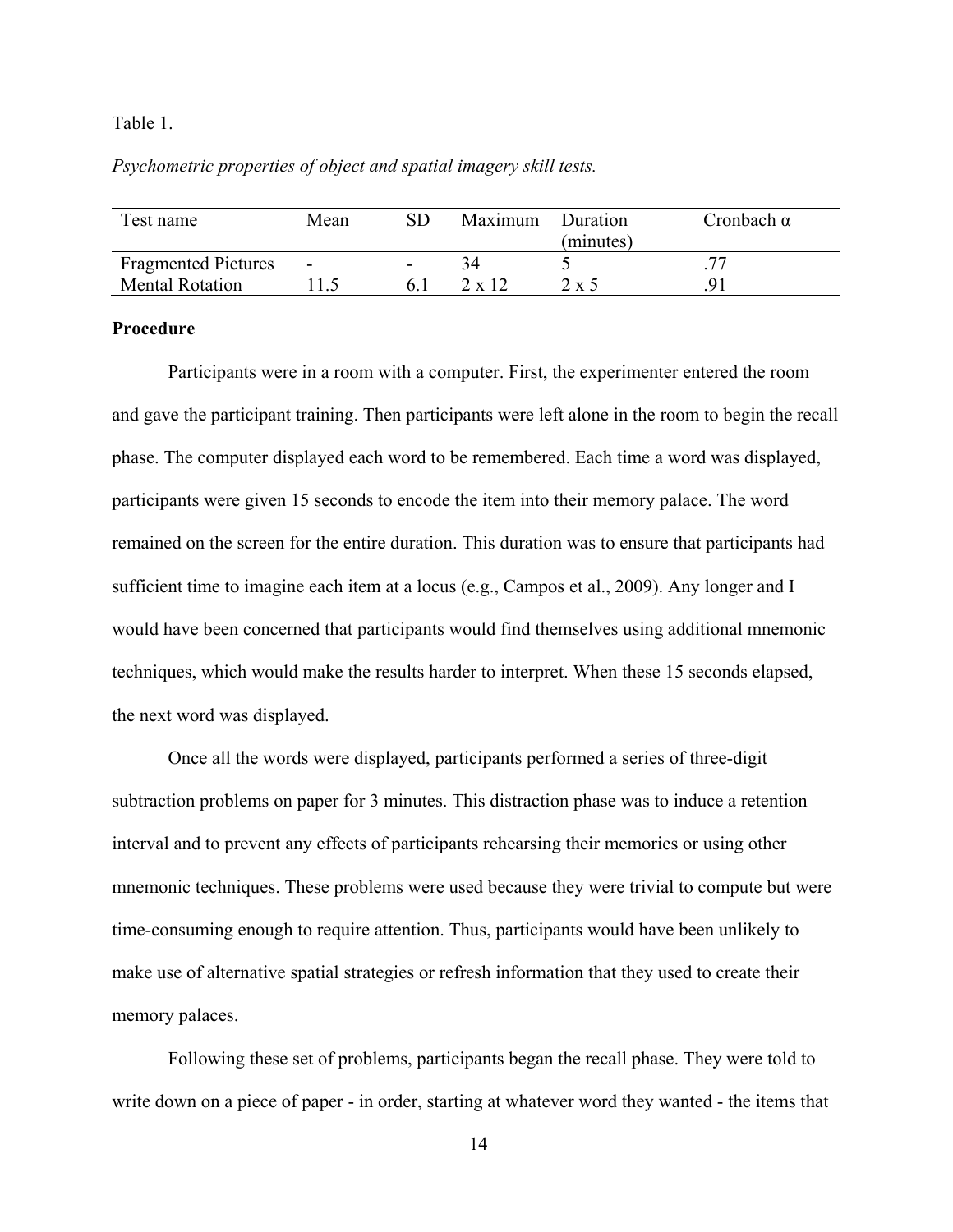they were told to remember. The piece of paper was already numbered, with blanks, from 1 to 20. Where applicable, participants also noted what environment they used as their memory palace. They had up to 8 minutes to work, but they could indicate when they were finished (e.g., Nairne et al., 2007). Lastly, they completed 34 trials of the fragmented pictures test, followed by 24 trials of the mental rotation test. Before each test, the experimenter entered the room to give instructions. Both tests were taken on a computer, with each trial displayed in random order on the screen. The experiment took approximately 45 minutes.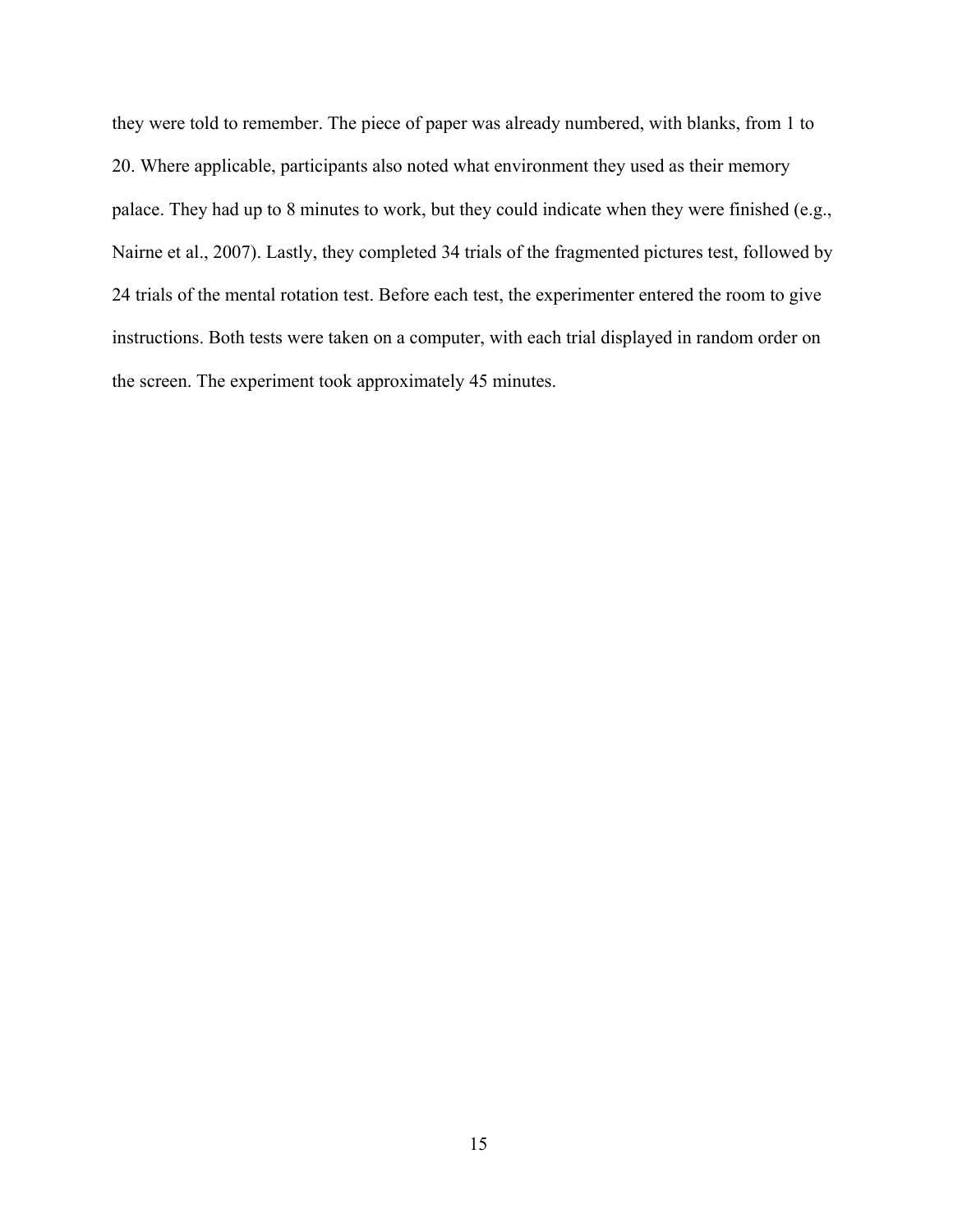#### **Results**

#### **Missing data**

The measurements of serial recall for three participants were removed from analysis because they were provided with incorrect sheets for writing down recalled words. The mental rotation scores of eight participants were removed from analysis because they consecutively provided the identical answer for more than half of the questions, or because they responded in less than 1 second for more than half of the questions. The fragmented picture score of one participant was removed because they did not receive the test due to a procedural error.

#### **Descriptive statistics**

The majority of the measurements did not have particularly surprising results (see Table 2). Participants remembered a little more than half of words from the word list on average. Strict and CRF scoring were about half of this. Relative to the total number of word pairs a participant could have remembered in order, participants remembered 60% of word pairs in order. Because of this, it did not appear that serial recall of words was constrained by how many words were remembered. This supports the idea that serial recall could be measured separately from recall in general, which was necessary to measure organization separately from retrieval. The original transpositional score - which was simply the total displacement of all words on the word list - did not consider the displacement scores that could be due to chance. The transpositional score was therefore normalized by taking each word recalled by the participant and dividing it by the highest possible displacement score in that position.

Also of note is that the SI descriptive statistics were lower than the expected mean and standard deviation. OI was a relatively stable and likely normally distributed.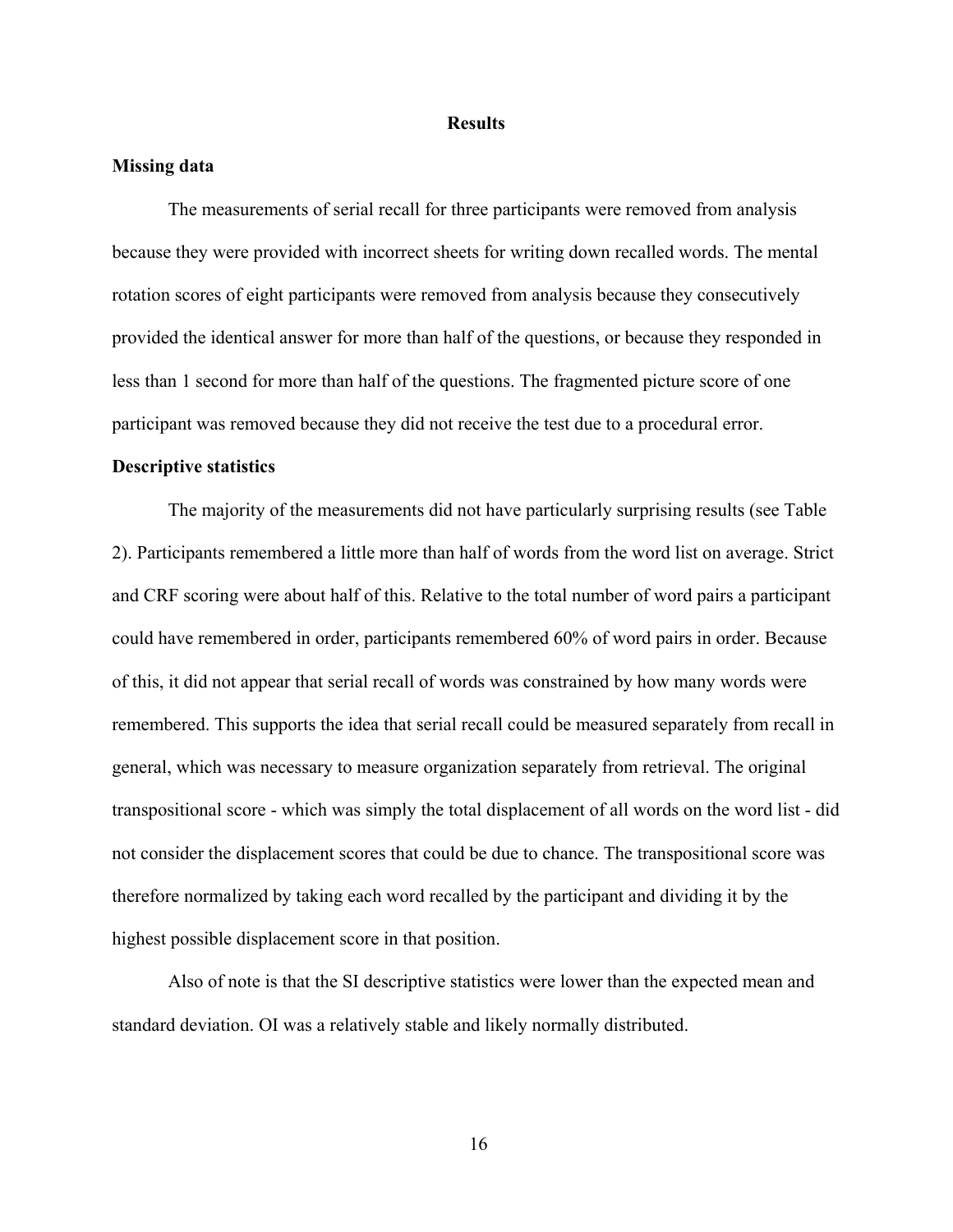# Table 2.

# *Performance on tasks.*

| Measurements          | M       | Median | SD   |
|-----------------------|---------|--------|------|
| <b>General Scores</b> |         |        |      |
| Lenient 11.9          |         | 12.0   | 4.0  |
| <b>Serial Scores</b>  |         |        |      |
| Strict 5.8            |         | 5.0    | 4.1  |
| $CRF + 1$             | 6.38    | 6.0    | 4.36 |
| <b>Relative CRF</b>   | 0.55    | 0.60   | 0.27 |
| Transpositional       | 1.441   | 1.057  | 1.33 |
| <b>Imagery Skills</b> |         |        |      |
|                       | OI 25.9 | 26.0   | 3.0  |
| SL                    | 10.1    | 8.5    | 5.9  |

# **Recall frequency**

For the entire group, using lenient scoring, recall frequency steadily declined for each word position. With a similar method using strict scoring, recall frequency rapidly declined for each word position until about position 13, where recall flattened out (see Figure 1). This pattern is expected of serial recall, that is, when recalling words in order, there should be a gradual decline in recall frequency.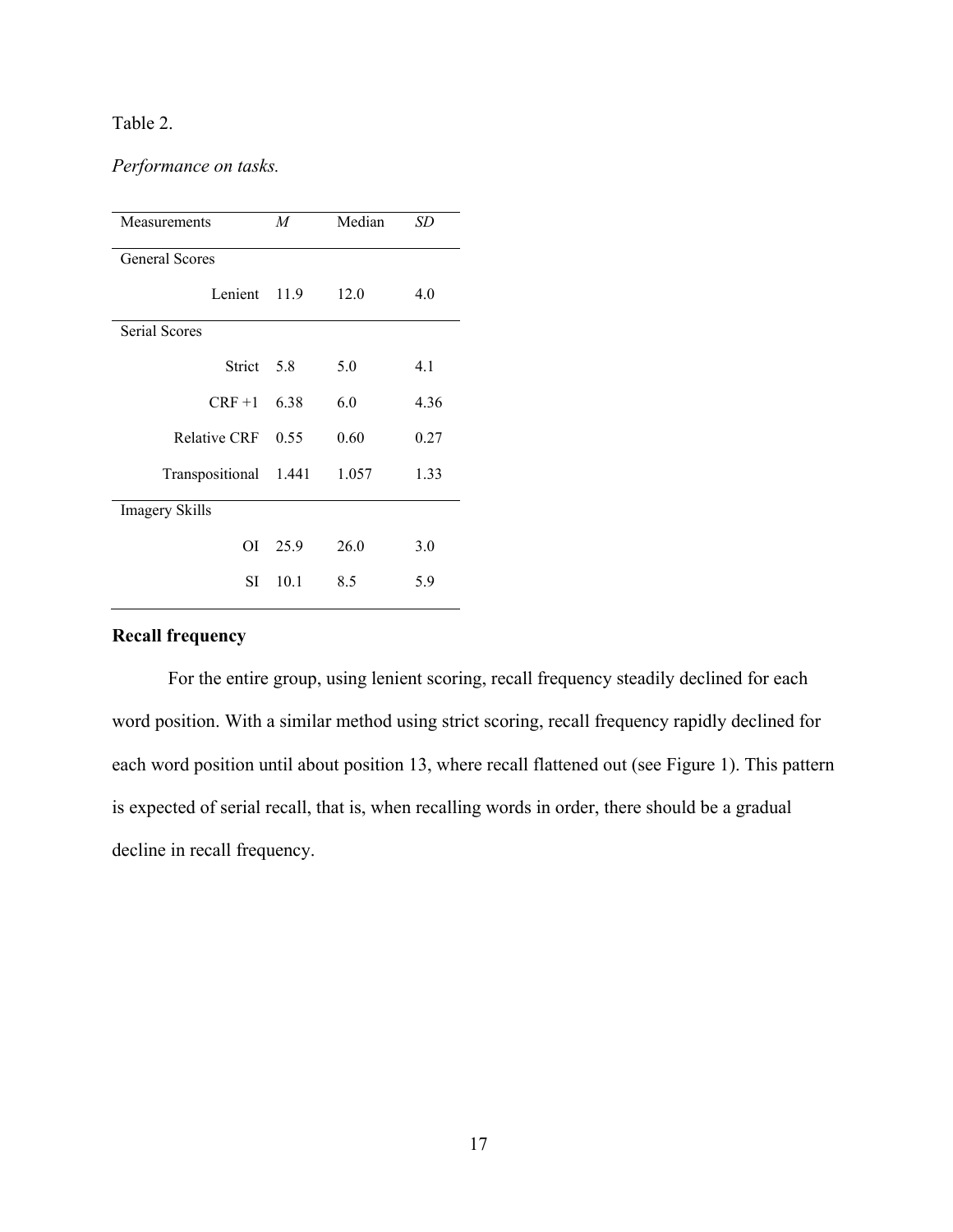

*Figure 1.* Recall frequency by lenient and strict scoring*.*

#### **Correlations and distributions**

Correlations among all variables were calculated. The correlations of interest were only those with imagery skills. The distributions for lenient scoring and OI were most likely normally distributed (see Figure 2). Serial scores were not as clear in terms of normality, particularly transpositional score. Formal normality tests revealed that transpositional score was most likely not normally distributed (Shapiro-Wilks  $W = 0.825$ ,  $p < .001$ ).

Nearly all correlations between the variables had a medium effect size (Cohen, 2013), except for relative CRF with OI, whose correlation was small (see top half of Figure 3). Because the transpositional score was not likely normally distributed, a nonparametric test was used, which determined that the correlations of transpositional scores with OI (Kendall's  $\tau$  = -0.03) and SI ( $\tau$  = -0.082) were small and not statistically significant. Unadjusted alpha level was set to the standard 0.05. Considering that nine experimentally relevant correlations were compared simultaneously, and transpositional score was left out, adjusted alpha level was determined to be 0.0056 with a Bonferroni correction.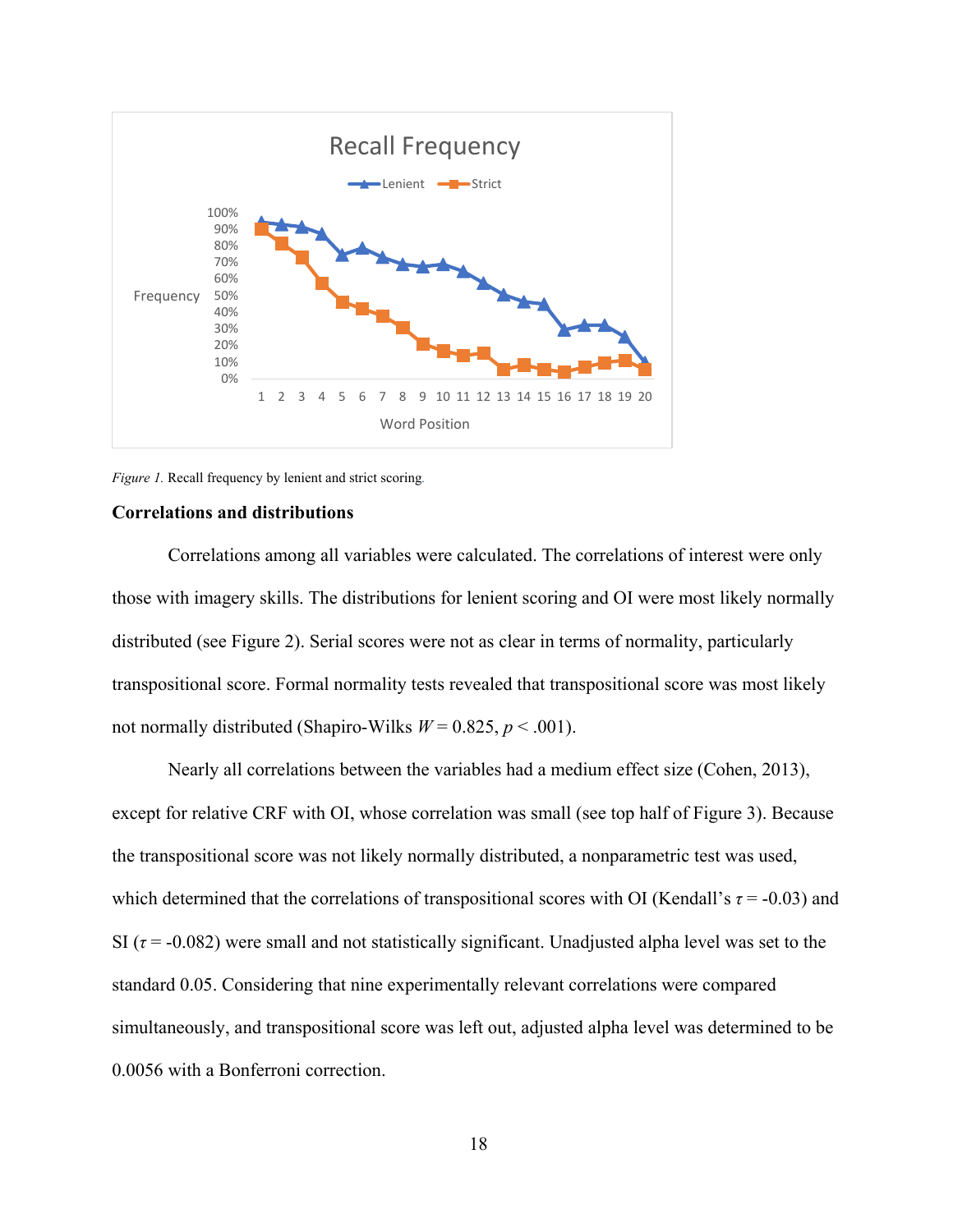Lenient, strict, and CRF measurements all had similar correlations with OI and SI (*r* = .33 - .40; see top half of Figure 3). Only OI had statistically significant correlations with lenient and strict scores, while only SI had statistically significant correlations with both CRF scores. This means that both imagery skills displayed some independence. Given the recall frequency results and earlier review, these were not spurious correlations; a visual mnemonic like MoL has some type of relationship with imagery in general, even though imagery skill research has often been inconclusive as a whole. The implication was that OI and SI were reasonably expected to have an relationship to memory performance with MoL, and the results were consistent with this, although temporal precedence and internal validity would still be required to demonstrate causality.. However, the medium effect sizes with both imagery skills across most of the variables suggested the possibility that they are equally modulated by another construct which may be driving the correlations. Since OI and SI had a medium effect size correlation with each other, there was some degree of dependence between both variables. Such dependence could be problematic for performing linear regression and demonstrating any independence between OI and SI when using MoL. The correlation also contradicts evidence that OI and SI are negatively correlated (Blajenkova et al., 2006).

The correlation between OI and SI was not so high that there was evidence that they were actually the same construct - formal tests of multicollinearity confirmed this (VIF  $= 1.42$ ). Since OI and SI were developed through the idea that imagery skill is insufficient as a construct, their distinction is important. Additionally, relative CRF did not have a statistically significant correlation with OI, but there was a statistically significant correlation with SI and a medium effect size. This is some evidence that certain kinds of imagery skill are more associated with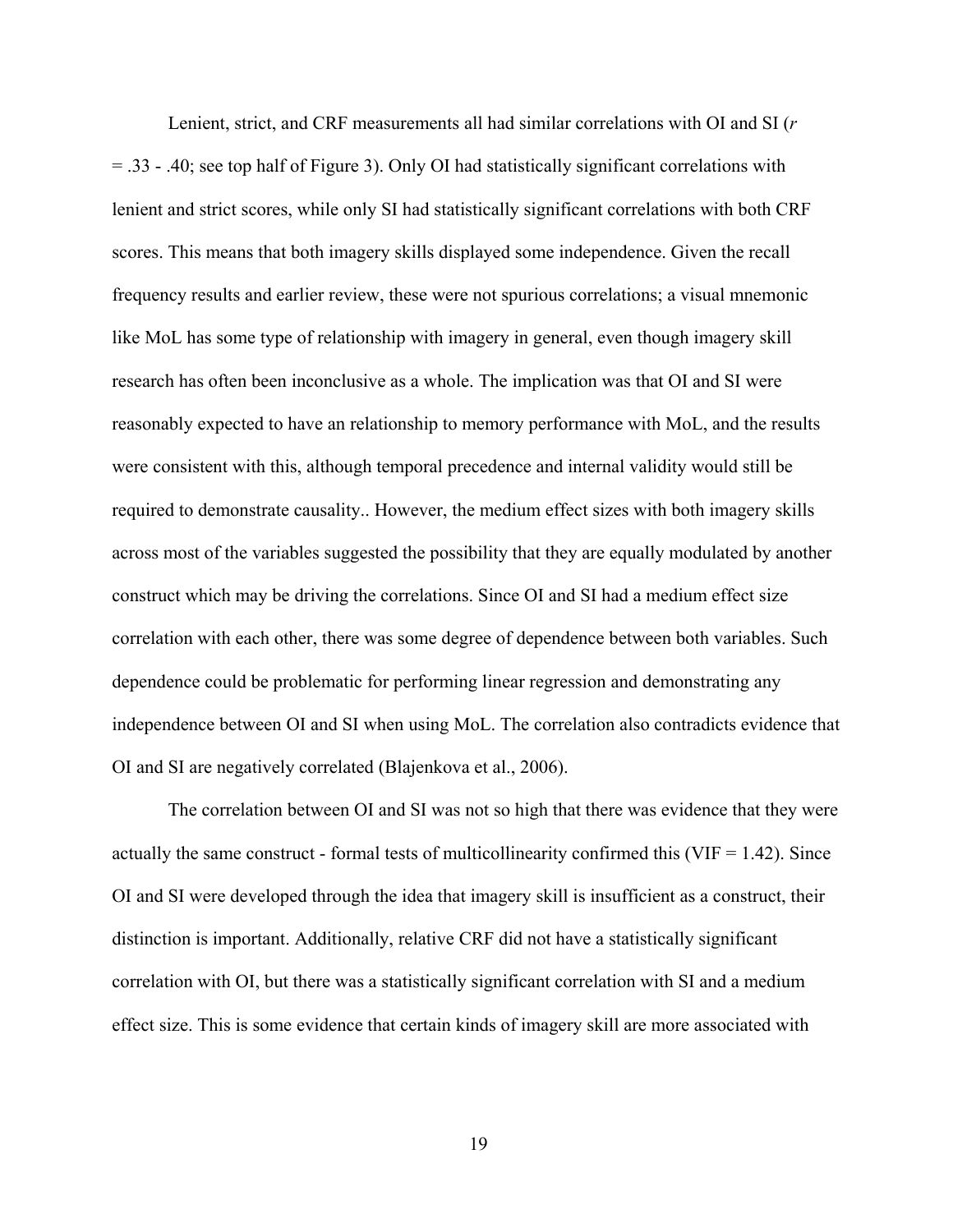

different types of memory performance, i.e., SI compared to OI is more associated with how words are organized for retrieval.

*Figure 2.* Density plots of the variables.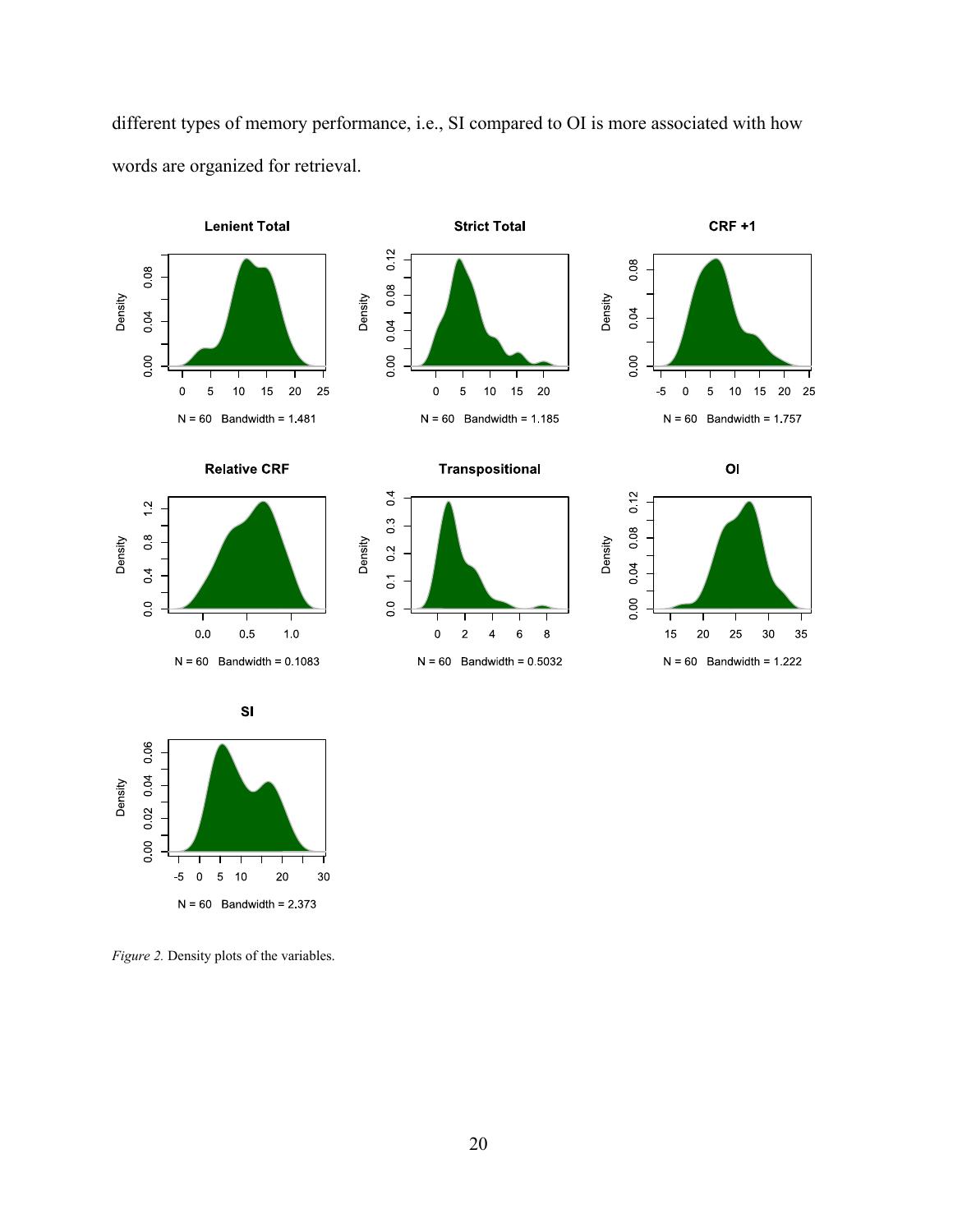

*Figure 3.* Corrgram of all predicted and outcome variables. The diagonal through the middle shows the name of the variables. On the top right are the correlations among the variables, with 95% confidence intervals underneath them. On the bottom left are the scatterplots of the variables. "NS" indicates that the correlation was not statistically significant ( $p > .0056$ )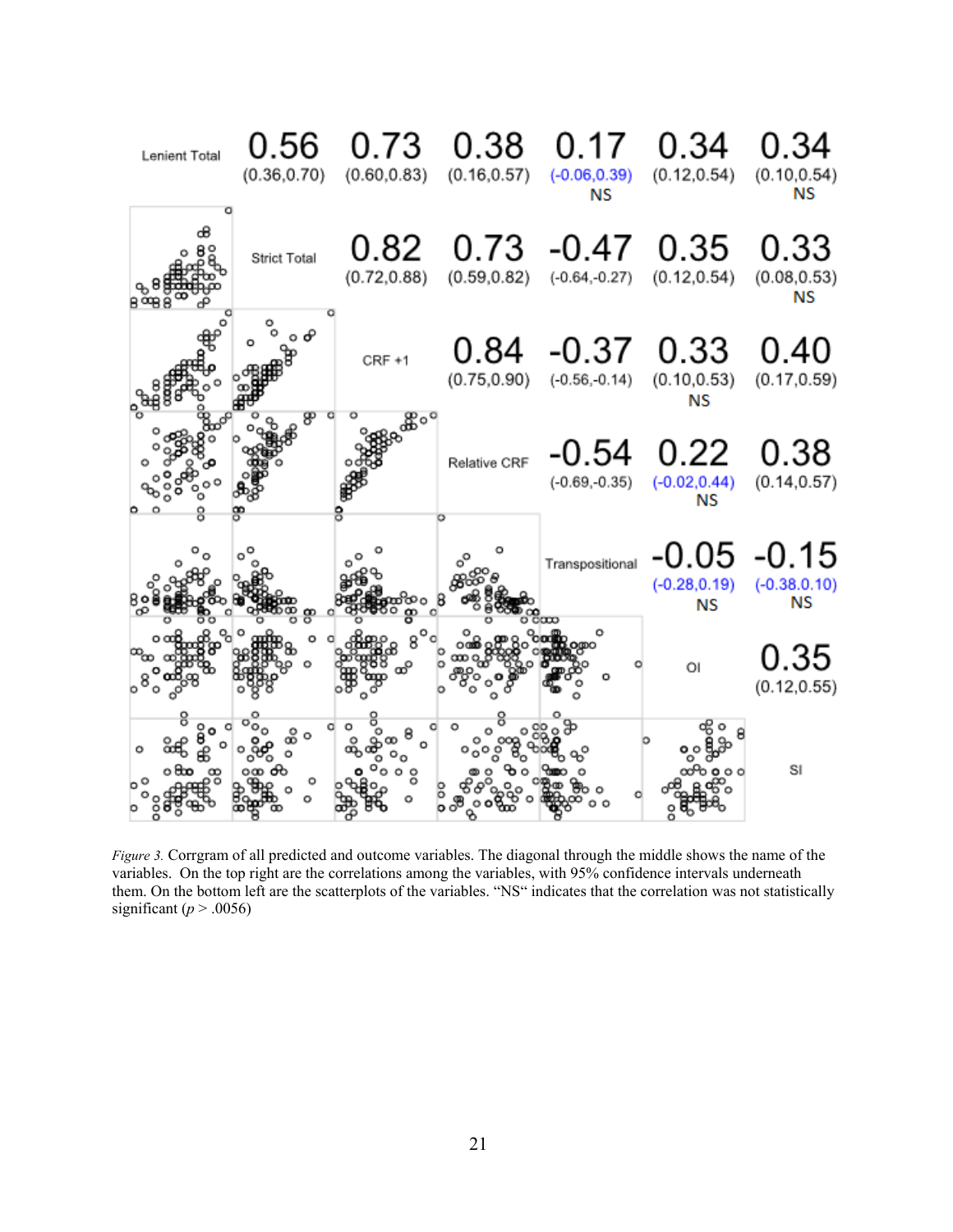#### **Linear regressions**

Multiple linear regression with OI and SI as predictors was performed. Each memory performance measure (lenient, strict, CRF, and relative CRF) was used as an outcome variable for separate models. Transpositional score was not used as an outcome variable because it violated assumptions of normality. OI and SI were not multicollinear (VIF  $= 1.42$ ). The strength of all models was small, especially for relative CRF (see Table 3).

Unadjusted alpha level was set to the standard 0.05. Considering that four regression models with two predictors each were compared simultaneously, adjusted alpha level was determined to be 0.0125 with a Bonferroni correction. The multiple linear regression evidence that both imagery skills were independent to some degree, as the impact of different imagery skills were statistically significant for different outcome variables while following different patterns. That is, OI was statistically significant in the lenient model, while SI was not. Beta scores on the lenient and strict models were higher for OI than SI. Beta scores on the CRF and relative CRF models were higher for SI than OI. In these ways, the two constructs were not identical.

To see if removing an imagery skill from the models would increase or keep predictive power, simple regression was done, with the same adjusted alpha levels. The multiple linear regression models were all better models than the models using only OI (see Table 4) or only SI (see Table 5). The fact that combining OI and SI always made for a better model than the simple linear regression models supports the notion that memory performance with MoL was best explained with OI and SI. Additionally, both constructs seemed to play some role that the other did not because OI was significant within the lenient and strict models, while SI was significant within the CRF models and the lenient model.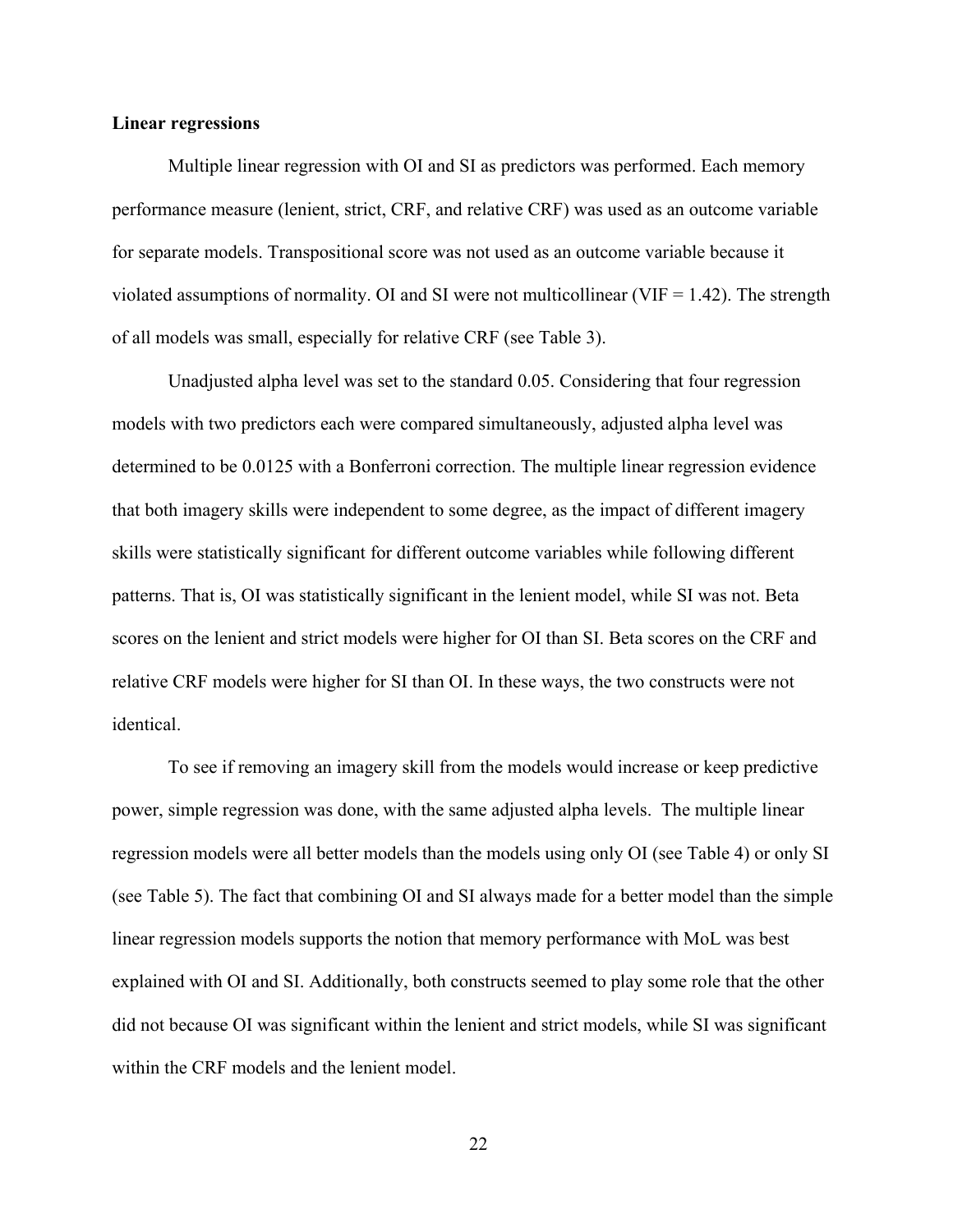# Table 3.

|                     | $R^2$ | B     | SE: B |      | CI: B           |      |
|---------------------|-------|-------|-------|------|-----------------|------|
| Lenient             | .196  |       |       |      |                 |      |
| <sup>OI</sup>       |       | 0.407 | 0.16  | 0.33 | 0.097, 0.72     | .011 |
| <b>SI</b>           |       | 0.136 | 0.081 | 0.21 | $-0.027, 0.030$ | .10  |
| Strict              | .166  |       |       |      |                 |      |
| ΟI                  |       | 0.380 | 0.17  | 0.28 | 0.031, 0.73     | .034 |
| <b>SI</b>           |       | 0.147 | 0.090 | 0.21 | $-0.033, 0.33$  | .11  |
| $CRF+1$             | .204  |       |       |      |                 |      |
| ΟI                  |       | 0.361 | 0.18  | 0.25 | $-0.003, 0.72$  | .052 |
| <b>SI</b>           |       | 0.220 | 0.093 | 0.30 | 0.033, .0.41    | .022 |
| <b>Relative CRF</b> | .137  |       |       |      |                 |      |
| ΟI                  |       | 0.010 | 0.012 | 0.12 | $-0.013, 0.034$ | .37  |
| SI                  |       | 0.014 | 0.006 | 0.31 | 0.002, 0.026    | .021 |

*Multiple linear regression models.*

# Table 4.

*Simple linear regression with OI.*

|                     | $R^2$ | B     | SE: B |      | CI: B           |      |
|---------------------|-------|-------|-------|------|-----------------|------|
| Lenient             | .118  |       |       |      |                 |      |
| ΟI                  |       | 0.454 | 0.15  | 0.34 | 0.15, 0.76      | .004 |
| Strict              | .123  |       |       |      |                 |      |
| <sup>OI</sup>       |       | 0.472 | 0.16  | 0.35 | 0.16, 0.78      | .004 |
| $CRF+1$             | .108  |       |       |      |                 |      |
| ΟI                  |       | 0.470 | 0.17  | 0.33 | 0.14, .0.81     | .022 |
| <b>Relative CRF</b> | .049  |       |       |      |                 |      |
| ΟI                  |       | 0.020 | 0.11  | 0.22 | $-0.002, 0.041$ | .072 |

# Table 5.

*Simple linear regression with SI.*

|                     | $R^2$ | B     | SE: B |      | CI: B        |      |
|---------------------|-------|-------|-------|------|--------------|------|
| Lenient             | .115  |       |       |      |              |      |
| SI                  |       | 0.223 | 0.079 | 0.34 | 0.066, 0.38  | .006 |
| Strict              | .107  |       |       |      |              |      |
| SI                  |       | 0.227 | 0.085 | 0.33 | 0.056, 0.40  | .010 |
| $CRF+1$             | .163  |       |       |      |              |      |
| SI                  |       | 0.301 | 0.089 | 0.40 | 0.12, .0.48  | .001 |
| <b>Relative CRF</b> | .142  |       |       |      |              |      |
| SI                  |       | 0.018 | 0.006 | 0.38 | 0.006, 0.029 | .003 |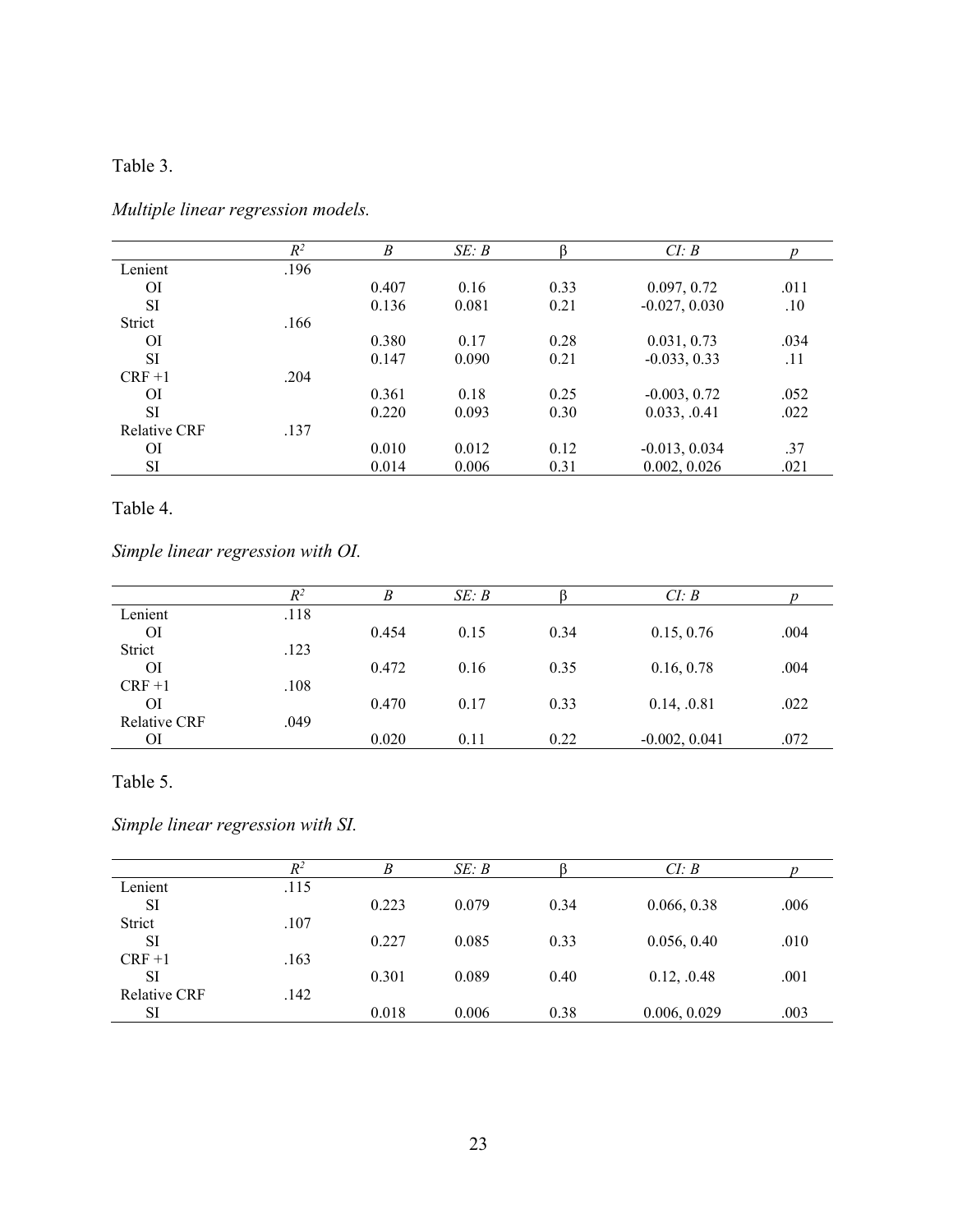#### **Discussion**

This study was designed in order to investigate the effect of OI and SI in the context of memory performance using MoL. Ability to visualize individual objects was hypothesized to be associated with word recall. This was tested in terms of how OI predicted recall frequency of words on a list. Ability to visualize spatial relationships was hypothesized to be associated with how words are organized for recall. This was tested in terms of how SI predicted serial recall of words. The results demonstrated that, based on linear regression, OI predicted (and had significant correlations with) strict and lenient scores to a greater degree than SI, and that SI predicted (and had significant correlations with) both CRF scores to a greater degree than OI. Both imagery skills were associated with distinct patterns in that they were statistically significant in different regression models and in different correlations. However, nearly all scores had a medium effect size correlation with OI and SI. The regression models were not particularly strong either. Therefore, there is not enough evidence to conclude that OI and SI are functionally distinct or nearly as separable as hypothesized.

One may question whether participants really did use MoL. But the pattern of recall frequency at the group level was that expected when MoL is used. In particular, there were primacy effects, even in terms of strict recall. The first two words were recalled in perfect order with very high frequency ( $> 80\%$ ). There was a low frequency ( $< 10\%$ ) that the final word was recalled in perfect order, which is lack of a recency effect. MoL is about traversing space with an explicit beginning and encoding information from the beginning, so if one uses MoL, primacy effects are expected. The strict recall frequency curve gradually declined rather than rapidly, suggesting that ordering was being preserved. If a control group were used, further evidence could be a less steep serial recall frequency curve compared to a control group. Additionally, all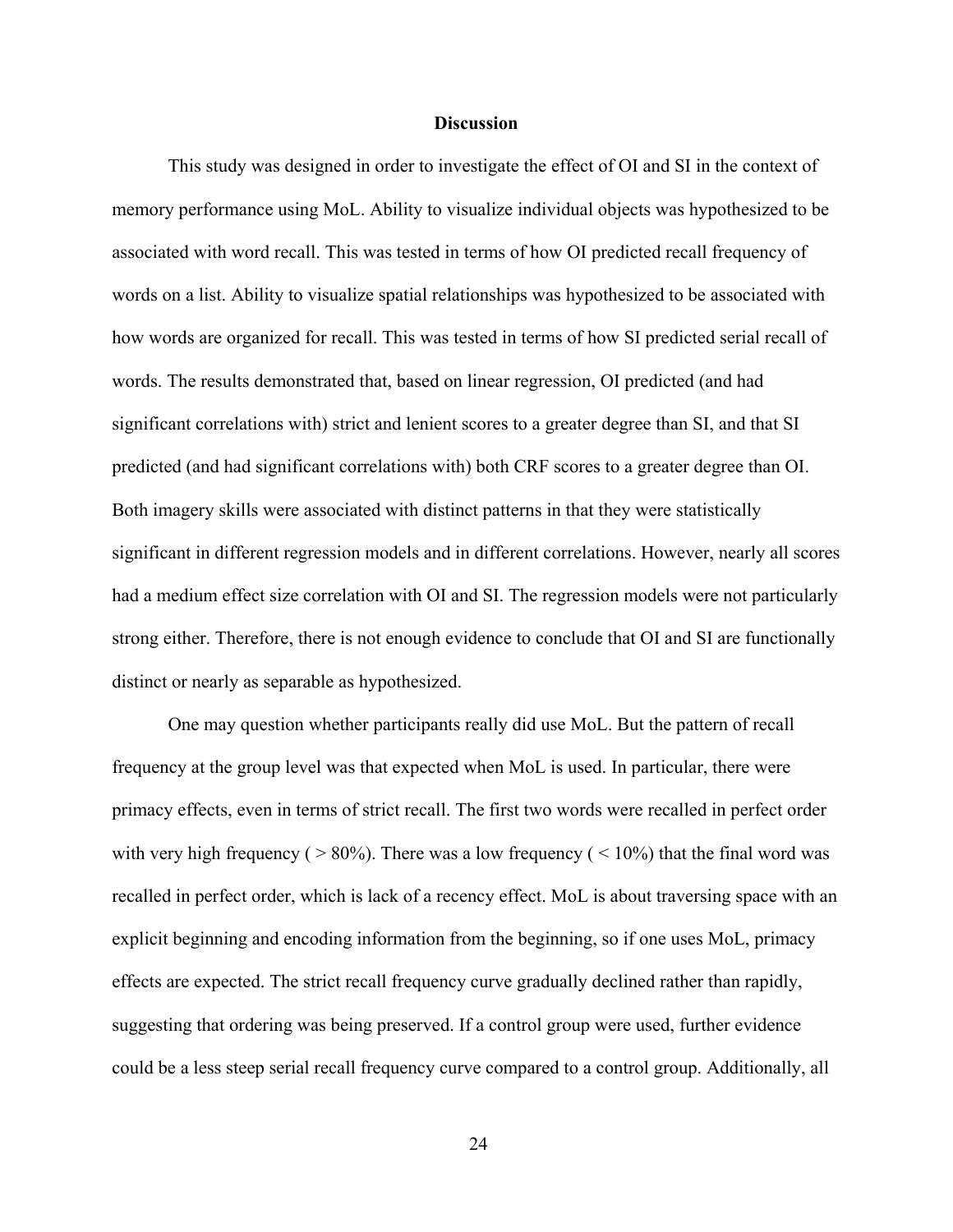participants reported using a memory palace. Altogether, short of a thorough interview, there is some reason to believe that most or all participants used MoL.

Generally, OI appeared to be associated with the clarity of imagined objects, and placing those objects in their proper locations within a memory palace. This might also mean that loci are visualized as objects, or even that objects become loci. The words on the list were not especially high on imageability, so skill mattered that much more. Greater clarity of images may therefore be responsible for the high degree of retrieval when one uses MoL.

Both CRF scores were predicted by SI to a greater degree than OI. The way a participant organizes information appeared to have something to do with manipulating spatial environments in imagination, or the spatial relationships between items in the memory palace. Objects are not rotated when retrieving items from a memory palace, so it may be difficult to draw theoretical conclusions when SI was measured through mental rotation. But clusters of objects in proper organization may require changing one's point of view within imagination. Rotating one's view would be the same as orienting towards the position of the next object in the memory palace. Proper orientation would assist with successful recall of the next position. This process of spatial manipulation may therefore be responsible for the high quality of organization when one uses MoL

#### **Taxonomic and theoretical considerations**

Splitting up imagery skill into two separate constructs resulted in two distinct association patterns when used in regression models. But because of the strength of all the correlations (especially between OI and SI), scientifically precise explanations cannot be offered for the mechanisms of MoL. Both general observations seem to conflict with each other. Fortunately, the two distinct association patterns leave room for describing observations related to memory.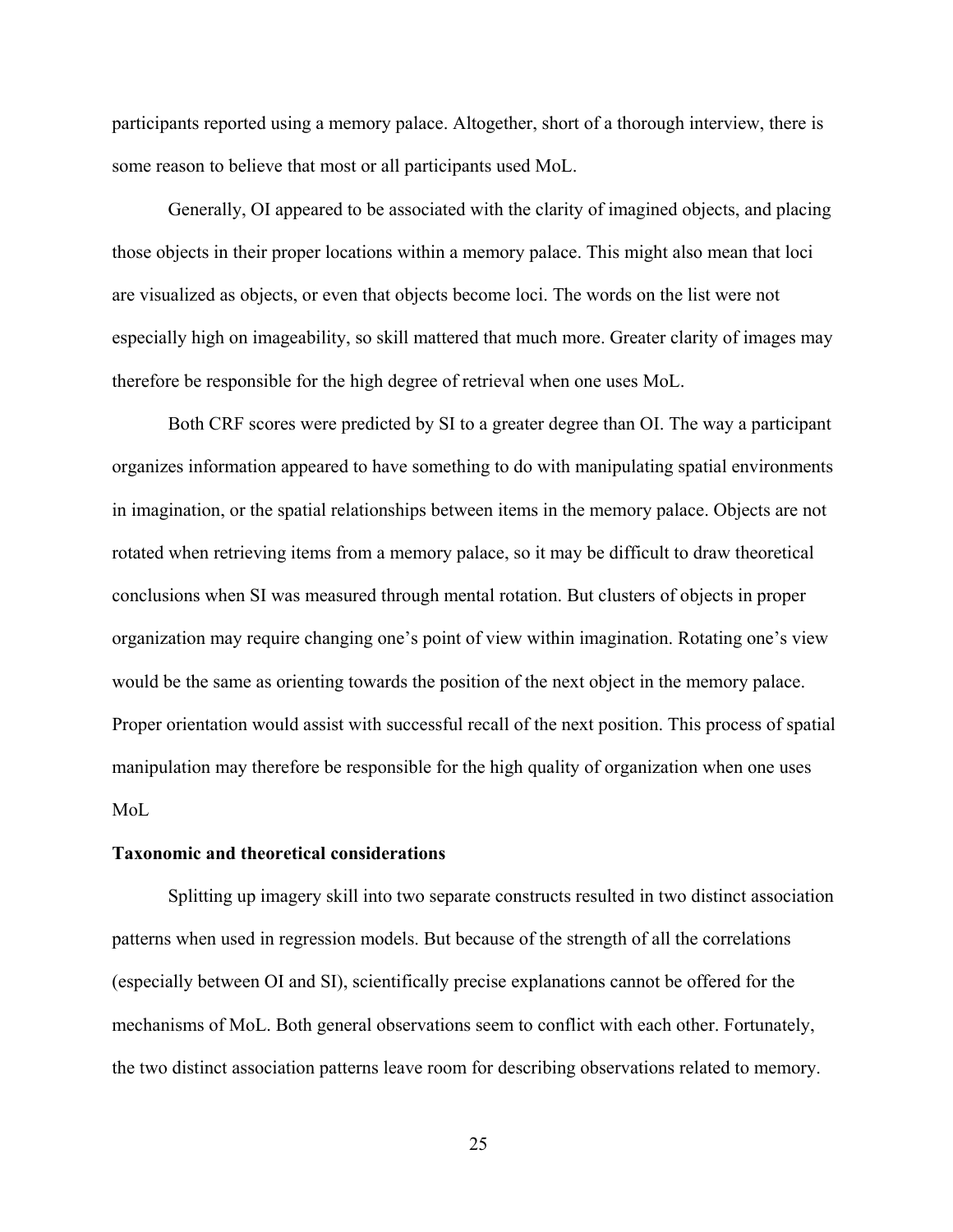In other words, there is enough information to begin a taxonomy of mnemonic devices and a classification scheme with their various descriptive characteristics. A taxonomy is intended to organize information categorically and descriptively in a hierarchical manner, without any specific theory in mind (Glushko, 2013; Willingham & Goedert, 2001). Given the observed distinctions, it is fair to say that OI and SI are descriptive characteristics of MoL. They provide a more precise way to describe MoL than "visual mnemonic technique". The means of visualizing for the sake of MoL can be described through the data as including visualizing spatial and object elements.

Taxonomies are not created as theories. Yet this does not mean that taxonomies are not scientific. Bellezza (1981) already offered something of a taxonomy by pointing out the organizational and retrieval characteristics of mnemonic devices. This conceptual framework was intended to show a path towards analyzing mnemonic techniques. This is what I have done with MoL by further describing it - and by observing the technique in action. With classification comes clearer ways of thinking or inspiration for theory (Willingham & Goedert, 2001). Taxonomies describe what a theory should account for. However, care must be taken to remember that development of a taxonomy for mnemonic devices is not the development of a memory theory, proposal of memory systems, or dissociation of memory processes.

Including OI and SI as attributes of MoL immediately implies the broader category "skill". These imagery skills are active by virtue of being skills, or else they would not properly be described as skills. For instance, in imagery skill tests like mental rotation, deliberate effort is required. They are not necessarily memory skills per se but they did predict memory performance to some degree, so there is some active process when using MoL, and by extension, episodic memory would at least sometimes involve active processes. Descriptively speaking,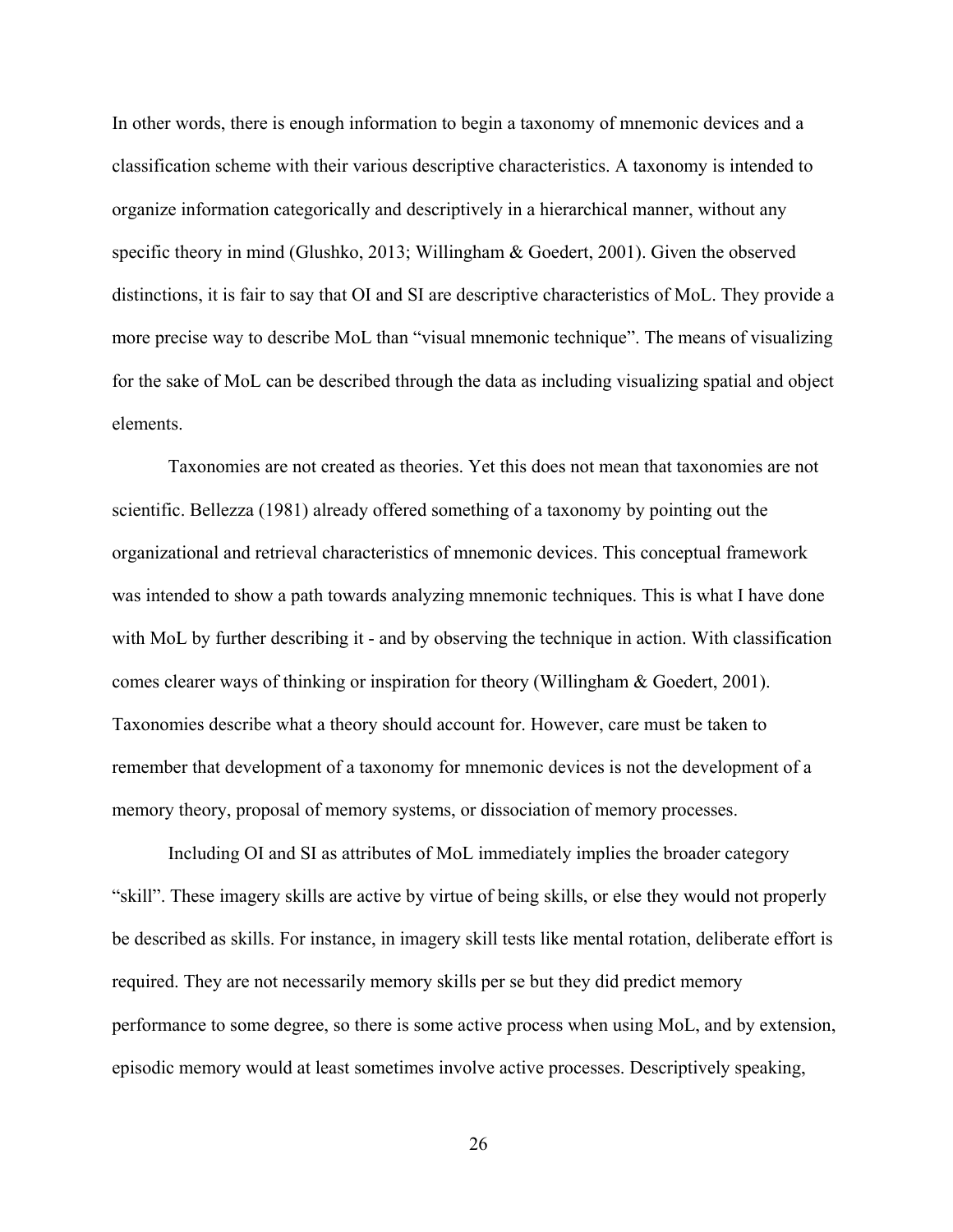there is more going on with MoL retrieval than a memory trace of simply finding a complete memory (cf. Michaelian, 2016).

If I am to include skills as part of MoL, such that there is some active procedure for placing items in a memory palace (i.e., encoding), then it makes sense to describe some active procedure for taking items out of a memory palace (i.e., retrieval). Active retrieval might not necessarily be only re-creating the conditions in imagination during encoding. Much emphasis has been placed on the encoding procedures of MoL, but not so much about retrieval procedures.

Mnemonic devices like MoL do not by nature determine retrieval strategies that participants must use. True, MoL users imagine themselves following a path, perhaps with the implication that cues are present. But past this, the user can do whatever they want. They could reach out and grab an item, they could smell the item, they could take the item apart. Whether or not different techniques could make a difference, it does not matter. The point is that a full description of MoL require some classification of retrieval procedures if one wants to avoid ad hoc additions.

One way to describe a retrieval procedure for MoL is creative use of imagery. Since there was no rigorous procedure for how to use imagery during retrieval (as opposed to the numerous precise recommendations since antiquity of how to construct a memory palace), it is up to the user to determine how a retrieval problem should be solved. There are many options available for a user, even between users who can visualize images equally well. A taxonomy of mnemonic devices would do well if these considerations can be organized.

For theoretical advancement, more research must be done, including different procedures to examine serial recall, or examining the imageability of environments. But constructing a scientific hypothesis about MoL has been made easier by noting additional descriptive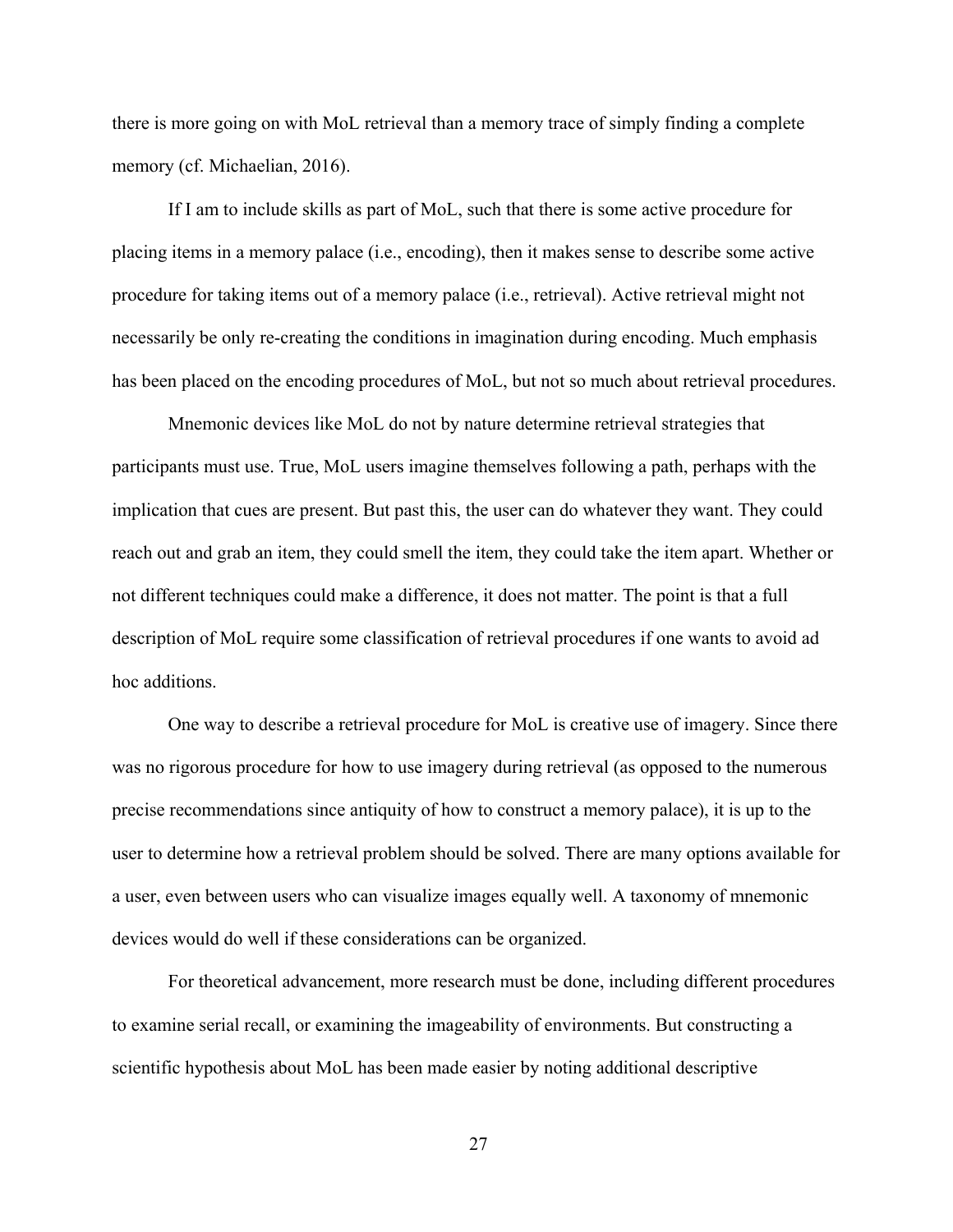characteristics. For imagery in particular, the results allow for the further development of hypotheses about imagery and MoL. I have formed two hypotheses, post hoc, from my descriptive observations.

The first hypothesis I refer to as the *memory imagery specialization* hypothesis. The idea is that different visual mnemonic techniques specialize in harnessing different imagery abilities. MoL is made up of spatial and object characteristics, and these characteristics would receive dedicated methods of processing object and spatial information. Although they would be somewhat dependent in the sense that they affect each other, the processes would operate distinctly as well. This idea is based on how OI and SI different association patterns in my experiment. Imagery specialization by mnemonic devices makes sense in light of how using MoL results in higher reaction time compared to SP, and even compared to visual imagery in general. If visual imagery only taps into OI, but MoL taps into both SI and OI, then MoL should take longer for no reason other than more imagining is required. Such an explanation of why SP and visual imagery are different than MoL could not be offered in the original study by Kroneisen and Makerud (2017).

Such a hypothesis has precedent in memory research that deals with visualization in a theory called the *dual coding theory* (Paivio, 1991, 2010, for reviews). This theory proposes that cognition involves two functionally distinct yet interconnected systems: logogens (largely verbal units like words or sentences) and imagens (largely nonverbal representations that bring about imagery). In terms of memory, when encoding a word such as "dog", according to dual coding theory, both the word (logogen) and the image of the dog (imagen) are stored. Maintaining both codes allows for stronger memory than otherwise. My hypothesis is parallel to this theory in the sense that two different processes are used to deal with the same information (words on a list).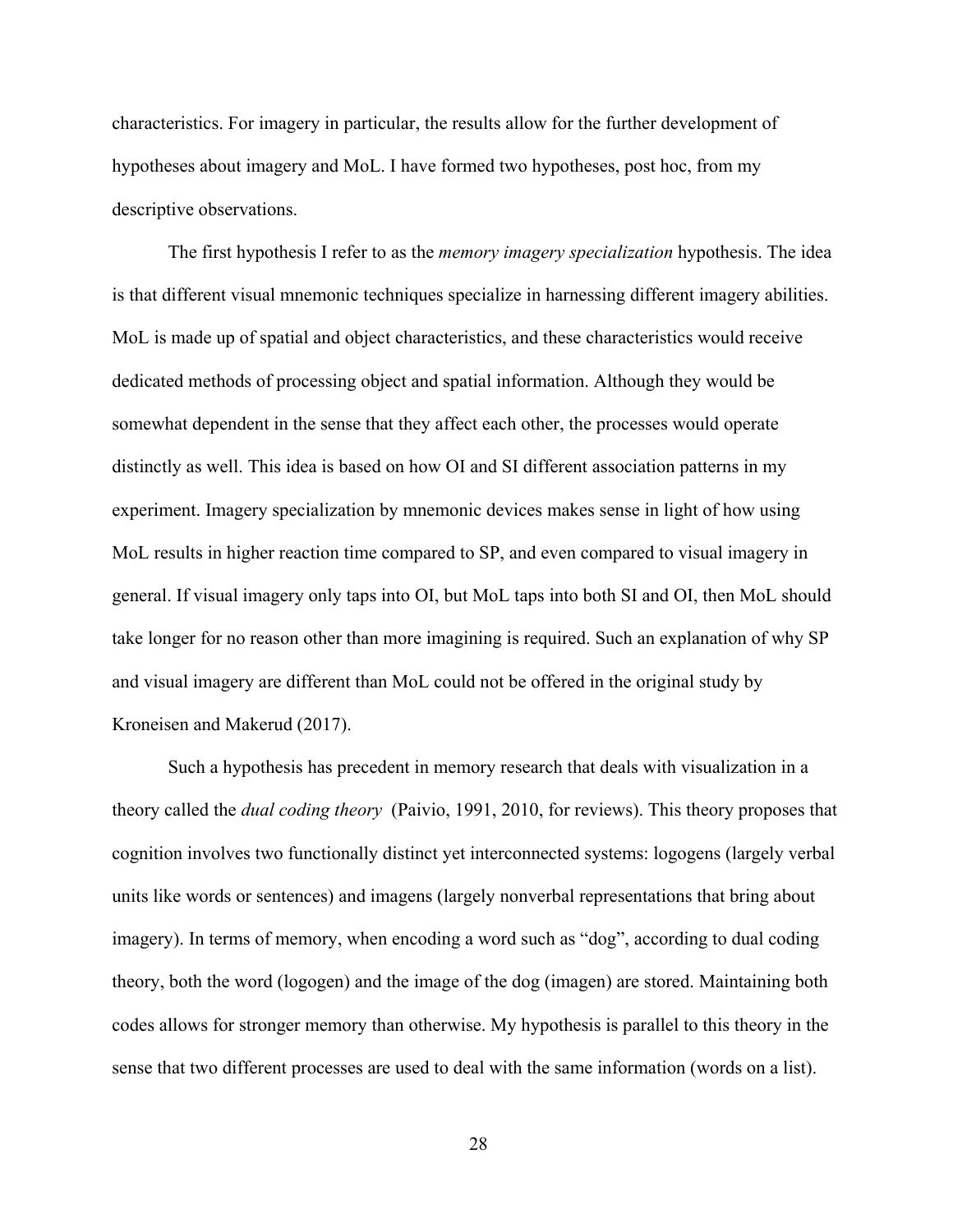Both skills can be used for mnemonic techniques, and when both are used, they reinforce each other, just like dual codes would. MoL might work so well compared to any other mnemonic technique because both skills are required. There is evidence of this with the medium correlation between OI and SI. Under this hypothesis, they would have a simultaneous causal impact on retrieval.

A second hypothesis is based on the spatial scaffold theory (Robin, 2018). The idea is that SI has a general benefit across all mnemonic techniques, especially and including MoL. If spatial characteristics underlie episodic memory, then even if a specific technique does not use spatial characteristics, the mental representations of the items to be remembered or relevant information are affected by SI. This is not to say that SI itself improves retrieval mechanisms, but this does mean that SI is a pre-requirement of effective retrieval. If encoding is done effectively, then recall should be proportionally effectively. After all, effective encoding necessarily implies effective organization, so retrieval processes would be less affected by phenomena like interference where words might be remembered in the incorrect list. This is the foundation of mnemonic techniques. However, the causal chain here is different than the memory imagery specialization hypothesis: SI causally affects encoding; encoding causally affects retrieval; OI causally affects retrieval. Encoding and retrieval are bound tightly together (which explains why OI and SI would have a medium correlation), so it is difficult to tease apart what affects encoding and what affects retrieval. This hypothesis would say MoL works so well because it specifically takes advantage of the spatial scaffold, rather than simply because imagery is helpful.

One should recall how people spontaneously add spatial context to episodic memories, which was already some reason to think that SI is a distinct kind of imagining; objects and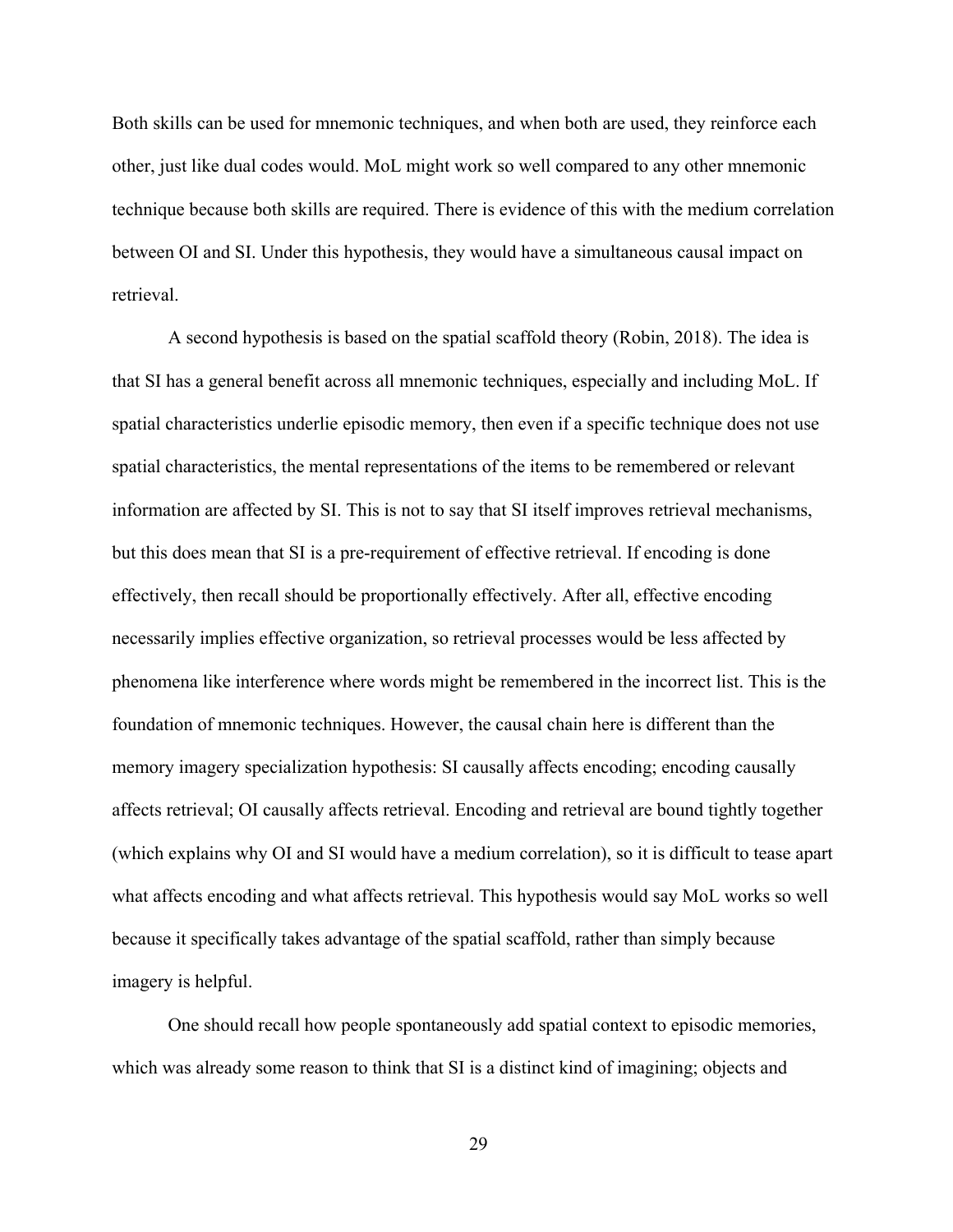people would not be added spontaneously (Robin et al., 2016). MoL offers guided use of SI, so if SI can be functionally distinguished from OI, MoL is in a unique position to promote the use of the spatial scaffold. This line of reasoning offers a narrow reason why a highly specific method like MoL works so consistently well compared to other mnemonic techniques. Narrowness also means that the same reasoning could not apply to other techniques - if the reasoning applied to other techniques, then explaining why MoL specifically works so well would be much more difficult.

#### **Limitations**

I investigated the effects of MoL, not simply the natural (untrained and unguided) factors of encoding and retrieval. This makes it so that limitations of the study are not so difficult to detect because they will often be related to the experimental procedure. Participants were told how to use their memory, which makes for a relatively closed environment.

One general limitation was the lack of anything in the procedure to examine the quality and characteristics of a memory palace. An environment is not necessarily continuous in imagination. There may very well be gaps in the memory palace. There was no measure of the quality of the memory palace, and there was no prior reason to expect that OI would have to do with imagining environments. Memory palaces may also differ in shape. Procedures involving virtual reality may help control these type of limitations (Legge et al., 2012).

Another procedural issue was that participants were only given at most 5 minutes of training on using MoL. If more training were given, as was the case in several studies (e.g. Cornoldi & De Beni, 1991; De Beni & Cornoldi, 1985; Massen, Vaterrodt-Plünnecke, Krings, & Hilbig, 2009), then participants might have better realized the potential of MoL or shown a different pattern of results.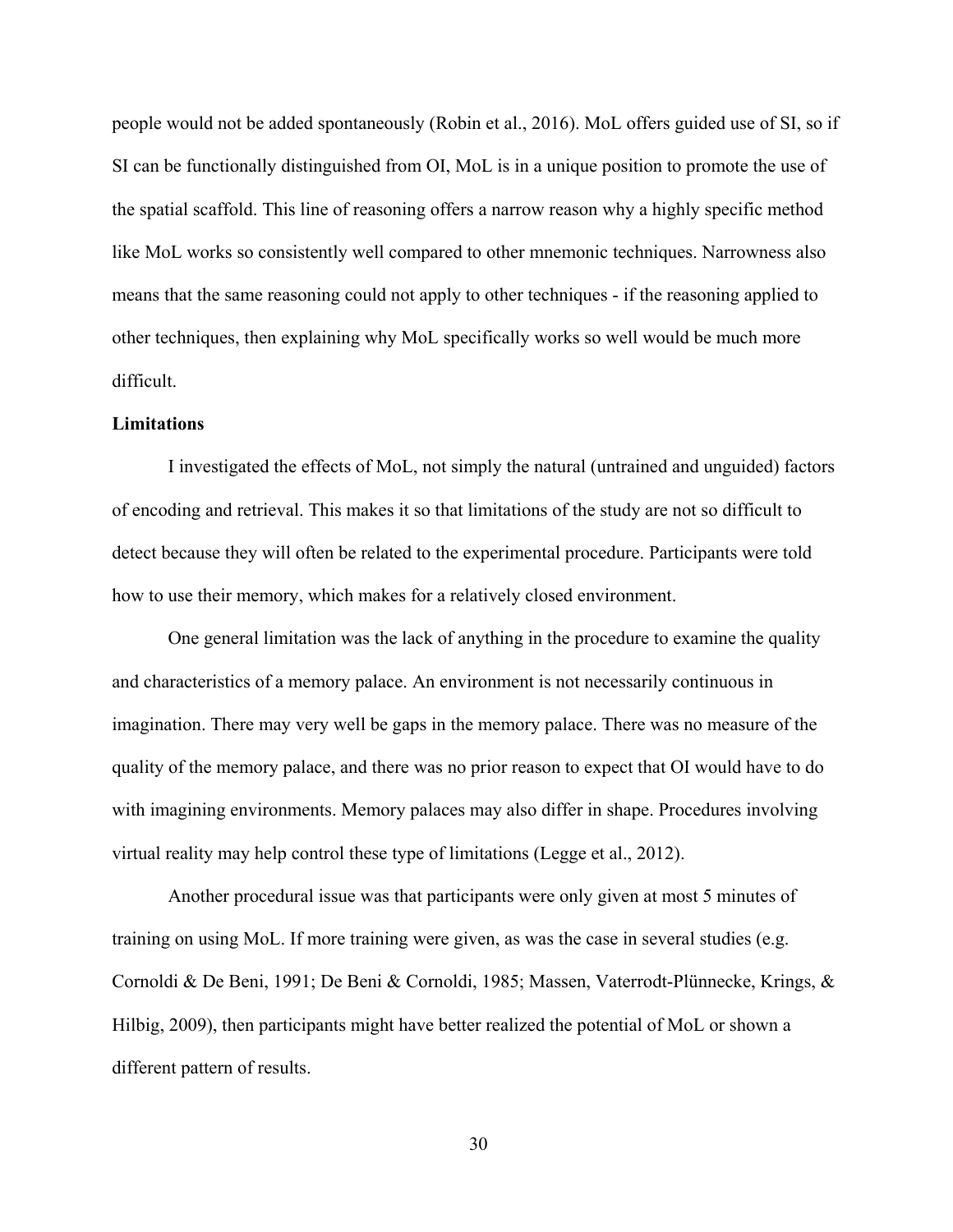The serial recall scores posed another limitation. They might not have been the best representation of the spatial organization used for MoL. It was an assumption of the experiment that the spatial organization was a sequential and linear ordering. The ordering of any word list is sequential and linear. Traveling an imagined path is of course sequential, but it is not necessarily linear. Some environments are (imagine a long office building with no turns and a linear ordering of rooms), while others are not (imagine a museum where there are many different paths to the same exhibit).

The way I operationalizationed OI and SI was also potentially an issue. There may be more robust ways to measure one's OI. The validity of both imagery skills was determined through a battery of tests, not a single test. The Fragmented Pictures Test was the best individual test in terms of correlation with OI, but that does not mean it is necessarily sufficient for an accurate measure of OI. On top of this, MoL might not even take advantage of image completion skills required of the test. That is, whatever skill used to visualize items in MoL might be a mediating variable that in turn correlates with the skill used in the Fragmented Pictures Test. The same form of argument could be applied to the Mental Rotation Test. Since the results pertaining to CRF scores and SI were weaker than the results pertaining to lenient scores, strict scores, and OI, the argument is even stronger for mental rotation. On top of this - even though mental rotation is a spatial imagery skill - in terms of MoL, it might only be necessary for rotating or manipulating objects within a memory palace. A better operationalization (and stronger results) could involve imagining or visualizing environments for the purposes of navigation. This could better correspond to the spatial features of MoL.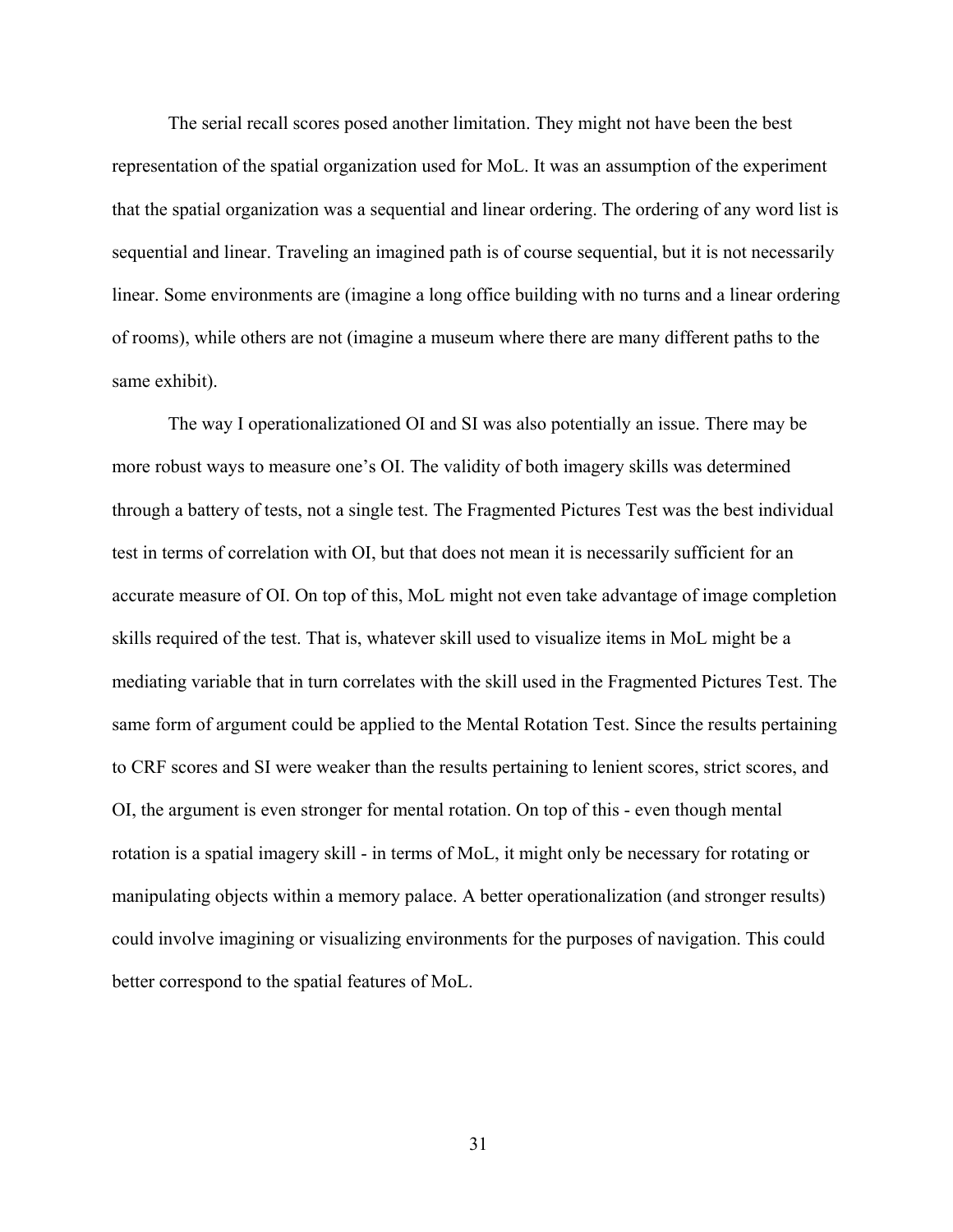#### **Conclusion**

If the ancient Romans and medieval scholastics were right about their art of memory (mapping information to be remembered onto mnemonic objects), then episodic memory can be enhanced through deliberate effort and strategies (Vergara, 2012). And if it can be deliberately altered through different techniques, then there is no reason to think that encoding or retrieval is a passive process. Instead, there would be good reason to think that episodic memory is active and participatory. The results of my experiment fit this perspective: imagery skill can affect how well one remembers.

More research is required to say if SI and OI our independent constructs. If they are, further experiments are needed to disentangle what might be a spatial scaffold at work, or a phenomenon unique to applying visual mnemonic techniques like MoL. And even if neither is the case, constructing a taxonomy of mnemonic techniques will help make better sense of what questions to ask to figure out why MoL works so well. Yes, (Roediger, 1980) especially showed that MoL works well, but he did not show why. In fact, a number of studies have seemed to only test out MoL in different scenarios rather than its mechanisms (Legge et al., 2012; Massen & Vaterrodt-Plünnecke, 2006). Understanding the truth underlying the matter would provide insights into the nature of mental imagery, and in just what way one's ability to imagine affects the very way they remember their world and their experiences.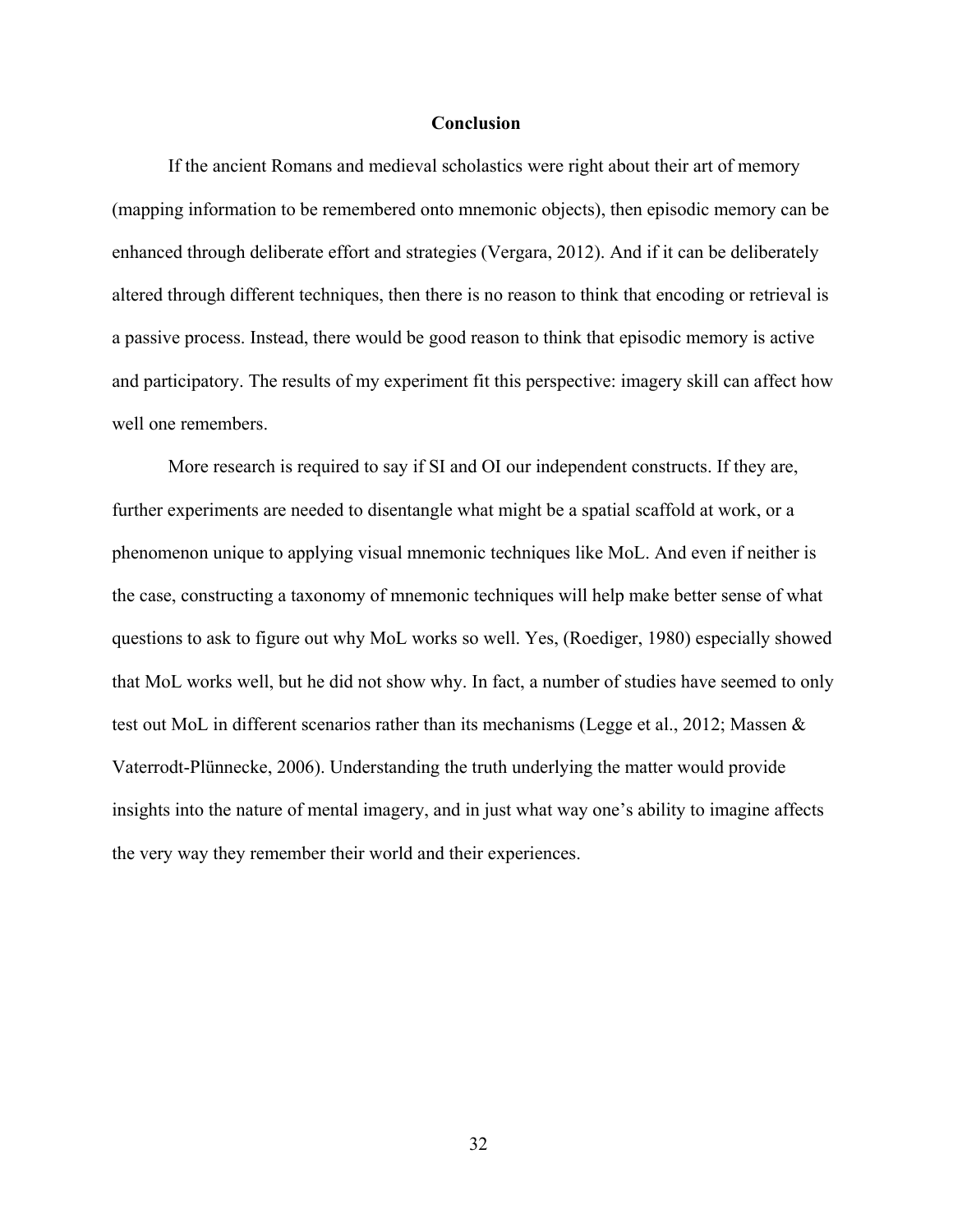#### **References**

- Aydin, C. (2018). The differential contributions of visual imagery constructs on autobiographical thinking. *Memory*, *26*(2), 189–200. https://doi.org/10.1080/09658211.2017.1340483
- Bellezza, F. S. (1981). Mnemonic Devices: Classification, Characteristics, and Criteria. *Review of Educational Research*, *51*(2), 247–275. https://doi.org/10.3102/00346543051002247
- Bellezza, F. S., & Reddy, B. G. (1978). Mnemonic devices and natural memory. *Bulletin of the Psychonomic Society*, *11*(5), 277–280.
- Blajenkova, O., Kozhevnikov, M., & Motes, M. A. (2006). Object-spatial imagery: a new selfreport imagery questionnaire. *Applied Cognitive Psychology*, *20*(2), 239–263. https://doi.org/10.1002/acp.1182
- Blazhenkova, O. (2016). Vividness of Object and Spatial Imagery. *Perceptual and Motor Skills*, *122*(2), 490–508. https://doi.org/10.1177/0031512516639431
- Bouffard, N., Stokes, J., Kramer, H. J., & Ekstrom, A. D. (2018). Temporal encoding strategies result in boosts to final free recall performance comparable to spatial ones. *Memory & Cognition*, *46*(1), 17–31. https://doi.org/10.3758/s13421-017-0742-z
- Brogaard, B., & Gatzia, D. E. (2017). Unconscious Imagination and the Mental Imagery Debate. *Frontiers in Psychology*, *8*. https://doi.org/10.3389/fpsyg.2017.00799
- Burns, D. J., Burns, S. A., & Hwang, A. J. (2011). Adaptive memory: Determining the proximate mechanisms responsible for the memorial advantages of survival processing. *Journal of Experimental Psychology: Learning, Memory, and Cognition*, *37*(1), 206–218. https://doi.org/10.1037/a0021325
- Burton, L. J., & Fogarty, G. J. (2003). The factor structure of visual imagery and spatial abilities. *Intelligence*, *31*(3), 289–318. https://doi.org/10.1016/S0160-2896(02)00139-3
- Caissie, A. F., Vigneau, F., & Bors, D. A. (2009). What does the Mental Rotation Test Measure? An Analysis of Item Difficulty and Item Characteristics. *The Open Psychology Journal*, *2*(1), 94–102. https://doi.org/10.2174/1874350100902010094
- Campos, A., & Pérez, M. J. (1997). Mnemonic Images and Associated Pair Recall. *Journal of Mental Imagery, 21*(3–4), 73–82.
- Campos, A., Pérez-Fabello, M. J., & Gómez-Juncal, R. (2009). The Importance of Image Formation Time in Image-Aided Methods for Word Memorization. *Imagination, Cognition and Personality*, *28*(4), 321–329. https://doi.org/10.2190/IC.28.4.c
- Cohen, J. (2013). *Statistical Power Analysis for the Behavioral Sciences.* Retrieved from http://www.123library.org/book\_details/?id=107447
- Cornoldi, C., & De Beni, R. (1991). Memory for discourse: Loci mnemonics and the oral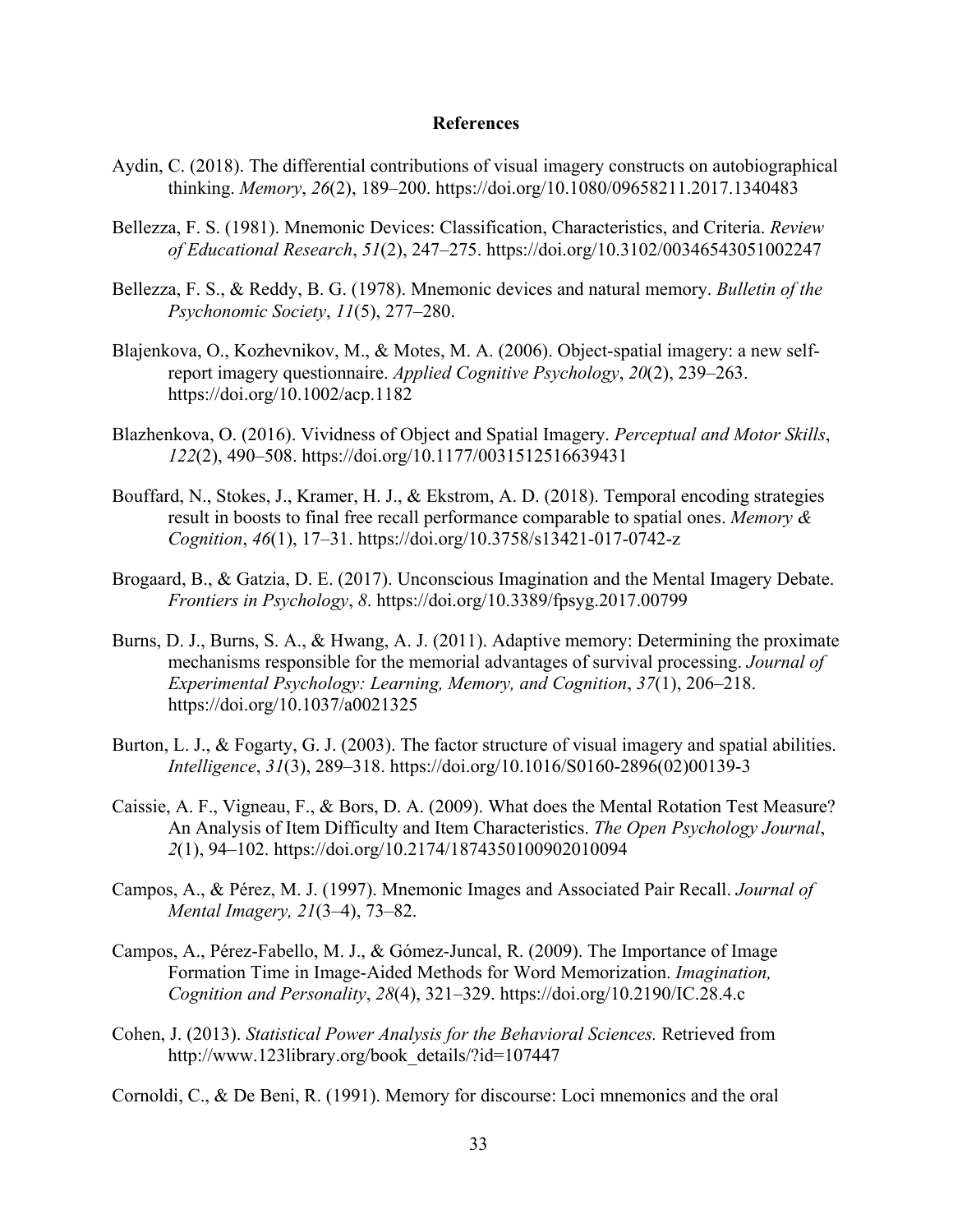presentation effect. *Applied Cognitive Psychology*, *5*(6), 511–518. https://doi.org/10.1002/acp.2350050606

- De Beni, R., & Cornoldi, C. (1985). Effects of the mnemotechnique of loci in the memorization of concrete words. *Acta Psychologica*, *60*(1), 11–24. https://doi.org/10.1016/0001- 6918(85)90010-1
- De Winter, J., & Wagemans, J. (2004). Contour-based object identification and segmentation: Stimuli, norms and data, and software tools. *Behavior Research Methods, Instruments, & Computers*, *36*(4), 604–624. https://doi.org/10.3758/BF03206541
- Farrell, S., Hurlstone, M. J., & Lewandowsky, S. (2013). Sequential dependencies in recall of sequences: Filling in the blanks. *Memory & Cognition*, *41*(6), 938–952. https://doi.org/10.3758/s13421-013-0310-0
- Glushko, R. J. (Ed.). (2013). *The Discipline of Organizing*. Cambridge, MA: The MIT Press.
- Hassabis, D., & Maguire, E. A. (2009). The construction system of the brain. *Philosophical Transactions of the Royal Society B: Biological Sciences*, *364*(1521), 1263–1271. https://doi.org/10.1098/rstb.2008.0296
- Howard, M. W., & Kahana, M. J. (1999). Contextual variability and serial position effects in free recall. *Journal of Experimental Psychology: Learning, Memory, and Cognition*, *25*(4), 923–941. https://doi.org/10.1037/0278-7393.25.4.923
- Kozhevnikov, M., Hegarty, M., & Mayer, R. E. (2002). Revising the Visualizer-Verbalizer Dimension: Evidence for Two Types of Visualizers. *Cognition and Instruction*, *20*(1), 47–77.
- Kozhevnikov, M., Kosslyn, S., & Shephard, J. (2005). Spatial versus object visualizers: A new characterization of visual cognitive style. *Memory & Cognition*, *33*(4), 710–726. https://doi.org/10.3758/BF03195337
- Kroll, N. E., Schepeler, E. M., & Angin, K. T. (1986). Bizarre imagery: The misremembered mnemonic. *Journal of Experimental Psychology: Learning, Memory, and Cognition*, *12*(1), 42–53. https://doi.org/10.1037/0278-7393.12.1.42
- Kroneisen, M., & Makerud, S. E. (2017). The Effects of Item Material on Encoding Strategies: Survival Processing Compared to the Method of Loci. *Quarterly Journal of Experimental Psychology*, *70*(9), 1824–1836. https://doi.org/10.1080/17470218.2016.1209533
- Legge, E. L. G., Madan, C. R., Ng, E. T., & Caplan, J. B. (2012). Building a memory palace in minutes: Equivalent memory performance using virtual versus conventional environments with the Method of Loci. *Acta Psychologica*, *141*(3), 380–390. https://doi.org/10.1016/j.actpsy.2012.09.002
- Marks, D. F. (1973). VISUAL IMAGERY DIFFERENCES IN THE RECALL OF PICTURES. *British Journal of Psychology*, *64*(1), 17–24. https://doi.org/10.1111/j.2044-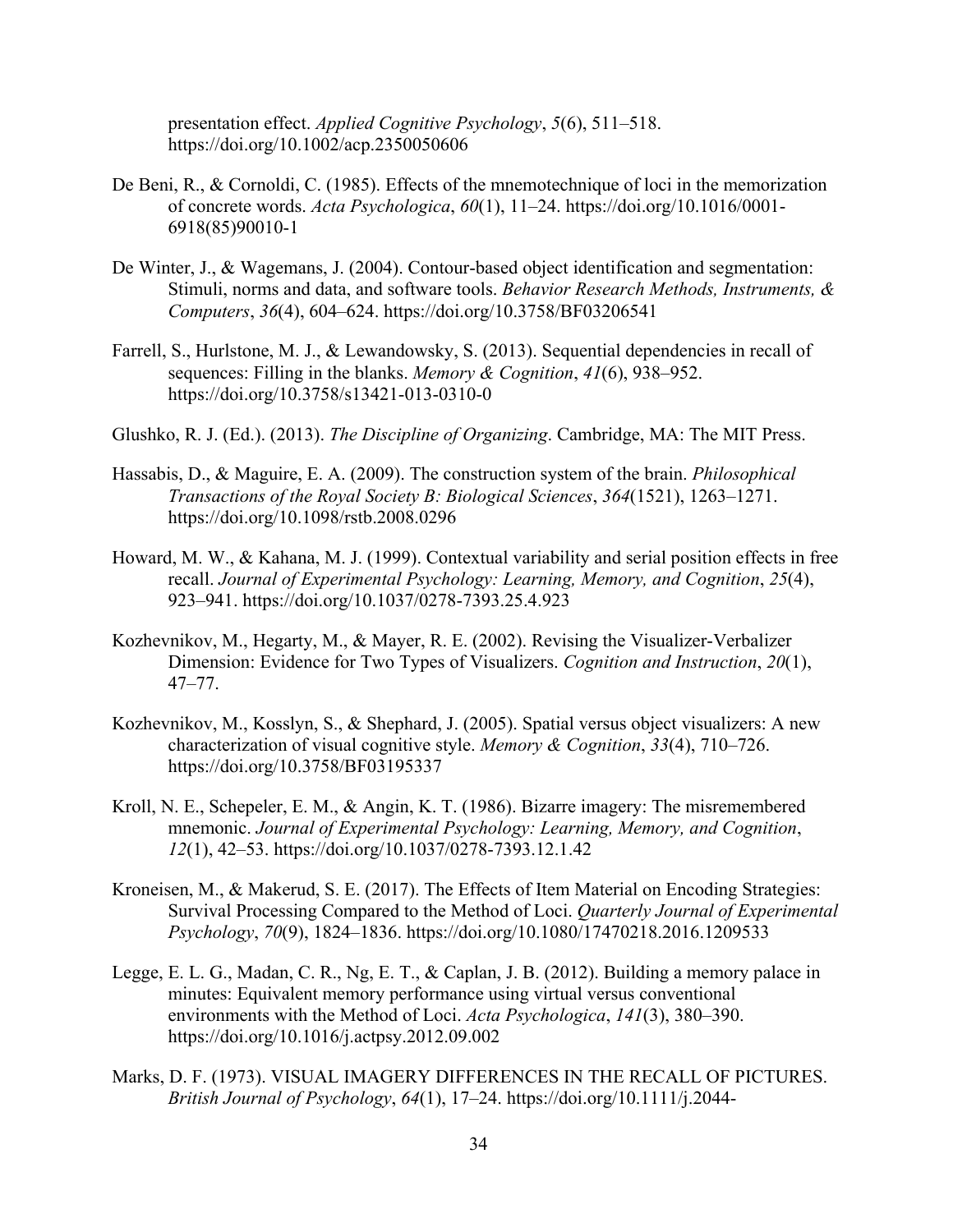8295.1973.tb01322.x

- Massen, C., & Vaterrodt-Plünnecke, B. (2006). The role of proactive interference in mnemonic techniques. *Memory*, *14*(2), 189–196. https://doi.org/10.1080/09658210544000042
- Massen, C., Vaterrodt-Plünnecke, B., Krings, L., & Hilbig, B. E. (2009). Effects of instruction on learners' ability to generate an effective pathway in the method of loci. *Memory*, *17*(7), 724–731. https://doi.org/10.1080/09658210903012442
- McAvinue, L. P., & Robertson, I. H. (2007). Measuring Visual Imagery Ability: A Review. *Imagination, Cognition and Personality*, *26*(3), 191–211. https://doi.org/10.2190/3515- 8169-24J8-7157
- Michaelian, K. (2016). *Mental time travel: episodic memory and our knowledge of the personal past*. In *Life and Mind: Philosophical Issues in Biology and Psychology*. Cambridge, Massachusetts: MIT Press.
- Nairne, J. S., Thompson, S. R., & Pandeirada, J. N. S. (2007). Adaptive memory: Survival processing enhances retention. *Journal of Experimental Psychology: Learning, Memory, and Cognition*, *33*(2), 263–273. https://doi.org/10.1037/0278-7393.33.2.263
- Paivio, A. (1991). Dual coding theory: Retrospect and current status. *Canadian Journal of Psychology/Revue Canadienne de Psychologie*, *45*(3), 255–287. https://doi.org/10.1037/h0084295
- Paivio, A. (2010). Dual coding theory and the mental lexicon. *The Mental Lexicon*, *5*(2), 205– 230. https://doi.org/10.1075/ml.5.2.04pai
- Paivio, A., Yuille, J. C., & Rogers, T. B. (1969). Noun imagery and meaningfulness in free and serial recall. *Journal of Experimental Psychology*, *79*(3, Pt.1), 509–514. https://doi.org/10.1037/h0026930
- Peters, M., Laeng, B., Latham, K., Jackson, M., Zaiyouna, R., & Richardson, C. (1995). A Redrawn Vandenberg and Kuse Mental Rotations Test - Different Versions and Factors That Affect Performance. *Brain and Cognition*, *28*(1), 39–58. https://doi.org/10.1006/brcg.1995.1032
- Poltrock, S. E., & Brown, P. (1984). Individual Differences in visual imagery and spatial ability. *Intelligence*, *8*(2), 93–138. https://doi.org/10.1016/0160-2896(84)90019-9
- Pylyshyn, Z. (2003). Return of the mental image: are there really pictures in the brain? *Trends in Cognitive Sciences*, *7*(3), 113–118. https://doi.org/10.1016/S1364-6613(03)00003-2
- Robin, J. (2018). Spatial scaffold effects in event memory and imagination. *Wiley Interdisciplinary Reviews: Cognitive Science*, e1462. https://doi.org/10.1002/wcs.1462
- Robin, J., & Moscovitch, M. (2014). The effects of spatial contextual familiarity on remembered scenes, episodic memories, and imagined future events. *Journal of Experimental*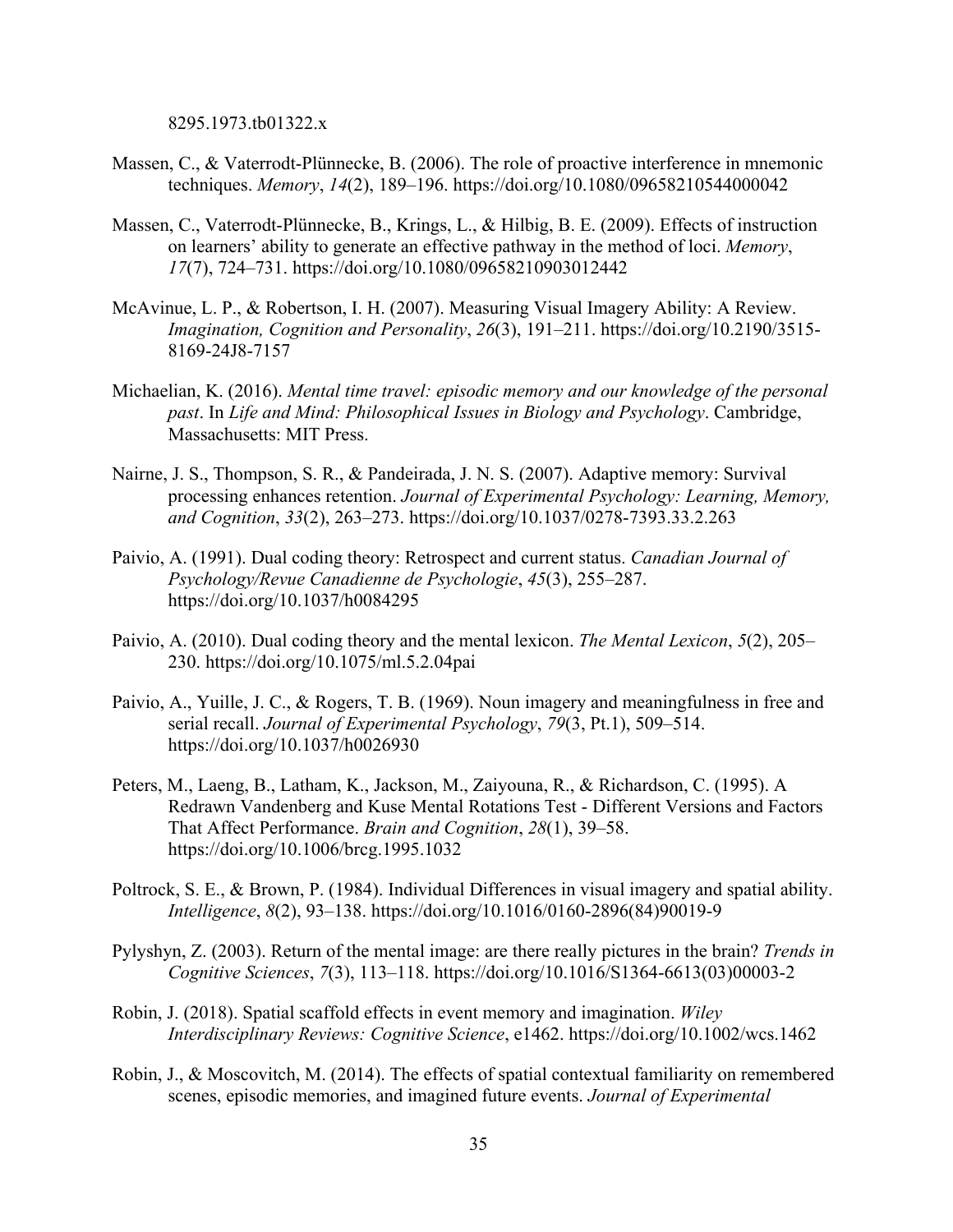*Psychology: Learning, Memory, and Cognition*, *40*(2), 459–475. https://doi.org/10.1037/a0034886

- Robin, J., Wynn, J., & Moscovitch, M. (2016). The spatial scaffold: The effects of spatial context on memory for events. *Journal of Experimental Psychology: Learning, Memory, and Cognition*, *42*(2), 308–315. https://doi.org/10.1037/xlm0000167
- Roediger, H. L. (1980). The effectiveness of four mnemonics in ordering recall. *Journal of Experimental Psychology: Human Learning & Memory*, *6*(5), 558–567. https://doi.org/10.1037/0278-7393.6.5.558
- Schock, J., Cortese, M. J., & Khanna, M. M. (2012). Imageability estimates for 3,000 disyllabic words. *Behavior Research Methods*, *44*(2), 374–379. https://doi.org/10.3758/s13428-011- 0162-0
- Seamon, J. G., Philbin, M. M., & Harrison, L. G. (2006). Do you remember proposing marriage to the Pepsi machine? False recollections from a campus walk. *Psychonomic Bulletin & Review*, *13*(5), 752–756.
- Sheldon, S., Amaral, R., & Levine, B. (2017). Individual differences in visual imagery determine how event information is remembered. *Memory*, *25*(3), 360–369. https://doi.org/10.1080/09658211.2016.1178777
- Suddendorf, T., Addis, D. R., & Corballis, M. C. (2009). Mental time travel and the shaping of the human mind. *Philosophical Transactions of the Royal Society B: Biological Sciences*, *364*(1521), 1317–1324. https://doi.org/10.1098/rstb.2008.0301
- Vandenberg, S. G., & Kuse, A. R. (1978). Mental Rotations, a Group Test of Three-Dimensional Spatial Visualization. *Perceptual and Motor Skills*, *47*(2), 599–604. https://doi.org/10.2466/pms.1978.47.2.599
- Vannucci, M., Pelagatti, C., Chiorri, C., & Mazzoni, G. (2016). Visual object imagery and autobiographical memory: Object Imagers are better at remembering their personal past. *Memory*, *24*(4), 455–470. https://doi.org/10.1080/09658211.2015.1018277
- Vergara, J. (2012). Memory as a Learning Tool in the Middle Age. *Procedia - Social and Behavioral Sciences*, *46*, 3512–3518. https://doi.org/10.1016/j.sbspro.2012.06.095
- Wang, A. Y., & Thomas, M. H. (2000). Looking for Long-Term Mnemonic Effects on Serial Recall: The Legacy of Simonides. *The American Journal of Psychology*, *113*(3), 331. https://doi.org/10.2307/1423362
- Willingham, D. B., & Goedert, K. (2001). The role of taxonomies in the study of human memory. *Cognitive, Affective, & Behavioral Neuroscience*, *1*(3), 250–265. https://doi.org/10.3758/CABN.1.3.250

Yates, F. A. (2014). *The art of memory*. London: The Bodley Head.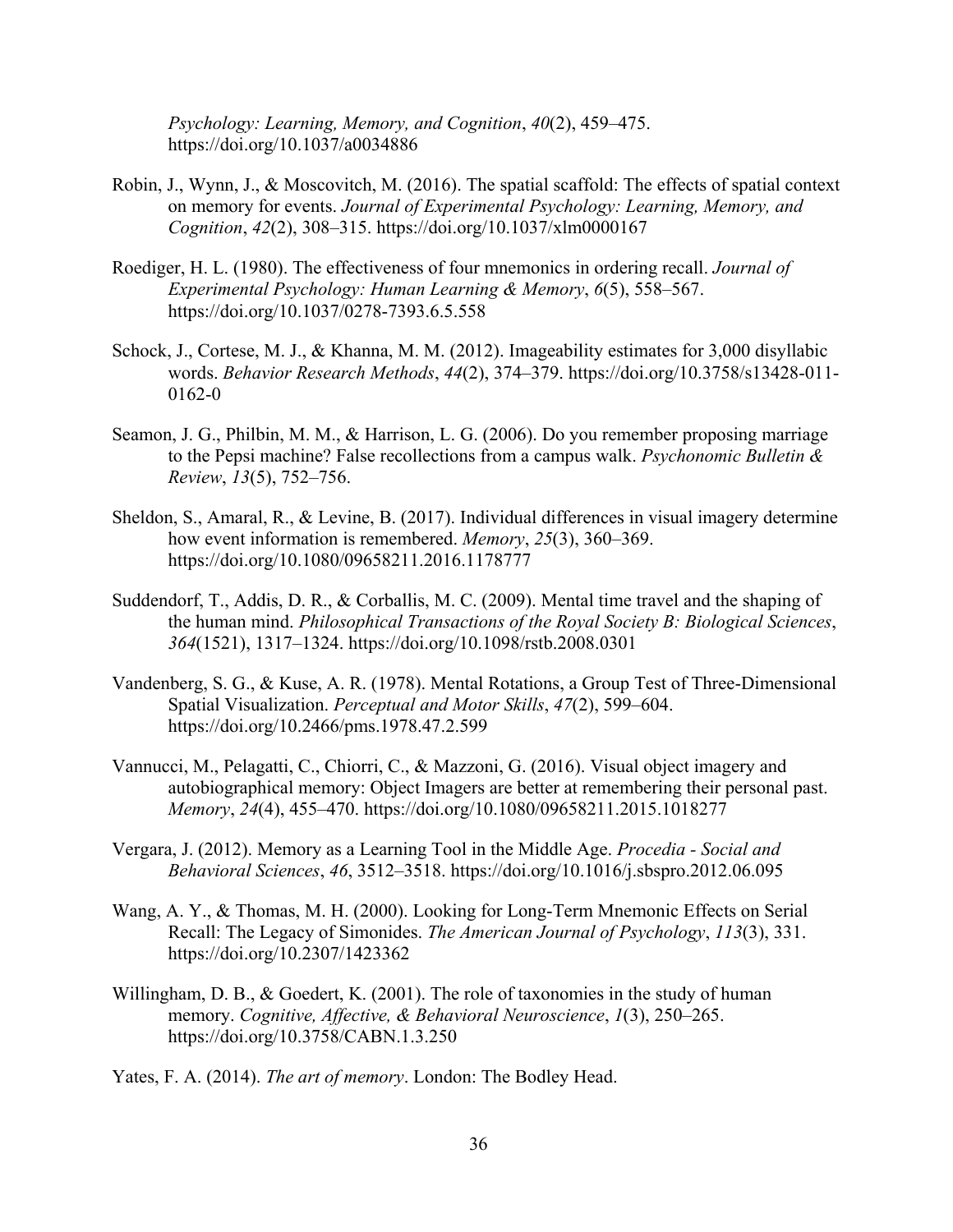#### **Appendix A - Method of Loci Training**

I'm going to train you how to use the method of loci. The method of loci is a technique used to remember a lot of things. It's been around for a long time, used by the ancient Greeks and Romans. Many people use it to remember huge amount of information, and plenty of students use it to study. Since you're a student yourself, there's a lot of use you will find from learning how to use it. With your help, I'll find out ways to make it work even better. That's part of what my experiment is for. I'll tell you more details about the method at the end.

Basically, it involves mental images and places. First, you picture an environment. Any type of place you can imagine. Then, you picture the things you want to remember. Perhaps those things are items in a shopping list, or lines of a poem. It doesn't matter what the things to remember are, as long as each thing is pictured as a single image. The image can be as strange or as normal as you want. Next, you imagine placing those things into the environment. It's best when the image and the place interact, such as hanging a giant clock on the wall. What you've created is called a memory palace. Lastly, you imagine moving through the environment on your own. Whenever you want to remember the items, just imagine moving through the environment. When you do this, you will end up remembering everything in pretty good order. This might sound like a lot of steps to just remember things, so we will go over a few examples before moving on to a hard example.

The environment we will use is your home.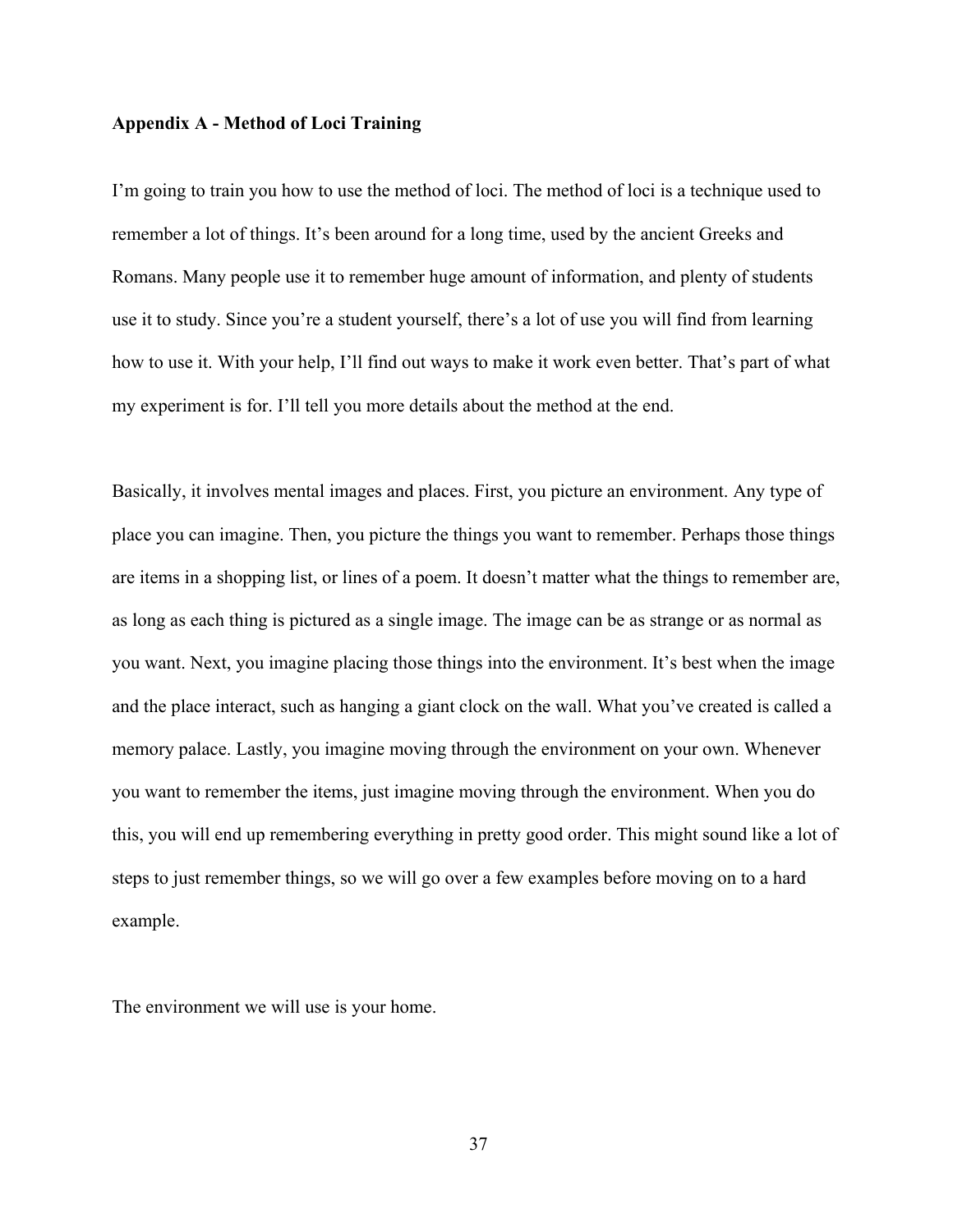We're going to use this list of words. Create a mental image of each word as you read. As you read each one, also place them somewhere in your house, in order of how you might pass them if you walk through your house. You might know other ways to remember these words, but please stick to the method of loci.

Apple Happy Peanut Biology Opera

Now, imagine yourself walking through your house. Remember all the things you placed in the house and say them out loud. I'll tell you if you're right.

Do you have any questions? We can go over one more example if you want to. [Answer any questions as necessary. If they want to go over another example, let the participant pick their own environment. Use the following words: book, sad, lamb, knowledge, train.]

We'll move onto the hard trial in a little while! For now, think of a familiar environment to use for your next memory palace. Please use a different one than one we've practiced with. You will be using this environment later in the experiment.

[Begin the experiment phase.]

Based on (Kroneisen & Makerud, 2017; Legge et al., 2012; Roediger, 1980)